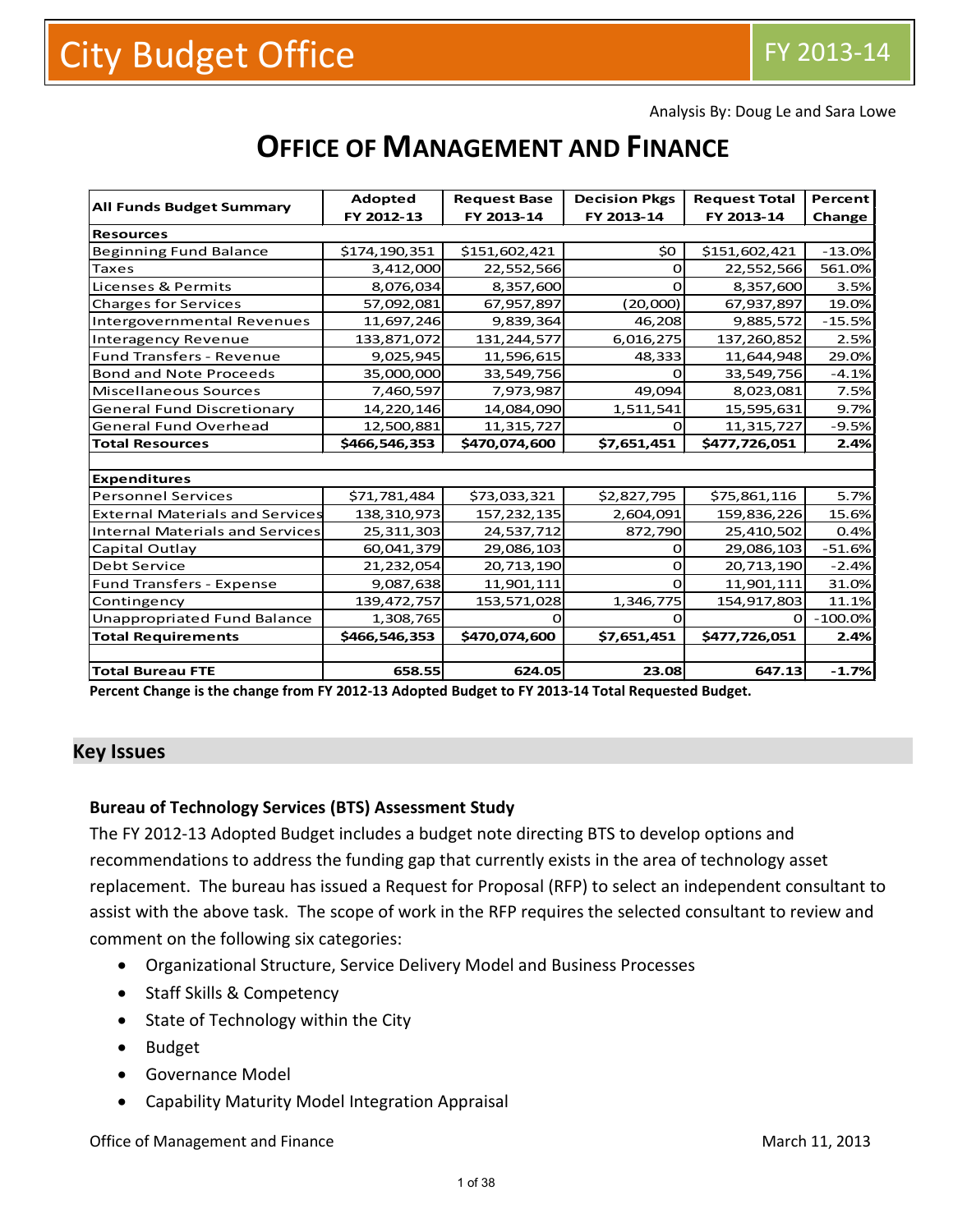The CBO supports BTS effort in the above task and offers the following recommendations:

- Business Plan: The consultant recommendations should be articulated as a business plan with specific milestones to guide BTS in achieving its goals.
- Periodic Updates: To keep the business plan relevant, it should be reviewed and updated periodically. The last BTS assessment was done about 10 years ago.
- Project Budgeting and Return on Investment: One of the key services that City bureaus require of BTS is the technology project oversight. A review of the current process, used by the Technology Oversight Committee, by the consultant with recommendations on how to improve it, particularly in the areas of project budgeting and return on investment, could prevent cost overruns and ensure a sound return on tax payers' investments.
- BTS Reserves: CBO recommends a specific discussion of BTS reserves, the types and status of the reserves as well as the recommended level, based on best practice and benchmarking information from local and regional government agencies.
- Cross Training: In the category of Staff Skills & Competency, there should be a discussion about a strategy to cross-train technical staff in BTS to gain greater efficiency and contain costs. The discussion should include information on best practice and benchmarking with local and regional government agencies.

### **Microsoft Office 365 Implementation**

Microsoft will stop supporting Office 2003, currently used by the City, in April 2014. Microsoft Office 365 has been selected to replace the current version and BTS will begin the migration of the new software in July 2013. The estimated annual cost to City bureaus will range from \$3,200 for a bureau with 25 employees to \$130,000 for a bureau with 1,000 employees. This additional cost will be absorbed in the bureaus' base budgets. CBO supports BTS' effort in keeping the City current with the latest technology update. It is worth noting that the costs of upgrading to a newer version of the Office Suite likely would have been more expensive in FY 2013-14.

### **Internal Service Funds Five-year Financial Plan**

Over the next five years, all internal service funds show a positive ending fund balance, albeit declining in most cases, as presented in the table below. The forecast includes inflation factors published by CBO, but with no rate increases beyond inflation for the next five years. According to the forecast, which is based on the FY 2013-14 Requested Budget, all funds will have sufficient resources to fund routine operation and maintenance functions during the term of the forecast. However, there are a number of important projects, both capital and major maintenance, that are not included in the forecast such as funding to replace outdated fuel stations and a center for critical technology recovery. The bureau also reports that the Major Maintenance backlog in the current year is estimated at \$9.7 million ongoing and \$99.3 million one-time. Due to the lack of necessary resources, the backlog level five years from now will remain the same as in the current year.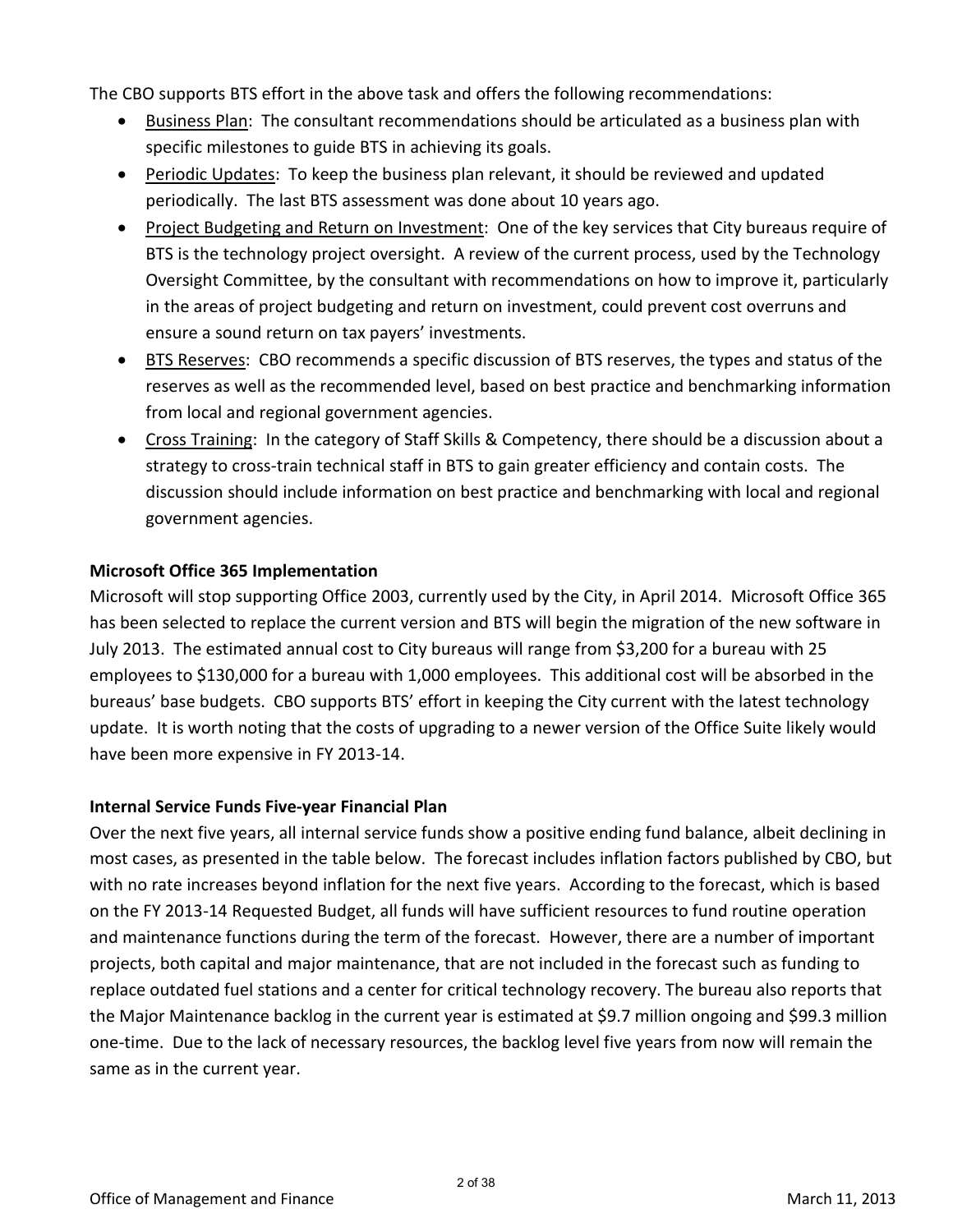The Technology Services Fund will retain a consultant to review its operation and funding structure in FY 2013-14 as discussed in item #1 above. The CBO recommends that OMF also reviews the funding structure of the remaining funds to ensure that all funds are adequately funded to carry out their missions.

|                             | Internal Service Funds Ending Fund Balance |              |              |              |              |                |
|-----------------------------|--------------------------------------------|--------------|--------------|--------------|--------------|----------------|
|                             |                                            |              |              |              |              |                |
|                             | FY 2013-14                                 | FY 2014-15   | FY 2015-16   | FY 2016-17   | FY 2017-18   | Average Annual |
|                             | Requested                                  | Forecast     | Forecast     | Forecast     | Forecast     | Growth         |
|                             |                                            |              |              |              |              |                |
| <b>Technology Services</b>  | 10,096,811                                 | 8,652,578    | 7,439,517    | 6,604,044    | 6,271,509    | $-11.22%$      |
| <b>Facilities Services</b>  | 13,009,506                                 | 15.939.926   | 19.048.867   | 22.290.351   | 25.673.760   | 18.52%         |
| Printing & Distribution     | 1,089,231                                  | 1,018,957    | 917,086      | 775,267      | 580,438      | $-14.56%$      |
| CityFleet                   | 18,673,683                                 | 20,155,668   | 21.850.169   | 24.020.897   | 25.465.250   | 8.06%          |
| Insurance & Claims          | 27,634,554                                 | 27,365,433   | 26,138,298   | 23,948,340   | 20,696,755   | $-6.97%$       |
| <b>Workers Compensation</b> | 16,520,631                                 | 15,526,095   | 14,385,734   | 13,080,161   | 11,593,021   | $-8.47%$       |
|                             | \$87,024,416                               | \$88,658,657 | \$89,779,671 | \$90,719,060 | \$90,280,733 | 0.92%          |

### **OMF – General Fund Base Reductions and Requested Add Backs**

### *General Fund Base*

In keeping with budget guidance, OMF General Fund divisions developed modified General Fund discretionary base budgets at 90% of Currently Service Level (CSL). This included each OMF General Fund division, across the board, reducing its General Fund discretionary base by 10% in order to achieve the Current Appropriation Level (CAL) target. OMF requested the remaining 10% of resources, including the General Fund portion of the internal service fund requests, in the form of add packages.

### *Reductions*

OMF General Fund divisions achieved 10% reductions through a combination of cuts to staffing levels and external materials & services. The CBO classified the reductions as being either administrative or programmatic; the determination was based on the impacts of the reductions. Administrative reductions impact internal OMF services while programmatic reductions impact core services or OMF customers such as City bureaus. The reductions are as follows:

- Bureau of Financial Services (not including Public Finance and Treasury) Eliminate 1.0 FTE in Accounting, eliminate 1.0 FTE in Grants Unit, reduce funding for overtime
- Office of the CAO (not including EBS) Reduce funding for financial and accounting services
- Bureau of Human Resources Eliminate 3.0 FTE dedicated to recruitment services and reduce external materials and services funding
- Revenue Bureau Eliminate 5.0 FTE, including 2.5 tax collectors, and reduce externals materials and services funding for contracts
- Citywide Projects -PSSRP Eliminate 1.0 FTE Principal Information Systems Analyst
- Internal Business Services- Eliminate 2.0 FTE in Procurement and reduce external materials and service funding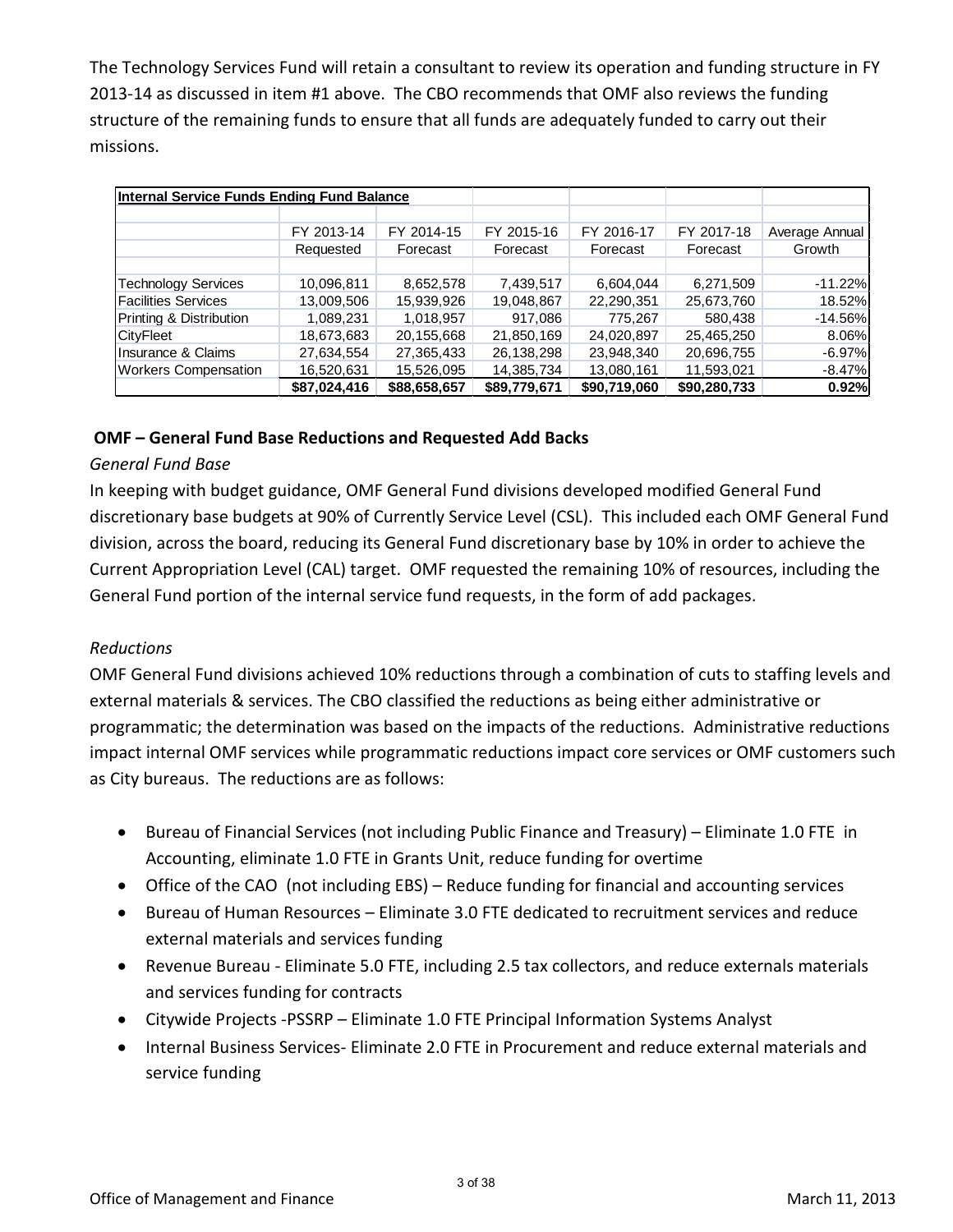| Eliminated in the 90% - General Fund Discretionary and Cash Transfer Only  |                          |                       |                          |              |  |
|----------------------------------------------------------------------------|--------------------------|-----------------------|--------------------------|--------------|--|
| <b>OMF Division</b>                                                        | <b>FTE</b>               | <b>Administrative</b> | <b>FTE</b>               | Programmatic |  |
| <b>Financial Services (not including Public Finance Debt and Treasury)</b> | 2.OI                     | 198,318               |                          |              |  |
| Office of the Chief Adm. Officer                                           |                          | 94,630                | $\overline{\phantom{0}}$ |              |  |
| Human Resources                                                            | $\overline{\phantom{a}}$ | 39,374                | 3.0                      | 285,216      |  |
| Revenue Bureau                                                             | 2.5                      | 310,408               | 2.5                      | 278.400      |  |
| Citywide Projects - PSSRP                                                  | $\overline{\phantom{a}}$ | 130,015               | $\overline{\phantom{0}}$ |              |  |
| Internal Business Services (IB)                                            | 2.0I                     | 222,256               | $\overline{\phantom{0}}$ |              |  |
| <b>IB</b> - Facilities                                                     |                          | 49,333                | $\qquad \qquad$          |              |  |
| Total                                                                      | 6.5                      | 1,044,334             | 5.5                      | 563,616      |  |

Total Reductions to achieve 90% of CSL 1,607,950 and the state of the state of the state of the state of the state of the state of the state of the state of the state of the state of the state of the state of the state of

% Programmatic 35% and the set of the set of the set of the set of the set of the set of the set of the set of the set of the set of the set of the set of the set of the set of the set of the set of the set of the set of t

In total, OMF General Fund divisions reduced 12.0 FTEs, including two managers, a Revenue Bureau Operations Manager and an Accounting Policy Manager. The reductions were largely administrative in nature with only 35% being considered programmatic. The programmatic cuts included the reduction of 3.0 FTE dedicated to recruitment in BHR, 2.5 FTE dedicated to tax collection activities in the Revenue Bureau, and reductions to the Portland Community Media Contract also in the Revenue Bureau.

#### *Add Backs*

Although each OMF General Fund division reduced its base budget by approximately 10%, the add-backs were not evenly distributed. For the Bureau of Human Resources, the Bureau of Financial Services (not including Public Finance and Treasury), and the Bureau of Internal Business Services - Procurement, the base level reductions mirrored the requested add backs. However, in the case of the Citywide Projects-Public Safety Systems Revitalization Project (PSSRP) and the Revenue Bureau, only a portion of the allowable 10% add-backs were requested. In the Revenue Bureau, reductions totaling \$588,808 were necessary to achieve the modified base. The bureau's reduction included eliminating 5.0 FTEs and assuming a 10% reduction to the Portland Community Media contract. Of the 5.0 FTEs half were permanently eliminated as part of internal bureau reorganization and are not requested to be added back, including a Revenue Bureau Operations Manager, a half time Office Assistant Specialist II, and a Senior Financial Analyst. The bureau is requesting to restore funding totaling \$308,490 to support the PCM contract and the remaining 2.5 tax collector positions. Citywide Projects - PSSRP chose to permanently eliminate a Principal Information Systems Analyst position and instead add back a less costly Administrative Assistant. The cost difference between these two positions totals \$53,578. By not requesting to restore the entire 10% of the General Fund discretionary reductions in the Revenue Bureau and PSSRP, OMF created the capacity to restore the General Fund portion of the IA add backs, which total \$273,070. See table on the next page.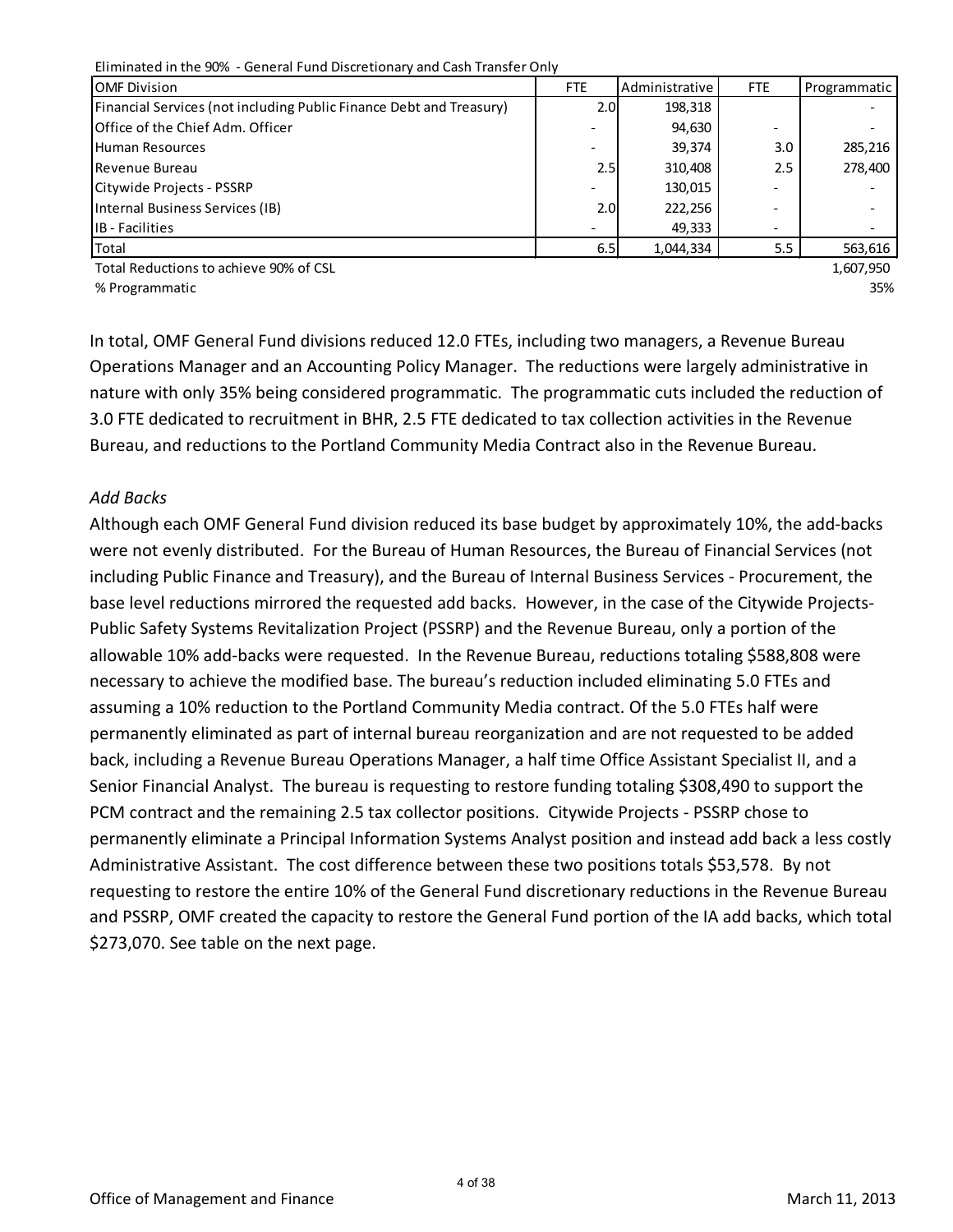General Fund Discretionary and Cash Transfer Only

|                                                                |            |            |                          |                | Bureau    | Requested                |           |           |
|----------------------------------------------------------------|------------|------------|--------------------------|----------------|-----------|--------------------------|-----------|-----------|
|                                                                |            |            |                          | Allowable Add- | Requested | IA Add Backs             |           |           |
| Division                                                       | CAL        | OMF Base   | Variance                 | <b>Back</b>    | Add Back  | (GF portion)             | Total     | Variance  |
| Financial Services (not including Public Finance and Treasury) | 1,784,862  | 1,784,862  | $\overline{\phantom{0}}$ | 198,318        | 198,318   | 62,246                   | 260,564   | (62, 246) |
| <b>Office of the Chief Adm. Officer</b>                        | 851,673    | 840,154    | 11,519                   | 94,630         | 94,630    | 34,042                   | 128,672   | (34,042)  |
| <b>Human Resources</b>                                         | 2,921,307  | 2,932,826  | (11, 519)                | 324,590        | 324,590   | 51,591                   | 376,181   | (51, 591) |
| <b>Revenue Bureau</b>                                          | 5,299,269  | 5,299,269  | $\overline{\phantom{0}}$ | 588,808        | 303,490   | 115,255                  | 418,745   | 170,063   |
| <b>Citywide Projects</b>                                       | 1,226,677  | 1,226,677  | $\overline{\phantom{0}}$ | 130,015        | 76,437    | 9,906                    | 86,343    | 43,672    |
| Internal Business Services (IB)                                | 2,000,302  | 2,000,302  | $\overline{\phantom{0}}$ | 222,256        | 238,600   | $\overline{\phantom{a}}$ | 238,600   | (16, 344) |
| IB - Facilities                                                | 443,993    | 443,993    |                          | 49,333         | 48,333    | $\overline{\phantom{a}}$ | 48,333    | 1,000     |
| Total                                                          | 14,528,083 | 14,528,083 |                          | 1,607,950      | 1,284,398 | 273,040                  | 1,557,438 | 50,512    |

The CBO did not recommend accepting any of the approximately \$1.3 million in requested OMF General Fund discretionary add backs, and only recommend restoring a small portion of the IA add backs. Detailed CBO package recommendations are included in the decision package section below. In the case of the Revenue Bureau and the Bureau of Human Resources, the CBO recommends OMF consider alternative reductions that do not constitute a cut to core programmatic services. The central mission of OMF is to provide services to other City bureaus; these services should be protected whenever possible. The CBO recommends the bureau consider reductions streamlining OMF internal service delivery and reducing the layers of OMF management and support.

### **City/County Reimbursement – Tax Collection**

The Office of Management and Finance – Revenue Bureau collects business license and transient lodging taxes on behalf of Multnomah County. An intergovernmental agreement (IGA) exists between the two parties, with Multnomah County paying approximately \$905,183 in FY 2012-13. However, the funds received via the IGA do not currently cover the County's total share of tax collection expenditures. According to CFMP 2.06, charges for services that benefit specific users should recover full costs. The City subsidy to collect County business license tax in FY 2012-13 totals \$820,468. That number is based on the following calculation:

| Total FY 2012-13 Revenue Bureau Business License Tax Collection Budget | 4,314,128  |
|------------------------------------------------------------------------|------------|
| % of Budget Attributable to the County*                                | 40%        |
| County Share to Recover Full Costs                                     | 1,725,651  |
| Less IGA payment from the County                                       | (905, 183) |
| <b>Total Subsidy</b>                                                   | 820,468    |

\*Based on the total % of taxes collected on behalf to the County

The IGA includes a clause that allows for annual administrative increases of 2.5% or the CPU-I, whichever is greater. Full cost recovery can only be achieved by renegotiating the agreement and not through this inflationary mechanism.

Multnomah County and the Revenue Bureau are currently engaged in negotiations to adjust the IGA and reduce the City subsidy. If the Revenue Bureau is able to obtain full cost recovery it will substantially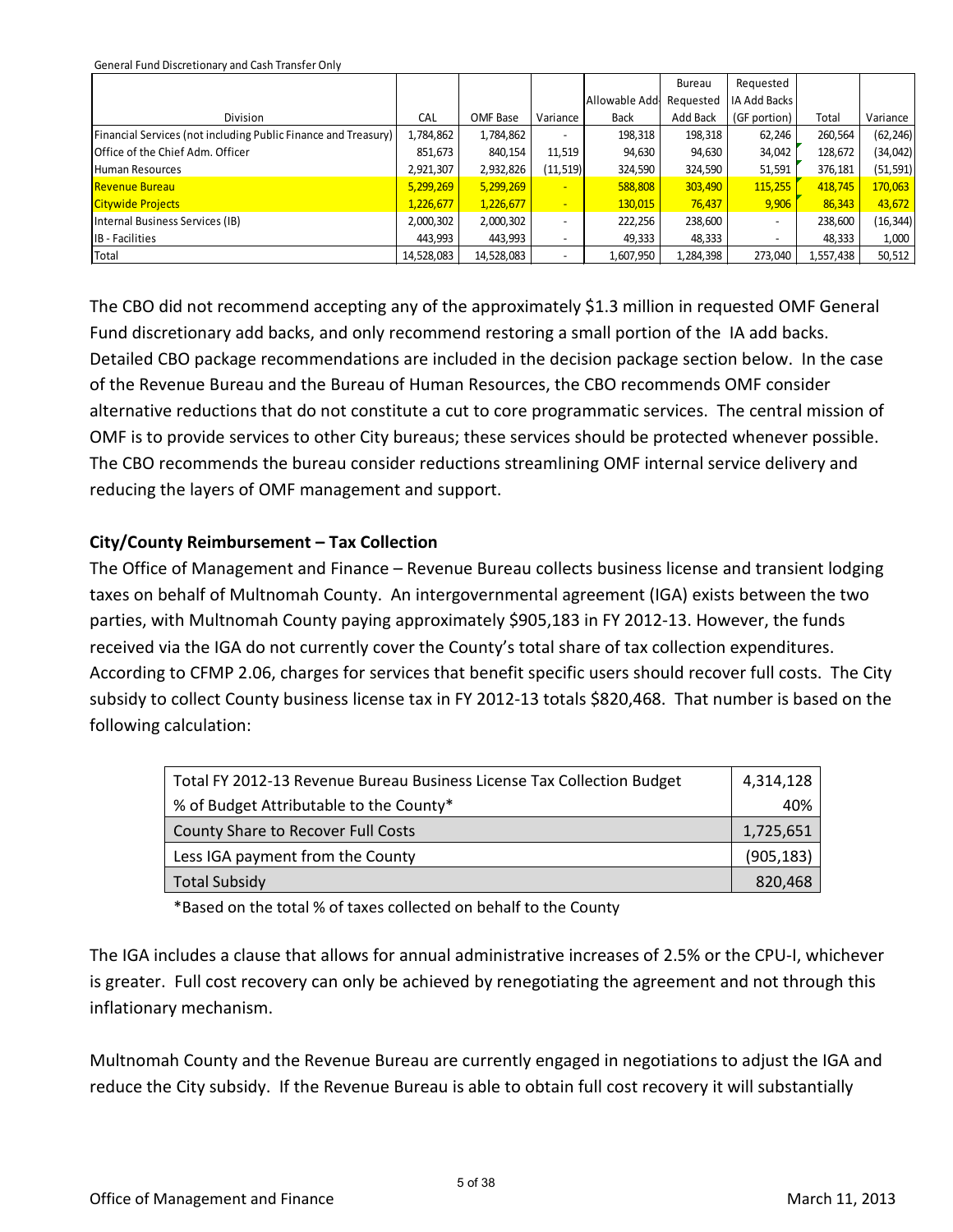increase the bureau's FY 2013-14 external program revenues and reduce the amount of ongoing General Fund discretionary support necessary to operate the bureau.

The Revenue Bureau did not recognize an increase of intergovernmental revenues in its FY 2013-14 budget submission. In order to mitigate the impacts of the City's General Fund shortfall, the City Budget Office recommends that the Revenue Bureau accelerate negotiations to ensure a preliminary agreement is reached by both parties, by April 1, 2013. The agreement should eliminate the remaining subsidy to the County. The increased external revenues would decrease OMF's need for a General Fund discretionary appropriation by an equal amount, and Council could use these funds to mitigate the General Fund shortfall.

### **Enterprise Business Solutions – Reducing Administration and Overhead through Technology**

Throughout the FY 2013-14 budget process, the direction provided to bureaus has remained consistent: preserve core services and reduce administration and overhead. The obvious way to achieve this goal is to make cuts to administrative areas or positions; however, in this scenario, the workload still exists and is often shifted to the remaining staff. Another option is to reduce administration and overhead through the use of new technology. Currently, there are several projects underway in the Enterprise Business Solutions (EBS) Unit that aim to streamline business process, automate services, and reduce costs to the City through the expansion of SAP functionality. The division is also working to develop an SAP roadmap that outlines future system investments and projects.

### *Background*

In 2004, the City embarked on a project to replace aging financial and human resource technology with an Enterprise Resource Planning System. The City's original estimate to complete the project totaled \$14.2 million. One of the primary project objectives was to reduce the number of bureau "shadow" systems, allowing the proposed system to serve as the single source for City financial and human resource data. The City selected SAP as its Enterprise Reporting software and development commenced in 2006. Over the next two years, the project endured a series of changes that resulted in a reduced project scope and expected deliverables.

In 2008-2009, the City implemented two SAP modules: Finance and Logistics (FILO) and Human Capital Management (HCM). Because of the changes in scope, these modules did not contain all of the originally anticipated functionality. Moreover, the total cost of the project tripled to \$47.4 million. Not included in the total project cost are expenditures related to bureaus who dedicated staff to the project.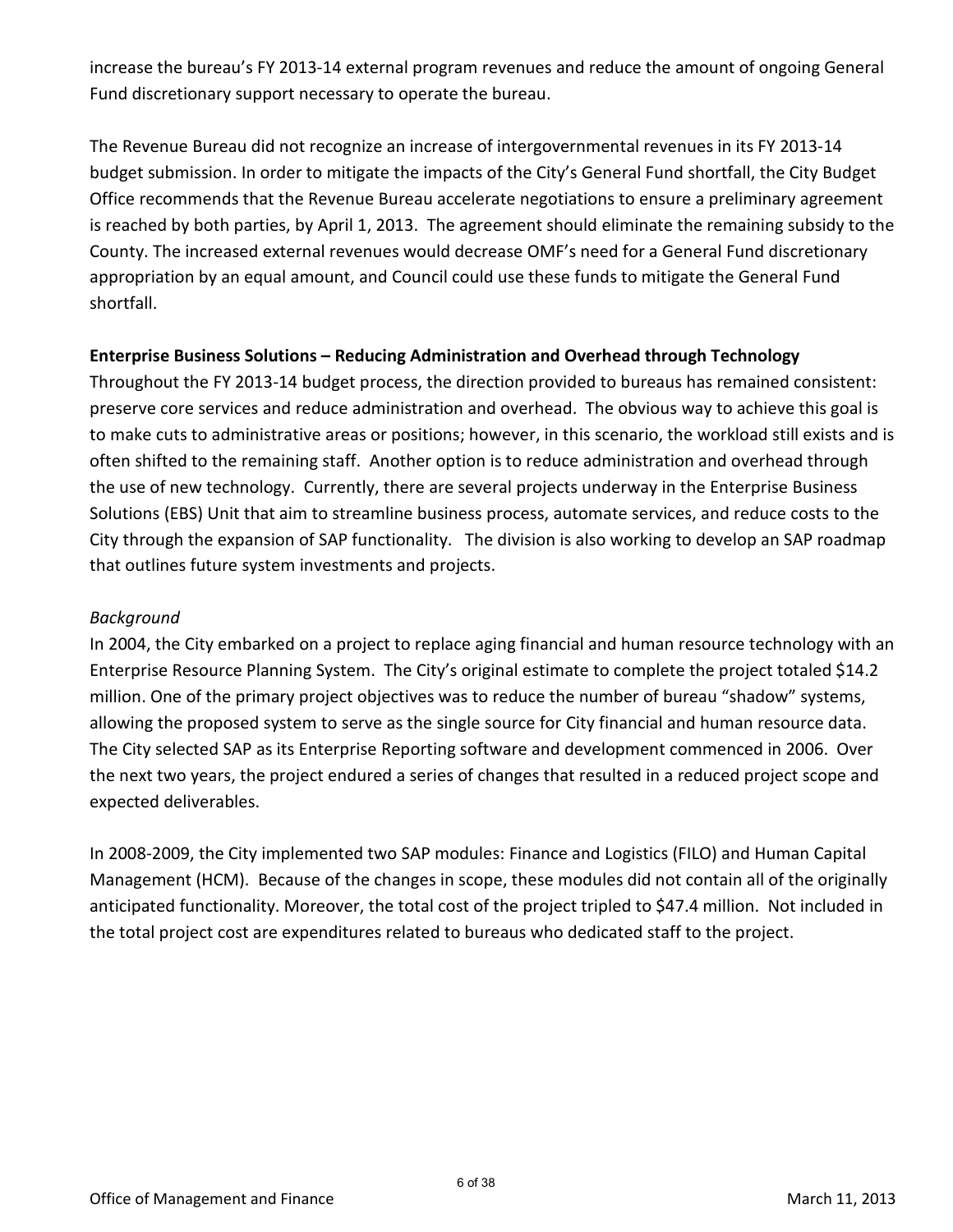#### **Summary of project results: Planned and Actual Figure 1**

|                                         | <b>Planned</b>                      | Actual                              |
|-----------------------------------------|-------------------------------------|-------------------------------------|
| Cost (phases 1 & 2):                    | \$14.2 million                      | \$47.4 million                      |
| Timeline (phase 2):                     | 14 months                           | 30 months                           |
| Number of functions<br>implemented:     | <b>10 Financial</b><br>9 HR/Payroll | <b>10 Financial</b><br>4 HR/Payroll |
| Number of shadow<br>systems eliminated: | approximately 220                   | unknown                             |

Source: Audit Services Division analysis

After implementation, hundreds of customer help desk tickets were generated and an unknown number of shadow systems remained. Bureaus struggled with the new time entry requirements and the production of the Comprehensive Annual Financial Report (CAFR) consumed more City accounting resources than in years past. The Enterprise Business Solutions Unit, the group formed to manage and administer the system, along with contractors spent the next two years stabilizing the system. Since FY 2009, it's estimated that the City spent an additional \$5.5 million on professional consulting services, with much of it dedicated to system stabilization.

### *New Strategy*

Starting near the end of FY 2011-12, EBS began changing the way it utilized contractors and addressed customer needs. The responsibility of system maintenance has been shifted to EBS staff. Contractors are being brought on to assist with projects or to provide a specialized skill set not found amongst the current staff, an example would be an SAP data architect. The EBS team is taking on projects that are aimed at garnering citywide efficiencies, reducing the number of help desk tickets, decreasing the number of shadow systems, and improving the customer experience. Current and planned projects include:

- **Phase I of the Time and Payroll Project** Goals: Reengineer the SAP Time and Payroll application so that it is easier to modify and resolve 249 customer help desk tickets. This project re-engineers the SAP code, not the actual payroll.
- **Phase II of the Time and Payroll Project/Citywide Time Capture** (request for funding included in a decision package below) – Goals: Standardize time capture citywide, eliminate dual data entry and paper based process, and reduce time keeper workload.
- **Employee Self Service/Manager Self Service Time Request and Leave Implementation**: Goals: Simplify the time entry process, automate the leave request and approval processes, and implement tighter controls on time approval.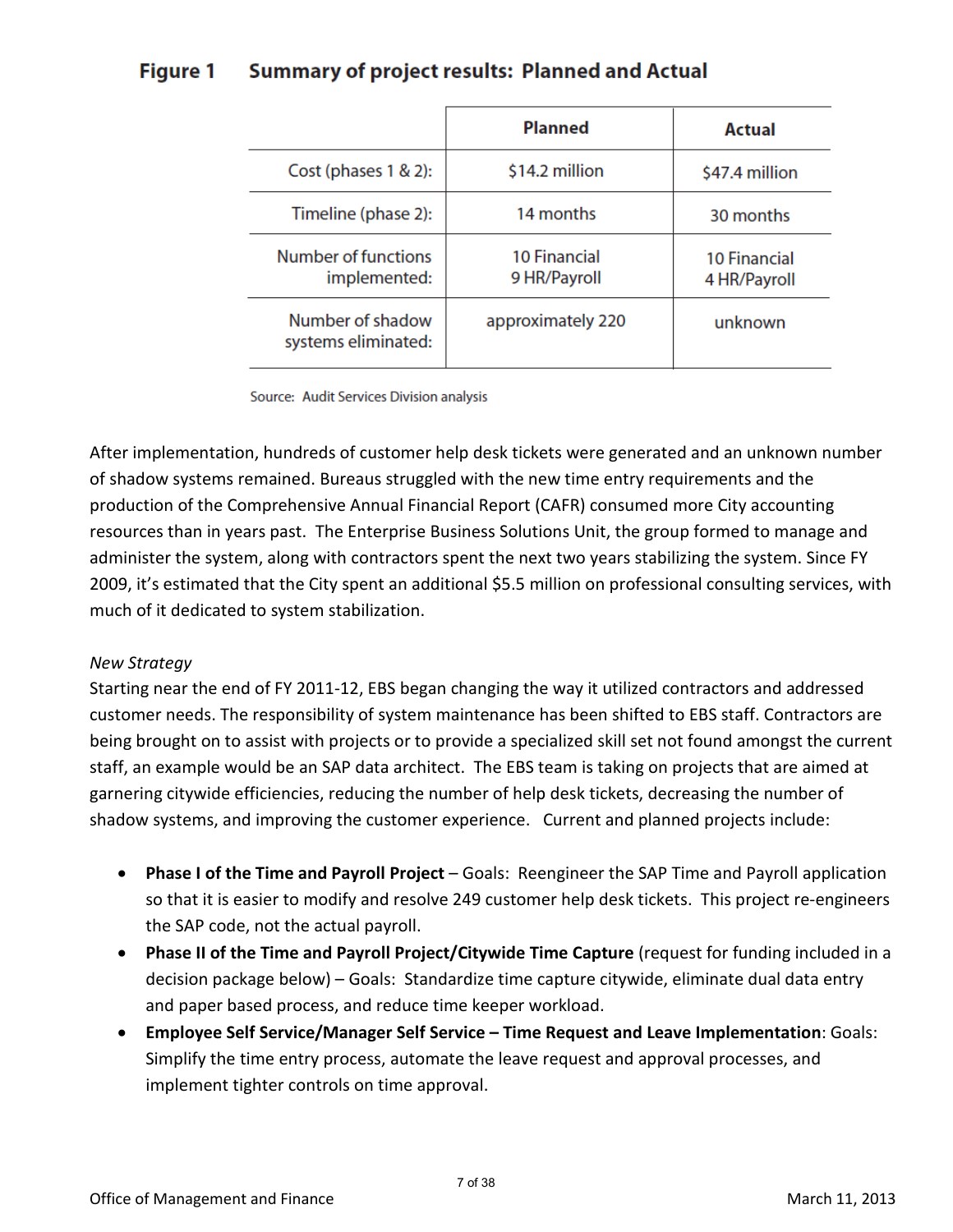- **Learning Management System:** Goals: Activate SAP module currently under maintenance and eliminate aging BHR Pathlore application and associated maintenance costs. The new system will offer e-learning capabilities and reduce the number of paper based processes currently in use.
- **Automate BHR Forms and Process Improvements** Goals: Eliminate several paper based process that currently exsist citywide.
- **Public Sector Collections and Disbursements** Goals: Activate an SAP module currently under maintenance in an effort to increase efficiencies in the utility license fee collections process, reduce bureau shadow systems, and eliminate certain paper based processes.
- **Treasury Module** Goals: Reduce manual data entry and calculations.

Additionally, the EBS team is working with the Accounting Unit to procure software that will interface with SAP (total investment projected at \$80,000) and significantly reduce time spent on the CAFR (reduce over 2,200 staff hours ongoing). EBS also implemented Automated Clearing House (ACH) functionality that allows for electronic financial transactions. This enhanced functionality is projected to produce annual citywide savings of approximately \$67,000 annually if 50% of AP vendor invoices are converted from checks to ACH.

### *AKT Study/SAP Roadmap*

The current SAP project workload, in coordination with several other structural and governance changes made in the last year, align with a recently released AKT study on the EBS Team and SAP application. The study includes both global and detailed recommendations. Two of the detailed recommendations are related to enhancing time capture functionality and reducing the number of shadow systems. EBS is currently involved in developing a roadmap that will address these recommendations and outline future system investments.

### *Recommendations*

The CBO supports the work of the EBS Unit and its specific focus on projects aimed at achieving citywide benefits and efficiencies, enhancing the customer experience, and its expansion of training opportunities for users. The CBO recommends that EBS continues the work it is currently doing and considering the following recommendations when developing the SAP roadmap:

• **Reduce the number of shadow systems and duplicate applications citywide by putting into use SAP modules that the City purchased and currently pays maintenance on, but are not activated**. For example, the City retains different work order/inventory systems in the Portland Bureau of Transportation, Portland Water Bureau, and the Bureau of Environmental Services. There is associated maintenance, licensing, and support costs associated with each of these systems. FY 2013-14 support costs for the Portland Water Bureau application alone total \$210,000. However, EBS currently pays maintenance on two inactivate SAP Modules that provide the same type of functionality: Plant Maintenance Module (work order) and the Inventory Module. EBS and the impacted bureaus should consider researching the feasibility and potential costs savings associated with collapsing all of these duplicate applications into SAP. Another area of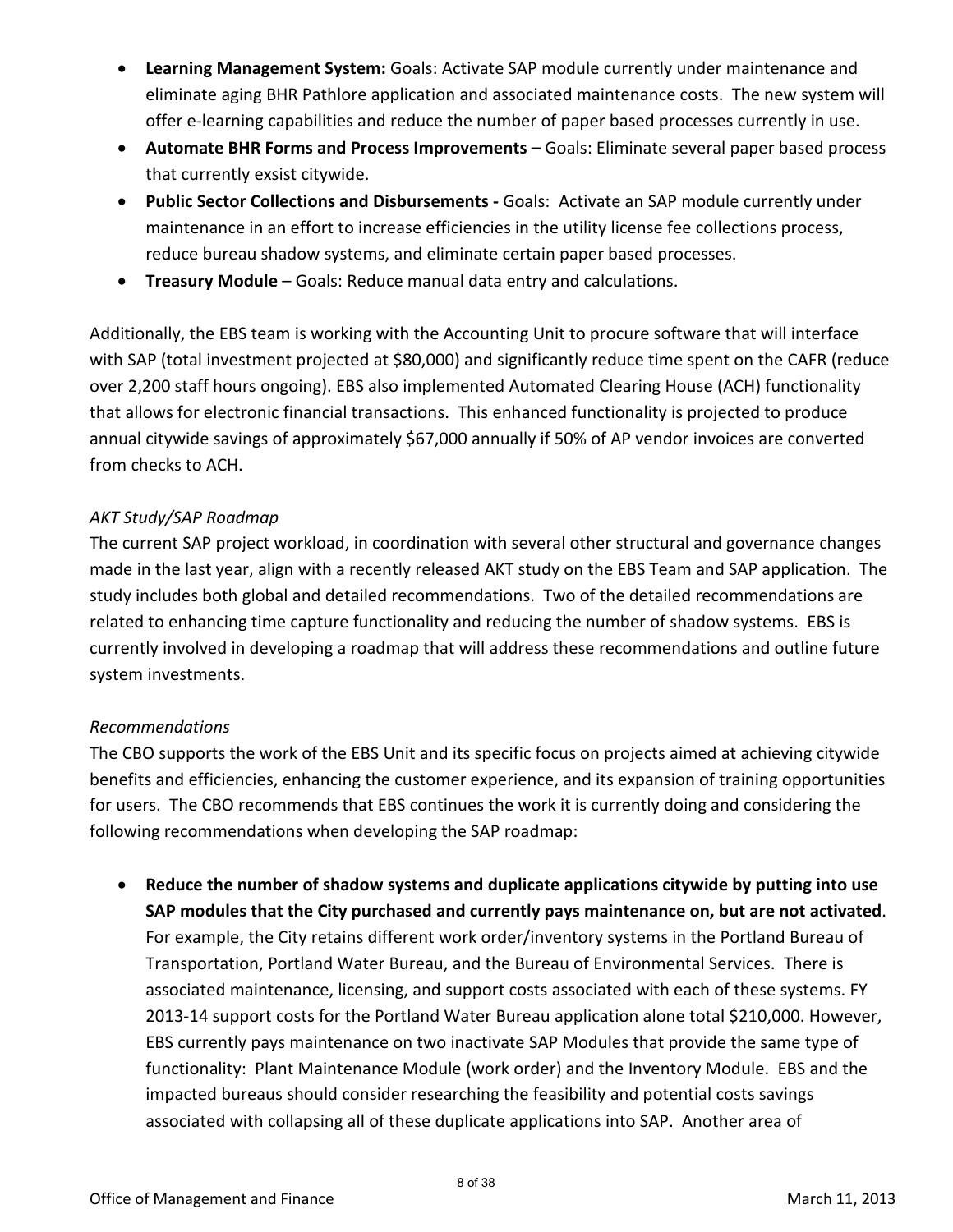consideration would be to incorporate lien accounting into SAP. Currently, there is a lien accounting application that exsist in the Auditor's Office. The same functionality may exsist within the Public Sector Collections Module in SAP. Research should be completed to decide if transferring the lien application would be cost effective and produce long-term savings, while still meeting the customer needs.

- **Focus on modernizing City services, automating business process, and reducing the amount of staff time spent on administrative activities such as processing invoices.** This may include expanding the functionality available in the Public Sector Collections and Disbursements Module and streamlining the procure to pay processes.
- **Perform a base line cost/ benefit analysis for each project that is under consideration in order to determine anticipated cost savings and benefits to bureaus.** OMF should also consider completing a follow-up study once the project is complete to determine if the desired results were achieved. This process can start with the Time and Payroll Project. A baseline study was completed in FY 2011-12. After the project is implemented OMF should consider a follow-up study to determine if the amount of staff time dedicated to time and payroll activities has been reduced. This also applies to the Automated Clearing House Project, which originally anticipated annual savings. Savings generated should be reported to the City Budget Office.
- **Provide input on the BTS Assessment Study.** SAP is one of the City's largest applications and users of BTS services. There are ten BTS staff that support SAP and BTS charges make up a considerable portion of the overall EBS budget. Allowing EBS to be a part of the study will ensure they are maximizing the services available and making the most efficient use of EBS Fund resources. Moreover, one of the goals of the study is to indentify duplicate applications that exsist throughout the City. BTS should share this information with EBS to determine if SAP can meet the needs of users and reduce the number of systems supported and maintained by BTS.
- **Continue to use contracts in a limited capacity or for specific projects.** This would include only bringing on contractors when a specialized skill set is required and not found in-house, have tightly controlled deliverable based information technology contracts, and ensuring that contractors provide the appropriate level of documentation and knowledge transfer to EBS staff so they can continue maintaining the system after projects are complete.

### **Update on Fee Study and Five Year-Forecast Requirements**

The FY 2012-13 OMF Budget Review included a recommendation that OMF complete a fee study in the coming year. The recommendation aligned with Comprehensive Financial Management Policy 2.06 that states all bureaus charging fees are required to complete fee studies based upon cost-of-service principles. These studies are to be updated at a minimum of every two years and provided to City Council and the City Budget Office in the Requested Budget submission. The CBO requested the bureau identify the following:

- Where appropriate, whether the existing fee structure provides full cost recovery.
- The degree to which a service provides a general benefit in addition to the private benefit provided to a specific business, property or individual.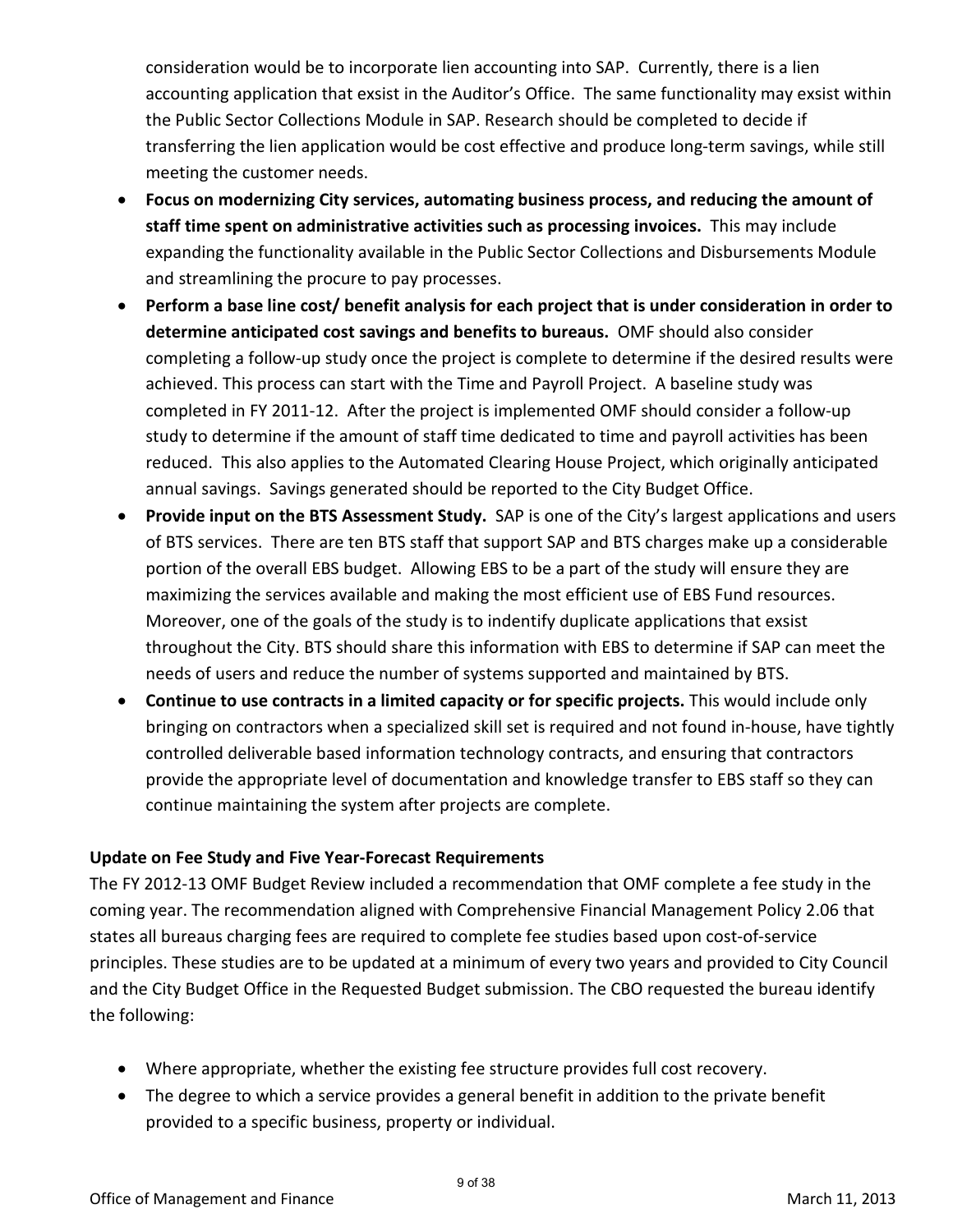- The economic impact of new or expanded fees, especially in comparison with other governments within the metropolitan area.
- The true or comprehensive cost of providing a service, including the cost of fee collection and administration.
- The impact of imposing or increasing fees on economically at-risk populations and on businesses.
- The overall achievement of City goals.

Moreover, according to CFMP 2.06, charges for services that benefit specific users should recover full costs. To ensure that each service is achieving full cost recovery, the fee studies are required to break down resources and requirements for each individual service. The information by individual service allows CBO to identify any areas where one service fee is subsidizing the enforcement of another service. If these subsidies exist, the fee structure should be modified to increase the fees of the subsidized program and decrease the fees for the service that is being overcharged.

In the interim, OMF consulted the City Budget Office on the proposed fee study scope and outline. OMF chose to review only fees that were directly charged to external customers and not other City bureaus, thus excluding the majority of fees that comprise the internal service funds. The CBO agreed with this approach. The bureau compiled a comprehensive listing of all OMF fees charged to external parties and the amount of revenue generated from those fees. The bureau then grouped the fees by program area and assigned them one of the following classifications:

- Compliance and Penalty
- Cost Recovery
- Internal Service Fund
- Market Rate/Pass Through
- Partial Cost Recovery/Public Service

Additionally, the fee study provided a narrative overview for each of the fee groupings and included amongst other sections a description of the fee, service benefits, subsidized service area, and recommended actions. OMF also included and attached several specialized fee studies (Special Events Cost Recovery and a Taxi Labor Markey Study).

However, the bureau did not comply with the request to provide expenditure information associated with each of the fees, namely the regulatory fees. Without this information the CBO is unable to assess if revenues from one regulatory enforcement program are subsidizing another enforcement program. The expenditure information is a critical and necessary component of assessing full cost recovery and the study cannot be considered complete without this information.

The CBO recommends that OMF continue refining the fee study and incorporate the required expenditure information. Moreover, CBO recommends the fee study break down the resources and requirements for each individual service and make necessary adjustments to ensure the elimination of program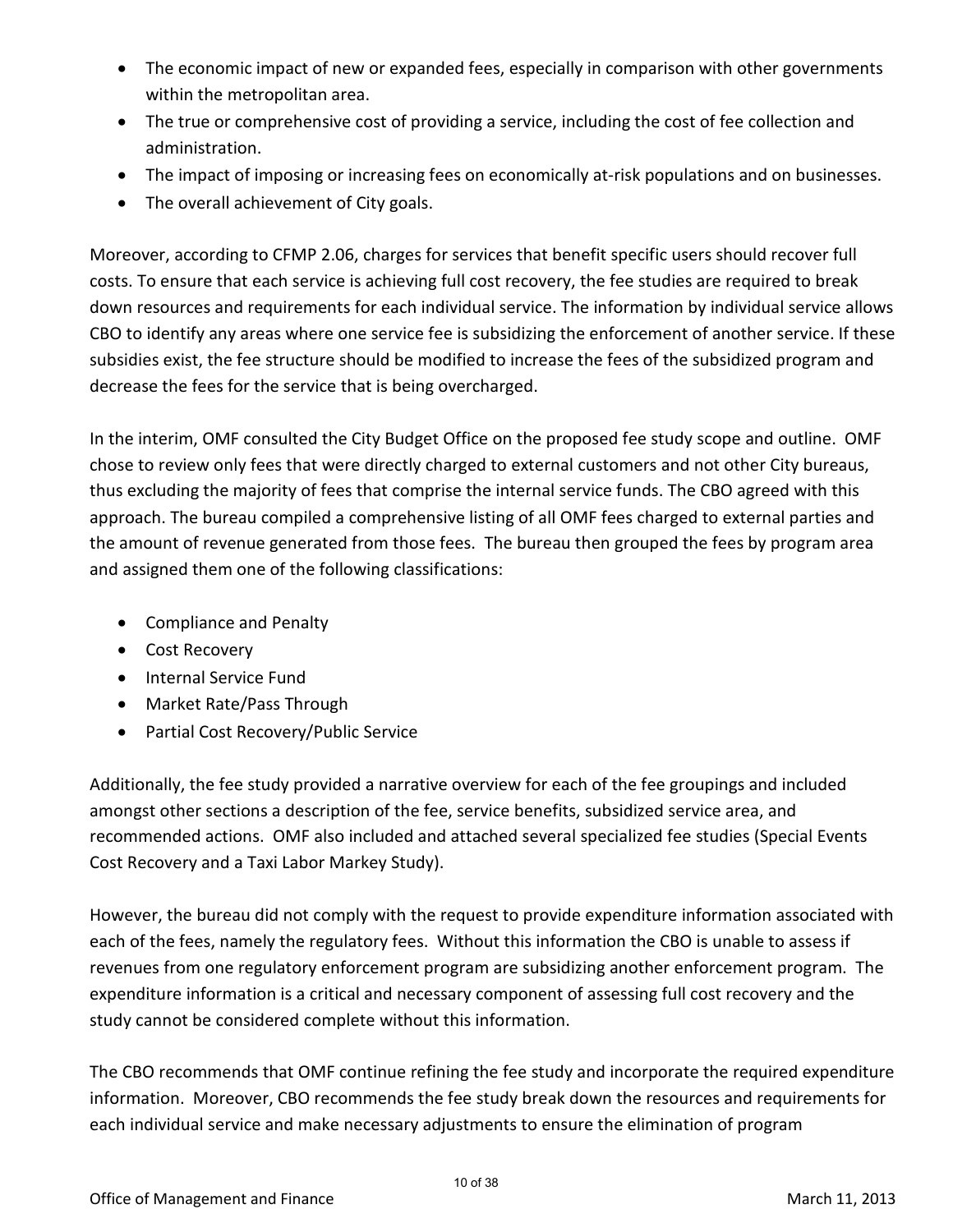subsidization. This may require the bureau to increase or decrease certain fees. OMF should include the updated fee study with the FY 2014-15 Requested Budget.

### **PSSRP – Project Delays and Out Year Maintenance**

The Public Safety Revitalization Program (PSSRP) is comprised of three large technology projects: Regional Justice Information Network (RegJIN), Fire Information System (FIS), and the Public Safety Emergency Radio System Replacement Project (Radio). All of the projects have experienced delays. Additionally, PSSRP has had a change in project office leadership four times in the last three years which is a risk for large IT projects. Status is as follows:

- **Regional Justice Information Network (RegJIN) Records Management System:** This project includes the replacement of the existing Portland Police Data System. Currently, the project is in the process of negotiating a contract with the selected application vendor. The contractor is projected to begin work in the summer of 2013 and system implementation is expected in FY 2013-14. The project's implementation date has been moved from FY 2013-14 to FY 2014-15. The delays were driven by a Commissioner's request to revise and rerelease the Request for Proposal (RFP) to select the system vendor. Estimated FY 2012-13 project-to-date actuals total \$4.5 million, or 38% of the project's \$12.6 million budget (high confidence estimate). This project is supported by the General Fund and has a current fixed cost monthly burn rate of \$29,710. Not included in this estimate are costs associated with upgrading communications networking infrastructure, as these expenditures would be the responsibility of the impacted bureaus. This has been identified as a risk to the project. At this time, there are no costs estimates available for postimplementation system maintenance.
- **Fire Emergency Management System** This project will replatform and enhance the six modules included in the current FIS system. The projects current implementation date is FY 2013-14 and includes minor delays. Scheduling delays result from a change in development strategy. Initially a consultant was hired to train Bureau of Technology Service (BTS) programmers in the .Net architecture; however, this approach was abandoned in the summer of 2012. Instead, BTS hired an employee to mentor the BTS staff to complete the remaining development work. The February 2012 independent Quality Assurance (QA) contractor report assessed the projects overall health as a red "alert." Amongst other recommendations, the QA has recommended that the project develop a clear description of the project approach. One of the primary concerns is that the current budget will only support the replatforming of five of the six FIS modules. The project is faced with minimizing the scope or seeking additional funding. Implementing the sixth module is estimated at 25 weeks of development and approximately \$250,000. If the sixth module is not implemented it will be considered a loss of current system functionality. The PSSRP project office is currently working to address the issues highlighted in the QA report. Through FY 2012-13 project-to-date actuals are estimated at \$1.3 million, or 70% of the project's \$1.9 million budget (high confidence estimate). The total project cost estimate does not include funding for the sixth module (\$250,000). This project is supported by the General Fund and has an average monthly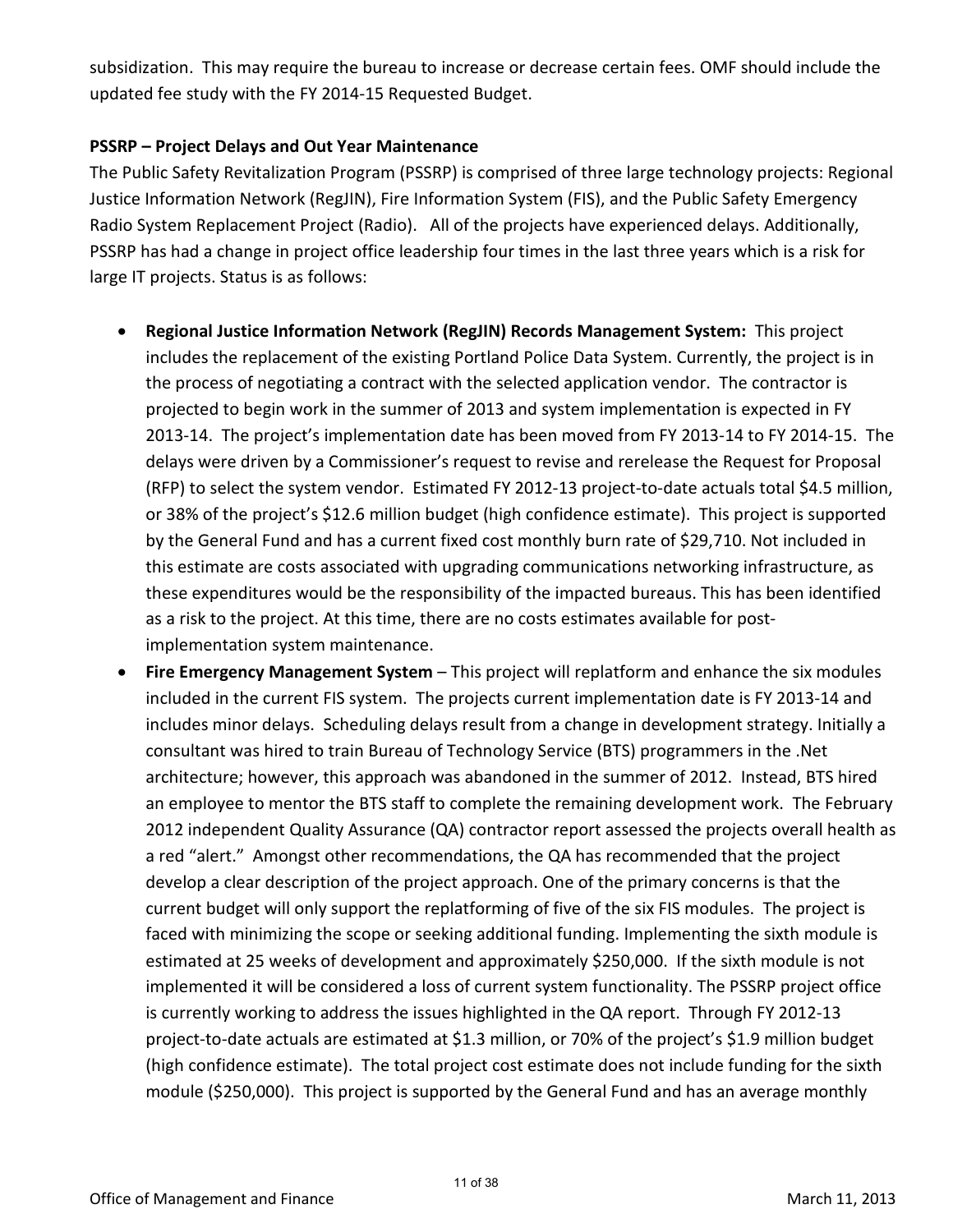burn rate of \$51,498. FIS project has to date identified that there will be no changes to the resources needed for the continuous operation and maintenance of the system.

• **Radio** –This project includes the implementation of a digital public safety voice radio system. A Request for Proposal (RFP) was recently released, in November 2012, to select the primary vendor/system integrator. The vendor is projected to begin work in the winter of 2013. However, the project is slightly behind schedule. Drafting the system integrator RFP took longer than originally anticipated and involved the development of a highly complex set of technical requirements. Through FY 2012-13 project-to-date actuals are estimated at \$16.9 million, or 32% of the project's \$53.1 million budget (moderate confidence estimate). Firm budget estimates are not expected from PSSRP until the RFP process is complete and a vendor is selected. This project is primarily funded by General Obligation (G.O.) Bonds and has a current fixed cost monthly burn rate of \$28,724. Implementation is set for FY 2014-15. At this time, there are no costs estimates available for post-implementation system maintenance.

The original OMF FY 2013-14 Requested Budget submission defined the FIS and Radio project budgets as "low confidence" estimates. The CBO has since received updated information from OMF changing the estimate classifications for both projects. The FIS project budget estimate is now classified as "high confidence" and the Radio projects budget estimate has been upgraded to the level of "moderate confidence". These estimates will serve as a baseline from which the project's status can be monitored.

The CBO recommends that the project team start developing maintenance estimates. In an FY 2011-12 Budget Note, Council directed PSSRP to begin crafting sustainment plans for the remaining projects in its portfolio and report back to Council by January 1, 2012. PSSRP responded to this request. The CBO recommends that prior to contracts being awarded; staff should develop forecasts for sustainment and continuing refining plans for the sharing of these costs if multiple jurisdictions or bureaus are projected to benefit from the system.

### **Spectator Facilities Fund**

According to Comprehensive Financial Management Policy (CFMP) 2.03, five-year financial plans will be prepared annually for most City funds, including the Spectator Facilities Fund. The plans should include fund level resources and requirements information along with significant issues that may affect the financial health of the fund.

The Spectator Facilities Fund (SFF) five-year financial plan starts in FY 2013-14 and goes through FY 2017- 18. The fund projects revenues generated from events held at the Rose Quarter (including the Veterans Memorial Coliseum), Jeld-Wen Field, and City owned parking structures located near these facilities. Revenues are compared against projected expenditures for personnel services, maintenance and repairs to the Veterans Memorial Coliseum and Jeld-Wen Field, debt service, and contingency. The plan also includes \$1.2 million to complete a half roof and turf replacement at Jeld-Wen Field and \$1.8 million to replace the roof at the VMC.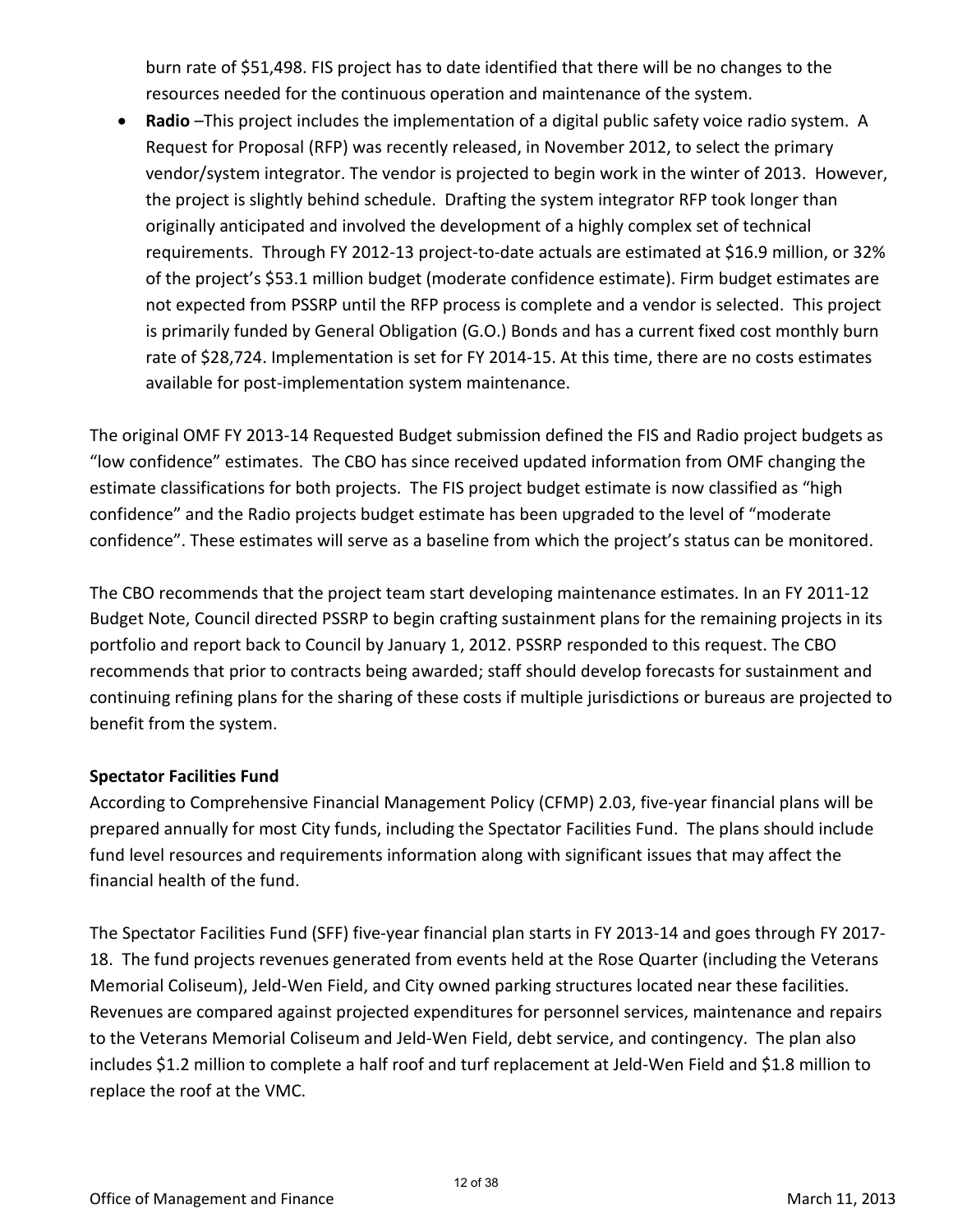Over the next three years, expenses will outpace revenues forcing the fund to drawn down its ending fund balance. The SFF ending fund balance is projected to hover around \$2.0 million starting in FY 2014- 15, dropping to its lowest point of \$1.26 million in FY 2015-16, and increasing back up to \$3.3 million in FY 2017-18. Carrying a decreased ending fund balance will result in the fund being under-reserved and having insufficient capacity to manage unanticipated repair expenses or revenue shortfalls.

|                           | FY 2012-13  |                          |              |             |              |              |
|---------------------------|-------------|--------------------------|--------------|-------------|--------------|--------------|
|                           | Revised     | FY 2013-14               | Projected FY | Projected   | Projected FY | Projected FY |
| Requirements              | Budget      | <b>Budget</b>            | 2014-15      | FY 2015-16* | 2016-17      | 2017-18      |
| Ending Fund Balance:      |             |                          |              |             |              |              |
| Operating Reserve         | 4,990,213   | 3,561,685                | 3,729,715    | 3,907,440   | 4,097,495    | 4,301,173    |
| Capital Reserve           |             | 212,670                  | 500,000      |             | 1,800,000    | 700,000      |
| Unrestricted Fund Balance |             | $\overline{\phantom{a}}$ | (1,677,168)  | (2,638,892) | (3,865,065)  | (1,642,754)  |
| Total Ending Fund Balance | \$4,990,213 | 3,774,355                | \$2,552,547  | \$1,268,548 | 2,032,430    | 3,358,419    |
|                           |             |                          |              |             |              |              |

\*Ending Fund Balance at its lowest level

The issues contributing to the reduced ending funding balance include overlapping debt service payments and the on-going high cost of VMC repairs and capital improvements, which have averaged \$490,000 over the last five years. The debt service obligations will be reduced in FY 2016-17, when the Spectator Facilities Fund will make its final \$4.0 million payment on debt service related to the development of the Rose Quarter parking garages and other public improvements. See table below.



The financial information detailed above does not incorporate costs associated with the Veterans Memorial Coliseum Redevelopment Project. Negotiations for this project are still ongoing and financial impacts to the fund will have to be assessed separately.

The CBO recommends that the Spectator Facilities fund be closely monitored and that thorough analysis be completed before assuming additional debt.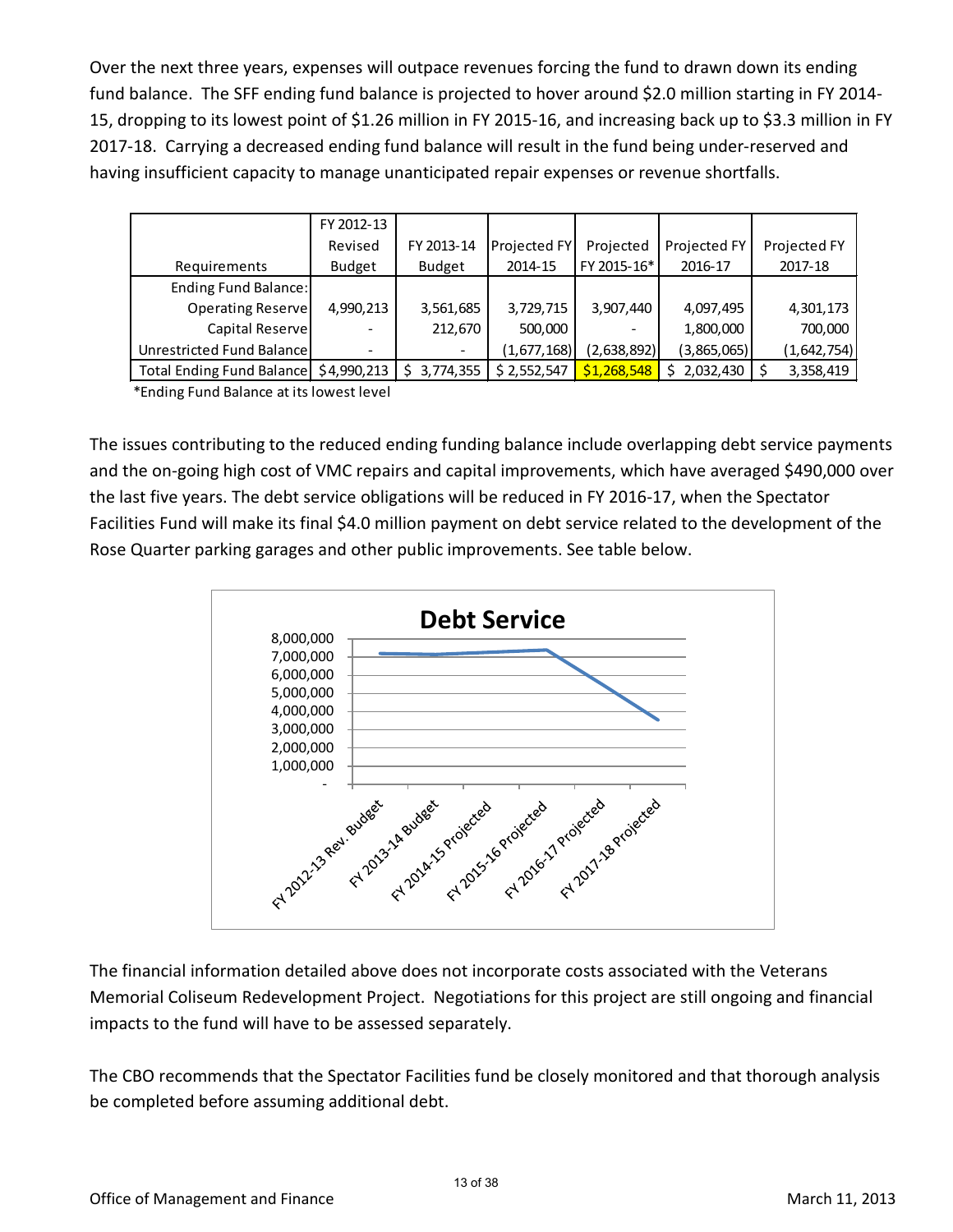### Office of the Chief Administrative Officer

### **Financial and Accounting Services, MF\_18, \$94,630**

The Business Operations Division requests to restore General Fund Discretionary support totaling \$94,630. A majority of the funds, \$69,630, are dedicated to temporary staff assistance provided by Community Service Aides (CSA). The remaining \$25,000 supports ad-hoc business process reengineering projects. The CSA's provide office support to other divisions within OMF, including; accounts payables, pcard accounting/reconciliation services, purchasing, and front desk support. Preserving this funding alleviates the administrative burden on program staff and increases the total amount of CSA funding to \$99,630. In the absence of these additional funds, much of the CSA's administrative workload will fall to the divisions, including p-card reconciliation activities (about 4,000 transactions). Business Operations will continue to process Family Medical Leave applications and perform accounts payable activities.

The CBO does not recommend restoration of these funds. This reduction complies with budget guidance to reduce administration and overhead and does not impact OMF core service delivery to other City bureaus.

### *CBO Recommendation: \$0*

### **PSSRP-Admin Assistant Add Package, MF\_53, \$76,437, 1.0 FTE**

Prior to April 2012, PSSRP acquired administrative assistance through a temporary staffing agency. In April 2012, a decision was made to under-fill a vacant Principal Information Systems Analyst with an Administrative Assistant. In order to achieve the 90% General Fund Discretionary target, PSSRP chose to eliminate the vacant Principal Information Systems Analyst position. In exchange, the project is requesting to add-back a permanent Administrative Assistant.

Although it is not in the best interest of the project to have high level project analysts performing administrative work, the CBO does not recommend funding this request. This package complies with budget guidance that directs City bureaus to reduce overhead and administration. The bureau may want to consider charging a portion of the Administrative Assistant time to the projects themselves since the work being performed is in direct support of the projects.

### *CBO Recommendation: \$0*

### **EBS Implementation of Labor Contracts in SAP and EBS Implementation and Maintenance of Time Capture Project, MF\_28, MF\_29, \$745,062**

OMF is requesting to restore \$745,062 of Enterprise Business Solutions (EBS) funding for two projects that require professional services contract support. This would increase the total EBS professional services budget to \$944,403. The projects are as follows: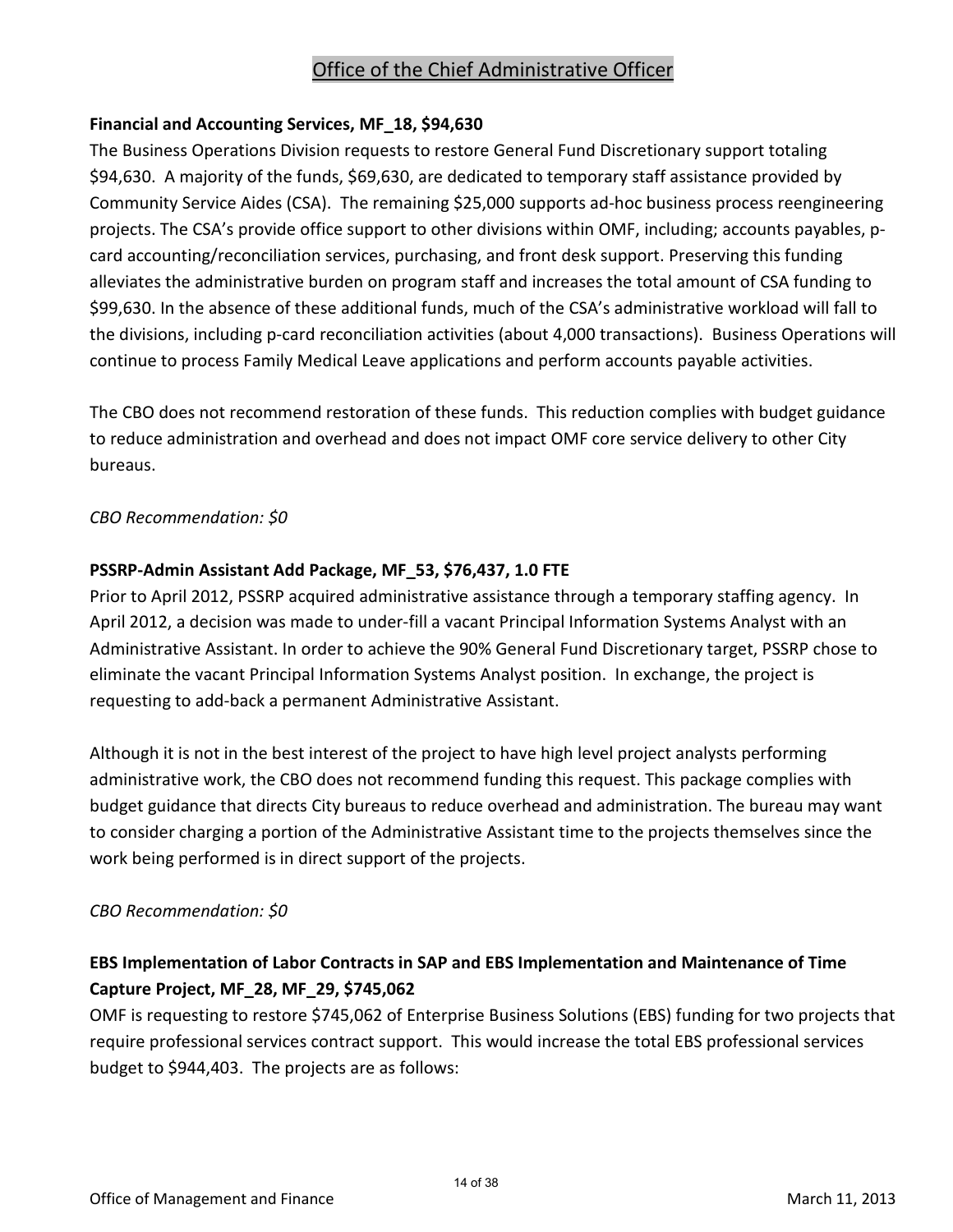- Implementation of Labor Contracts \$300,000 The City is involved in negotiations with six different bargaining units. It is likely that the end result of these negotiations will require modifications to the way the City calculates salary and benefits in SAP. Although EBS staff are capable of performing these modifications in-house, the volume of changes projected will require additional resources. The contractors will assist 2.5 FTE that are already dedicated to this effort. Because the agreements are often signed on or around the contract implementation date, it is possible that many of the changes will have retroactive effective dates. The bureau's Budget Advisory Committee expressed concerns over any funding reductions that will further delay the implementation of the bargaining agreements. The bureau has ranked this package as its  $2^{nd}$ priority add-back.
- Time and Payroll Project Phase II \$445,062 EBS is projected to implement Phase I of the Time and Payroll Project at the end of FY 2012-13. Phase II of the project will focus on implementing third-party time capture software and building SAP interfaces for bureaus that have unique time capture needs including, shift scheduling. The creation of interfaces will work to streamline the time entry and reporting process in shift scheduling bureaus, thus reducing staff time dedicated to this activity.

The CBO does recognize the potential for generating citywide efficiencies through completion of Phase II of the Time and Payroll project and that the implementation of the labor contract changes are time sensitive; however, based on the lack of City resources, CBO does not recommend restoring funding for these projects. Instead, the CBO recommends using contingency to fund these one-time efforts. The CBO encourages OMF to consider staggering contract labor negotiations in the future so EBS staff, and not contractors, can perform system modifications. For example, EBS staff recently implemented contracts changes for the Housing Bureau union and no additional contractor support was required. This is a much more cost effective approach that will result in future savings.

### *CBO Recommendation: \$0*

### **EBS SAP Business Systems Analyst, MF\_30, \$107,938, 1.0 FTE**

In order to achieve the 90% current service level base, EBS eliminated a Business Operations Supervisor position, and is requesting to add back a Senior SAP Business Systems Analyst. Changing the classification of the position reduces the number of EBS staff performing administrative support (2.0 FTE) and increases the number of technical systems staff. The package increase the total number of SAP Business Systems Analysts to 13.0 FTE. This position will focus on SAP configuration and maintenance, direct technical support to end users, and will be dedicated to Phase 2 of the Time and Payroll Project.

EBS made several structural staffing changes since the end of FY 2011-12. These changes align with recommendations provided in the AKT study which includes streamlining the organizational structure and creating functional teams.

Based on the lack of City resources, CBO does not recommend funding for this request at this time.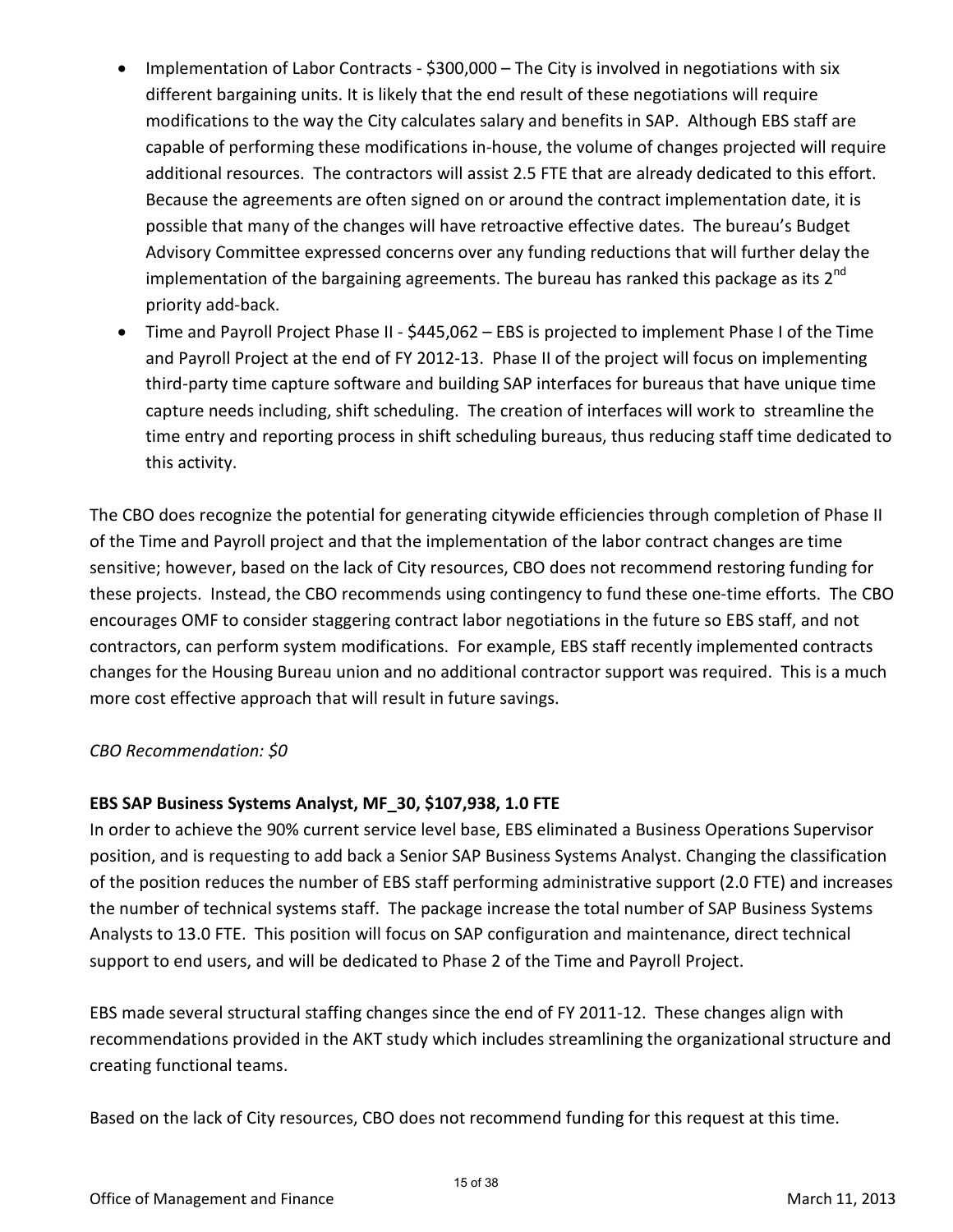### Bureau of Human Resources

### **Bureau of Human Resources - Reductions in Outreach, Employment, and Diversity Resources Program, MF\_19, 20, 21, \$285,216 3.0 FTE**

The Bureau of Human Resources requests to restore General Fund discretionary support for 3.0 FTE dedicated to the Outreach, Employment, and Diversity Program. These positions, which were not included in the bureau's 90% current service level base, provide direct support to bureaus in the recruitment and hiring processes. Positions specifics include:

- Two Senior Human Resources Analysts These positions are responsible for creating announcements, reviewing applications, developing certification lists, and performing outreach activities including the use of social media. At present, one position is filled and one is vacant.
- Office Support Specialist II This position provides administrative support to the Senior Human Resource Analysts and ensures that applicant data is appropriately filed. This is a filled position.

These 3.0 FTEs are members of a seven person recruitment team; five Senior HR Analysts and two Office Support Specialist II's, that service the entire City. Through January of FY 2012-13 they managed approximately 190 recruitments.

In the absence of additional funding, four positions will remain in the unit and a significant portion of recruitment services currently provided to bureaus will be eliminated. Starting in FY 2013-14, BHR would no longer handle approximately 250 recruitments. Doing away with this OMF core service shifts the workload associated with administering and managing recruitments directly to City bureaus. Bureaus will become responsible for drafting job announcements, understanding NeoGov (the City's recruitment system), screening applications, and managing affirmative action plans.

Having to perform these new activities will increase bureau workloads. It takes approximately four to six weeks to complete an average recruitment. The actual impact will vary based on the number and complexity of the recruitments being conducted by the bureau. Only in the case of executive, public safety (sworn positions only) or citywide classification recruitments would BHR manage the recruitment. In FY 2013-14, BHR projects there will be 13 public safety recruitments and 25 citywide recruitments. The bureau will also continue to provide overall outreach to increase diversity in the City's workforce. BHR estimates that the number of applications received would be reduced from 14,000 to 9,394 and the number of employment exams would fall from 275 to 175.

OMF has listed workforce planning as a significant issue that will have citywide impacts if not addressed. One-third of the City's workforce will be eligible to retire over the next three years. There is concern that there will not be enough qualified candidates to fill vacant city jobs. The CBO has concerns that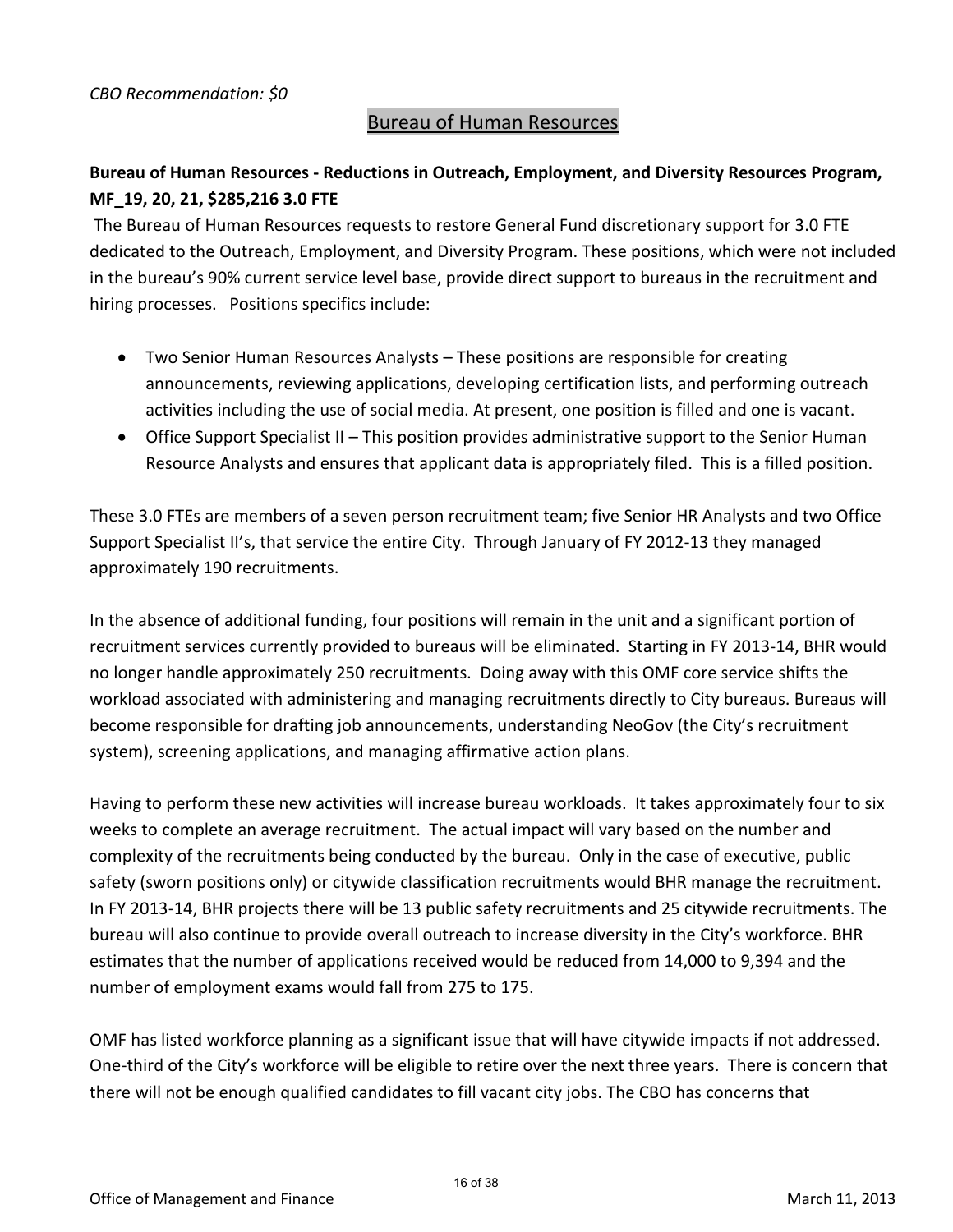eliminating these positions will directly impact the City's ability to implement an effective workforce planning program.

The CBO does not recommend restoring funding to support these positions because of a lack of discretionary resources. The CBO recognizes that this is a service level reduction and the workload associated with these positions will be assumed by other bureaus. However, the CBO is concerned about the impact of this reduction and recommends that BHR continue to find efficiencies and look for ways to reduce administration and overhead costs within the bureau. If possible, BHR should attempt to reallocate a portion of the recruitment responsibilities to Site Team staff or other positions within BHR.

*CBO Recommendation: \$0* 

### **BHR –External Materials and Services, MF\_33, \$39,374**

This package would add back \$39,374 in external materials and services funding. OMF has ranked this General Fund Discretionary add-package 13 out of 58 packages.

Over the last three years, BHR's external materials and services funding has ranged from \$600,000 to \$750,000. Even without restoring the requested funding, the bureau's FY 2013-14 EM&S budget is expected to grow to \$778,035. However, historical spending patterns for the bureau detail bureau EM&S under spending of at least \$80,000 over the last three fiscal years. See table below.

| <b>Fiscal Year</b> | <b>Revised Budget</b> | <b>Actuals</b> | <b>Variance</b> | % Variance |
|--------------------|-----------------------|----------------|-----------------|------------|
| 2011-12            | 745,637               | 573.449        | 172.188         | 23%        |
| 2011-10            | 603,712               | 444,685        | 159,027         | 26%        |
| 2010-09            | 675,383               | 595,819        | 79,564          | 12%        |

The EM&S reduction is directed to the Outreach Employment, Diversity Development, and Operations programs. The bureau has stated that not restoring EM&S funding to the base level will limit the bureau's ability to respond to Council requests, update training materials, and advertise for recruitments online. It will also reduce the number of job fairs attended by BHR staff, eliminate funding to purchase SAP e-learning enhancement software, and remove support provided to the apprenticeship committee.

The CBO does not recommend funding this request. Historical under spending demonstrates the bureaus ability to absorb this reduction.

*CBO Recommendation: \$0* 

### Bureau of Financial Services

### **Accounting – Accounting Overtime, MF\_60, \$28,472**

The Accounting Division requests to restore \$28,472 of General Fund Discretionary to support overtime pay for employees dedicated to producing the Comprehensive Annual Financial Report (CAFR). The CAFR,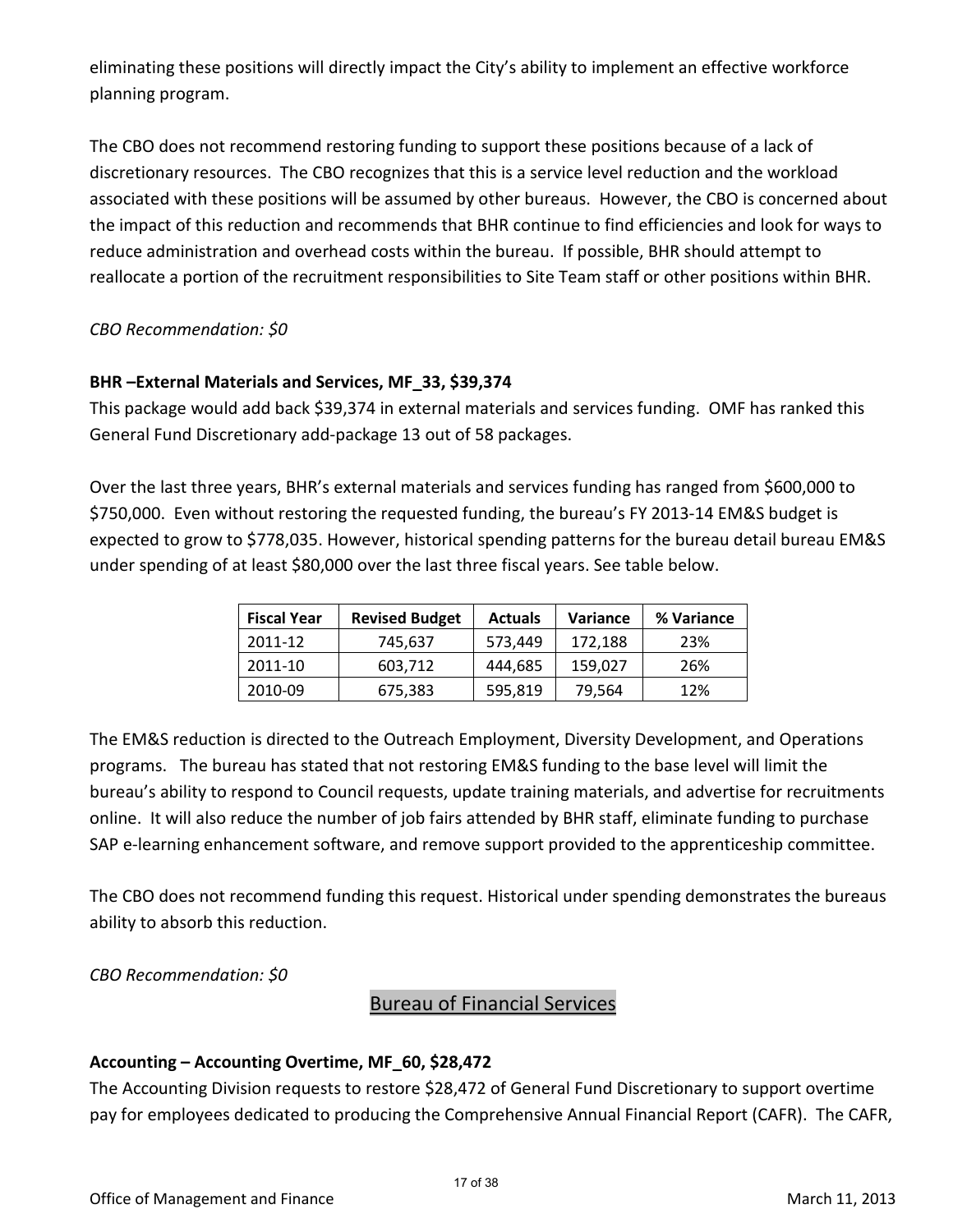provides detailed financial information concerning the City. Over the last three years overtime payouts for Technical Accounting staff totaled \$268,364, or approximately \$90,000 per year.

The Accounting Division is taking steps to reduce the amount of time staff and contractors spend on producing the CAFR. Accounting has set aside \$80,000 in the current year to fund the purchase of new CAFR production software. An RFP to solicit bids from vendors has been released and software implementation is planned for the end of FY 2012-13. It is anticipated that the software selected will be capable of interfacing with SAP. Accounting expects the following efficiencies to be realized upon implementation:

- More efficient data entry
- Fully integrated publication files
- Faster response times to auditor requests
- More efficient audit schedule review and update verification
- Faster and more accurate integration on new accounting and reporting requirements
- Improved publication distribution process and faster web posting

In the first full year after implementation, the Accounting Unit projects that increasing the efficiency of data entry will save approximately 150 hours per staff person for 12 staff. This totals savings of 1,800 hours or .87 FTE. Automating the audit schedule reviews will also result in saving of 480 staff hours or .23 FTE. Total savings from these two components alone equals 1.09 FTE. In light of the efficiencies expected to be realized through the implementation of new software the CBO does not recommend funding this request.

### *CBO Recommendation: \$0*

### **Accounting – Accounting Policy Manager, MF\_59, \$126,807, 1.0 FTE**

This package requests the restoration of General Fund Discretionary to support the continuation of the Accounting Policy Manager and was ranked as the bureau's  $12<sup>th</sup>$  priority add pack. In order to achieve the modified 90% base budget, the Accounting Division elected to eliminate this filled position. The position's primary responsibility is to ensure City financial code aligns with rules and guidance provided by the Internal Revenue Service (IRS), The Federal Energy Regulatory Commission, the Tax Supervising and Conservation Commission (TSCC), and the Government Accounting Standards Board (GASB) to name a few. There is only one Accounting FTE dedicated to this work. In FY 2012-13 this position is expected to complete updates to 20 accounting administrative rules, 15 existing and 5 new. Moreover, this position serves on the Accounting Leadership Team and dedicates approximately 20% of its time providing consultation services to City bureaus requiring technical accounting assistance.

If this package is not funded there is an increased risk of audit findings. City financial code and administrative rules will fall out of compliance with state and national accounting standards which are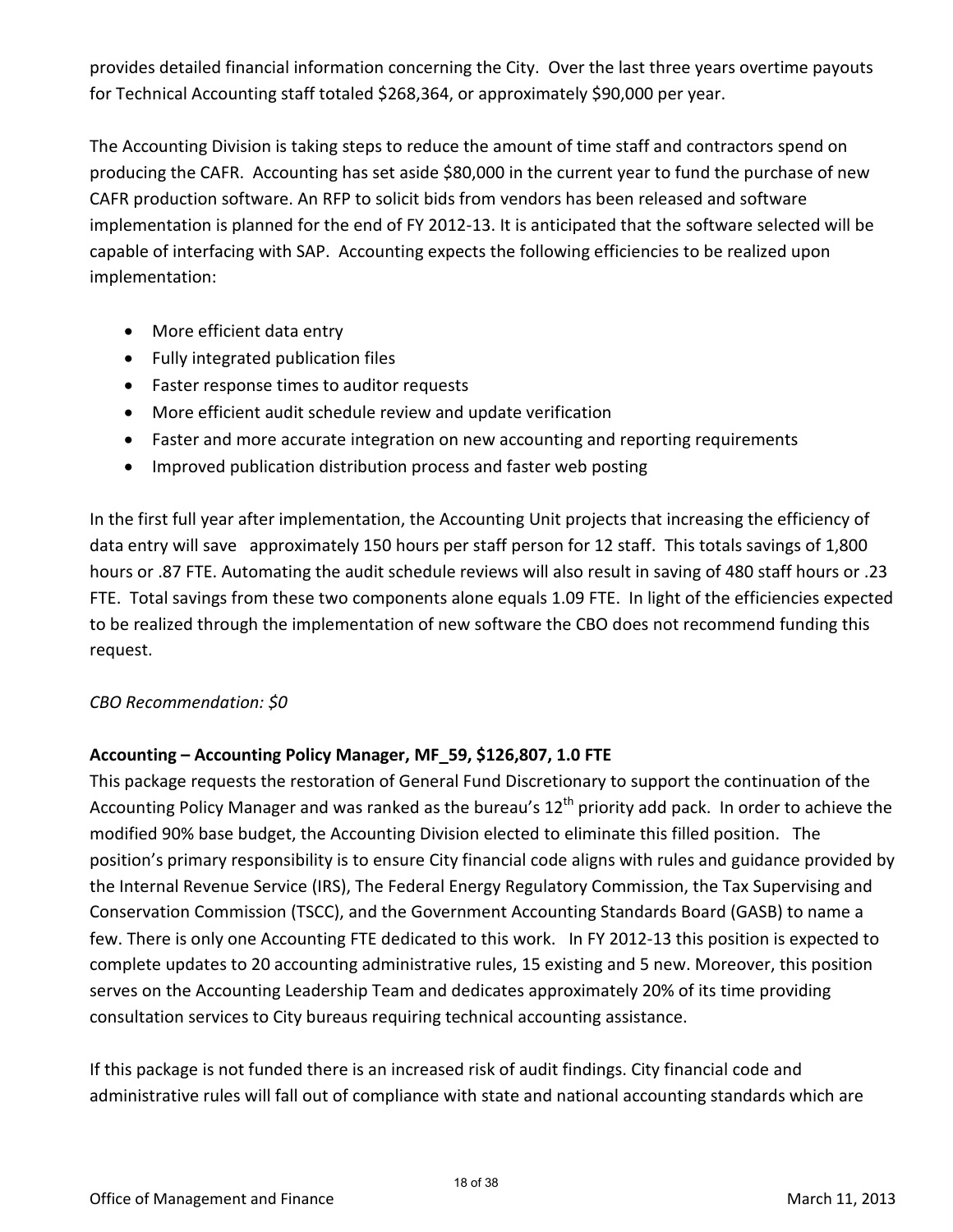constantly changing. Moreover, City bureaus will be left with fewer options for soliciting accounting advice.

Based on the lack of discretionary resources, CBO does not recommend funding this request at this time.

### *CBO Recommendation: \$0*

### **Grants Management – Financial Analyst, MF\_63, \$43,039, 1.0 FTE**

The Bureau of Financial Services is requesting to add-back a Financial Analyst position in the Grants Management Office. This position was not included in the bureau's 90% base budget. In FY 2012-13 there were five positions (4.5FTE) in this unit, elimination of this recently vacated position would represent a 20% cut in staffing levels.

All totaled the Grants Unit manages compliance on over 523 grants and the unit processed over 1,873 billings in FY 2011-12. Each analyst has a portfolio that includes three City bureaus. This position is responsible for monitoring grant compliance for the Portland Fire Bureau, Portland Police Bureau, and Portland Parks and Recreation. These bureaus have a total 139 active grants. Permanent elimination of this position would lead to the redistribution of work to the remaining four grants analysts. Increasing the number of grants in each analyst's portfolio will reduce the amount of time spent providing consultation to bureaus and performing compliance work, including the submission of mandatory reports. The Grants Unit is in the processes of implementing an electronic document tracking system that utilizes the City's current records retention system, TRIM. The system which, is slated to be implemented in June 2014, will automate the records retention process and make documents viewable online by all parties. Moreover, with the exhaustion of America Recovery and Reinvestment Act (ARRA) funds and associated grant reporting requirements it is expected that the workload in the Grants Unit will decrease.

Based on the lack of discretionary resources, CBO does not recommend funding this request at this time.

### *CBO Recommendation: \$0*

**Treasury – Treasury Professional Services, Debt – Debt Professional Services, MF\_61, 62, \$116,353**  The Public Finance and Treasury Unit, although funded by interest income earnings, went through the same budgeting process as other units housed within OMF. The unit built a 90% modified current service level budget that included the elimination of an Office Support Specialist II position and the reclassification of Treasury Analyst Senior to a Treasury Analyst. In keeping with the process, the unit is requesting to add back \$73,653 of professional services contract funding to support the acquisition of legal advice for the City's debt program and \$40,000 in banking and transaction fees in the Treasury Division.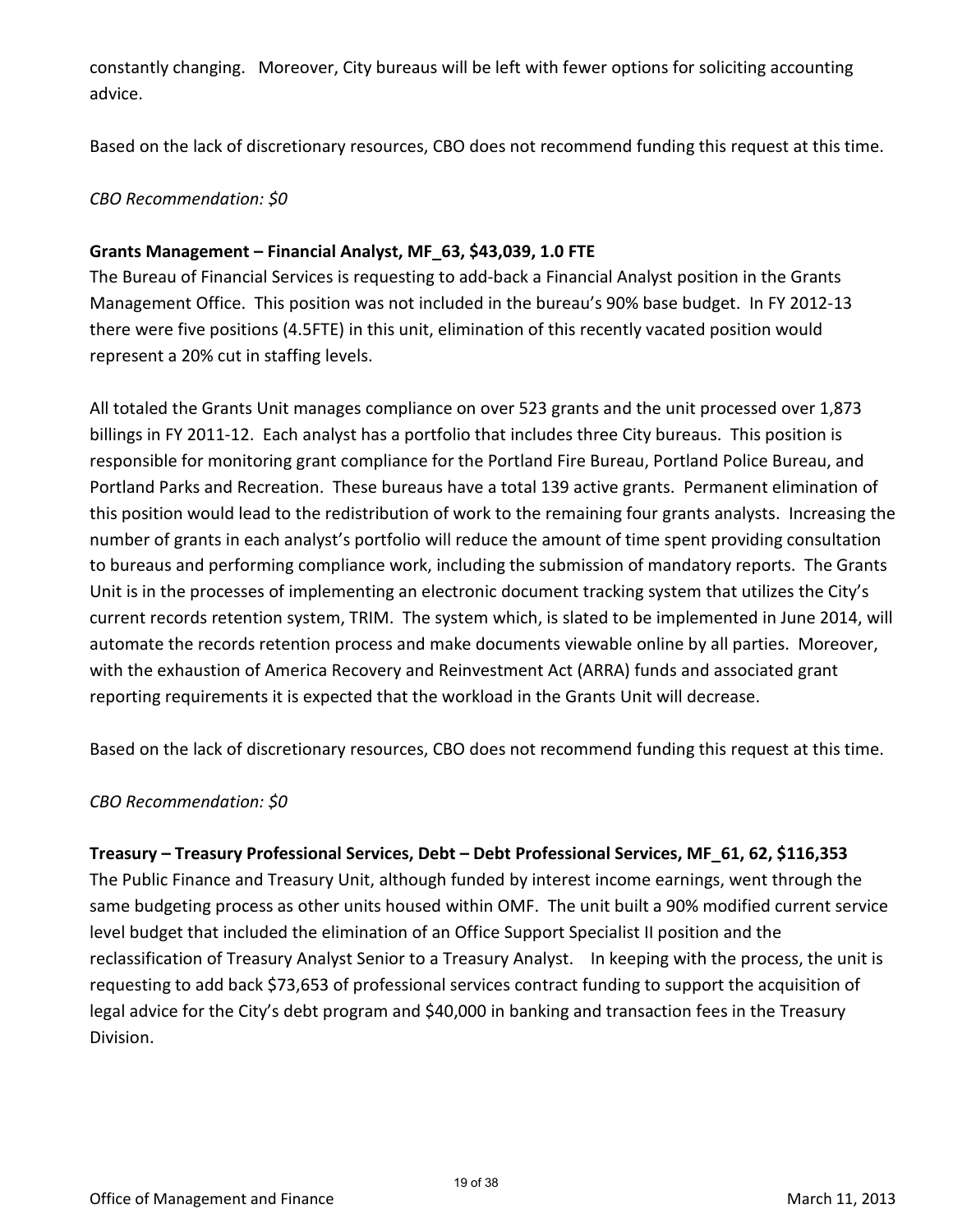The Public Finance and Treasury's FY 2013-14 budgets for legal services totals \$135,810, restoring the additional amount requested would increase the budget 56% to \$212,163. The average FY 2009-10 –FY 2011-12 expenditures for legal services totals only \$101,288.

| <b>Legal Services</b> |                     |  |  |  |  |  |
|-----------------------|---------------------|--|--|--|--|--|
| <b>Fiscal Year</b>    | <b>Expenditures</b> |  |  |  |  |  |
| FY 2008-09            | \$184,089           |  |  |  |  |  |
| FY 2009-10            | \$171,234           |  |  |  |  |  |
| FY 2010-11            | \$86,615            |  |  |  |  |  |
| FY 2011-12            | \$46,016            |  |  |  |  |  |
| FY 2012-13 (to date)  | \$31,419            |  |  |  |  |  |
| <b>Total</b>          | \$519,373           |  |  |  |  |  |

With regards to the banking and transaction fees, the Treasury Unit is anticipating increased costs from the recent implementation of the Arts Tax. Any savings generated from the ACH project (electronic transactions) will be offset by an increased number of Arts Tax banking transactions.

Based on the historical under spending legal in services the CBO does not recommend funding this package; however, the CBO does recommend restoring the requested \$40,000 to support the banking and transaction fees.

### *CBO Recommendation: \$40,000*

### Revenue Bureau

### **Revenue Bureau – Restore Tax Collection, MF\_ 54, MF\_56, \$188,730, 2.50 FTE**

The Revenue Bureau requests to restore \$188,730 in General Fund Discretionary to support 2.5 tax collector positions. These positions were not included in the bureaus 90% modified base budget which included a reorganization, the elimination of a manger position, and the partial merger of two units. The requests to reinstate funding for these FTEs are included in two separate packages, details are as follows:

- 1.0 Revenue and Taxation Specialist III in the Unregistered Compliance Team and .50 of a Revenue and Taxation Specialist IV in the Collections Section. Both of these positions are currently filled. The bureau has ranked this package its highest priority add-back.
- 1.0 Revenue Tax Collection Specialist II Provides support to the front counter. This position is currently filled. The bureau has ranked this add-package 5 out of 51.

These staff are classified as revenue generating positions. The Revenue Bureau estimates that elimination of the positions will lead to General Fund collection losses of over \$750,000 (\$264,000 associated with the front counter position and \$490,920 associated with the other 1.5 FTEs). Calculations used to determine the reduced revenue collections are included in a 2010 audit "City of Portland Bureau Revenue Collections Methodology Review".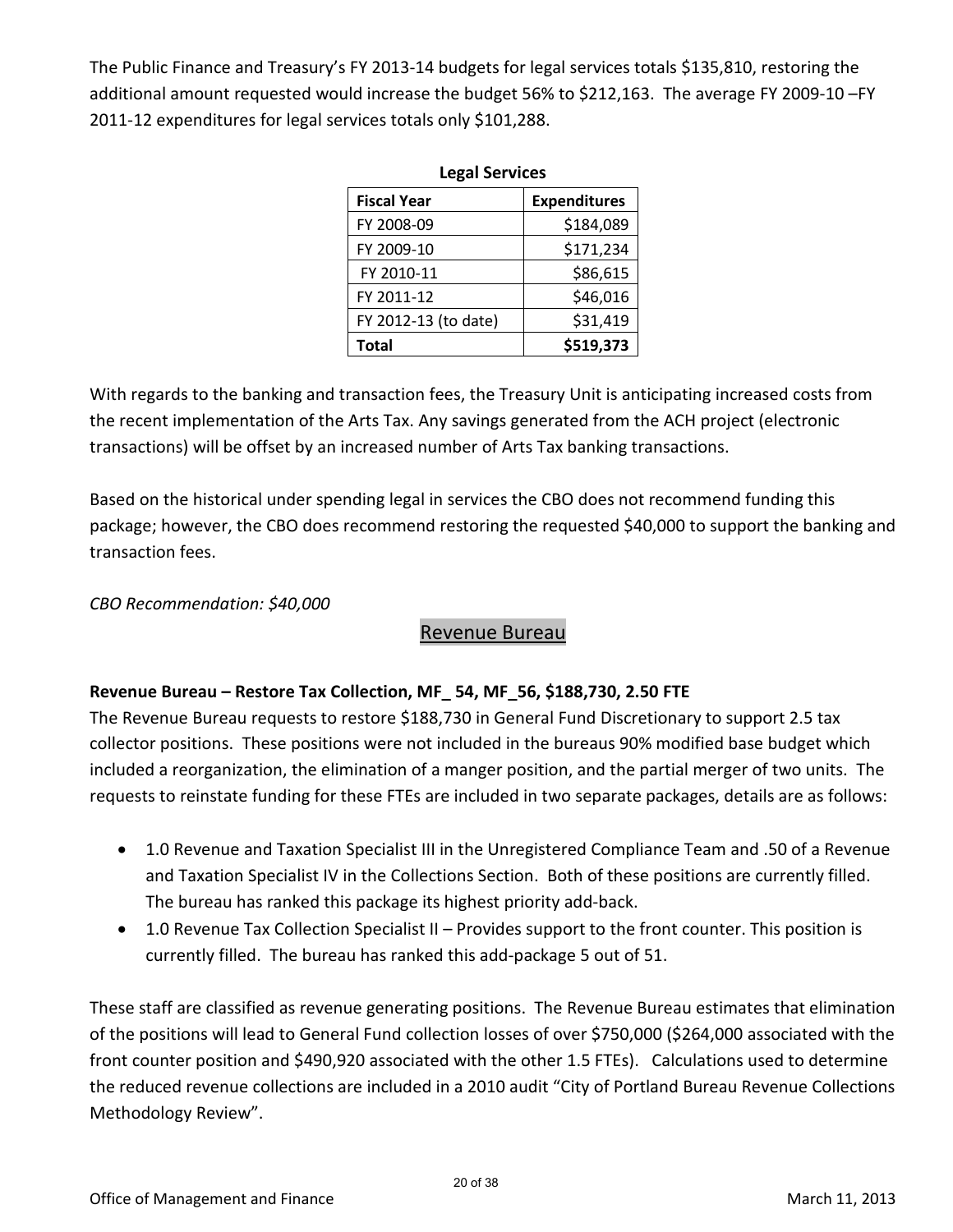The CBO recommends restoring funding for these positions. The CBO believes these reductions violate the intent of the FY 2013-14 budget guidance that was provided to bureaus on December  $6<sup>th</sup>$ , at the start of the process. Specifically it states, "programs that generate General Fund discretionary dollars should be included in the 90% base wherever possible." The CBO further recommends that Council and OMF consider alternative reductions, either in the Revenue Bureau or elsewhere in OMF, to make this package cost neutral. OMF is considered a large General Fund Bureau. Its FY 2013-14 General Fund discretionary current service level totaled \$14,528,083 (including facilities cash transfers). The CBO encourages OMF to look within its 90% CSL and identify items of the equivalent amount that reduce administration and overhead.

The CBO encourages the Revenue Bureau to continue searching for more efficient ways to conduct business and to modernize its service delivery by providing access to additional services online.

*CBO Recommendation: \$0* 

### **Add Back Portland Community Media Contract, MF\_58, \$89,760**

In order to comply with 90% modified current service level base requirement, the Revenue Bureau reduced the City's contract with Portland Community Media by 10% or \$89,760. The bureau is requesting to restore the full amount of the General Fund discretionary reduction and OMF has prioritized this package 47 out of 58.

According to the Portland Community Media website, PCM receives approximately 70% of its operating budget from the City of Portland's General Fund via contract. PCM receives an additional \$1 million in capital funding annually in the form of Public Education Grants. No grant reductions are proposed in this process.

If the funding is not fully restored in FY 2013-14 the PCM contract would be reduced to \$807,842. PCM has quantified the operational impacts of this cut as significant, stating it would force the closure of the PCM facility an additional one day per week. Moreover, PCM may no longer be capable of fulfilling the contract requirements as currently written. The specific position reductions include:

- \$27,248 Public Access/Distribution Department 2 part-time technical support FTEs
- \$27,213 Business Office .75 Accountant FTE
- \$35,200 Community Education and Engagement Department -1.0 Volunteer Coordinator FTE

The PCM contract includes language that accommodates this type of reduction. It states:

"In the case of extraordinary circumstances causing severe financial constraints on the City resulting in the curtailment of City bureau budgets, the City may reduce the annual Grant by an amount not to exceed the average percentage reduction in other City general fund discretionary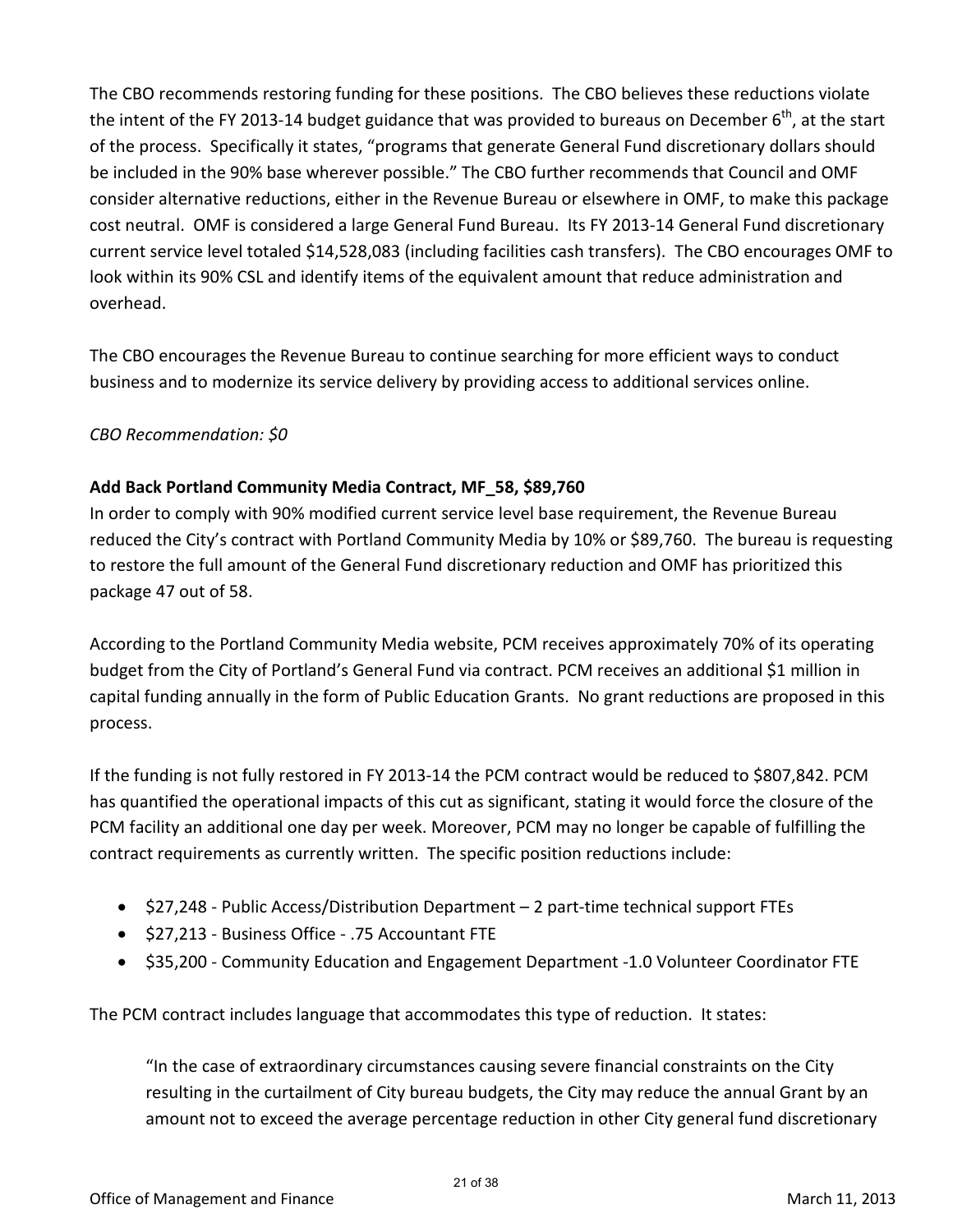budgets. If the City reduces the annual Grant under this Section, Grantee may reduce its scope of work, commensurate with that reduction, under Sections II (B)4-8. Grantee shall submit its service reduction plan to the Grant Manager and the MHCRC prior to implementing service reductions. Any service reduction shall be subject to approval by the Grant Manager."

The CBO does not recommend restoring funding to this contract. The CBO recommends that the contract be reviewed to determine if revisions are required to align the revised funding amount with the scope and expected service delivery requirements. Moreover, the Revenue Bureau should broaden the above contract language to allow the City the necessary flexibility to make adjustments and not be restricted to only making changes in times of "severe financial constraints."

### *CBO Recommendation: \$0*

### **Add Back Enforcement Funding, MF\_57, \$25,000**

The Revenue Bureau is requesting to accept certain reductions taken to achieve the 90% modified base and add-back General Fund discretionary to support three new professional services contracts in the Revenue Bureau - Office for Community Technology. Specifically, the bureau requests contract assistance to provide the following services:

- Audit Support The Revenue Bureau can no longer audit Water Bureau and Bureau of Environmental Services ULF payments. This is due to a lack of organizational independence that is required under the Generally Accepted Auditing Standards, Chapter 3.
- Negation and Facilitation Services Provide support to zoning code updates and negotiation services for 2 Indefensible Right of Use agreement.

Due to the limited availability of General Fund the CBO does not recommend funding these new requests. The Revenue Bureau – Office for Community Technology should work with its City partners to determine if a portion of this work can be provided in house. For example, Accounting may be able to provide assistance with the necessary audits and the Bureau of Planning and Sustainability and Bureau of Development Services can help to coordinate the necessary zoning code changes and associated public involvement process. BDS has also listed this as a top priority for upcoming code revisions.

### *CBO Recommendation: \$0*

### OMF IA Add Backs

**Match OMF IA Provider Add Packages, MF\_35, MF\_38, MF\_40, MF 41, MF\_55, MF\_64, MF\_71, \$872,790** As per budget direction, the Office of Management and Finance (OMF) internal service funds were asked to submit 90% of their current service level (CSL) budgets as their base and add packages to restore funding up to 100% of CSL. Bureaus were directed to match the OMF add-back packages with a single decision package. The table below outlines the total requested add-backs by service provider.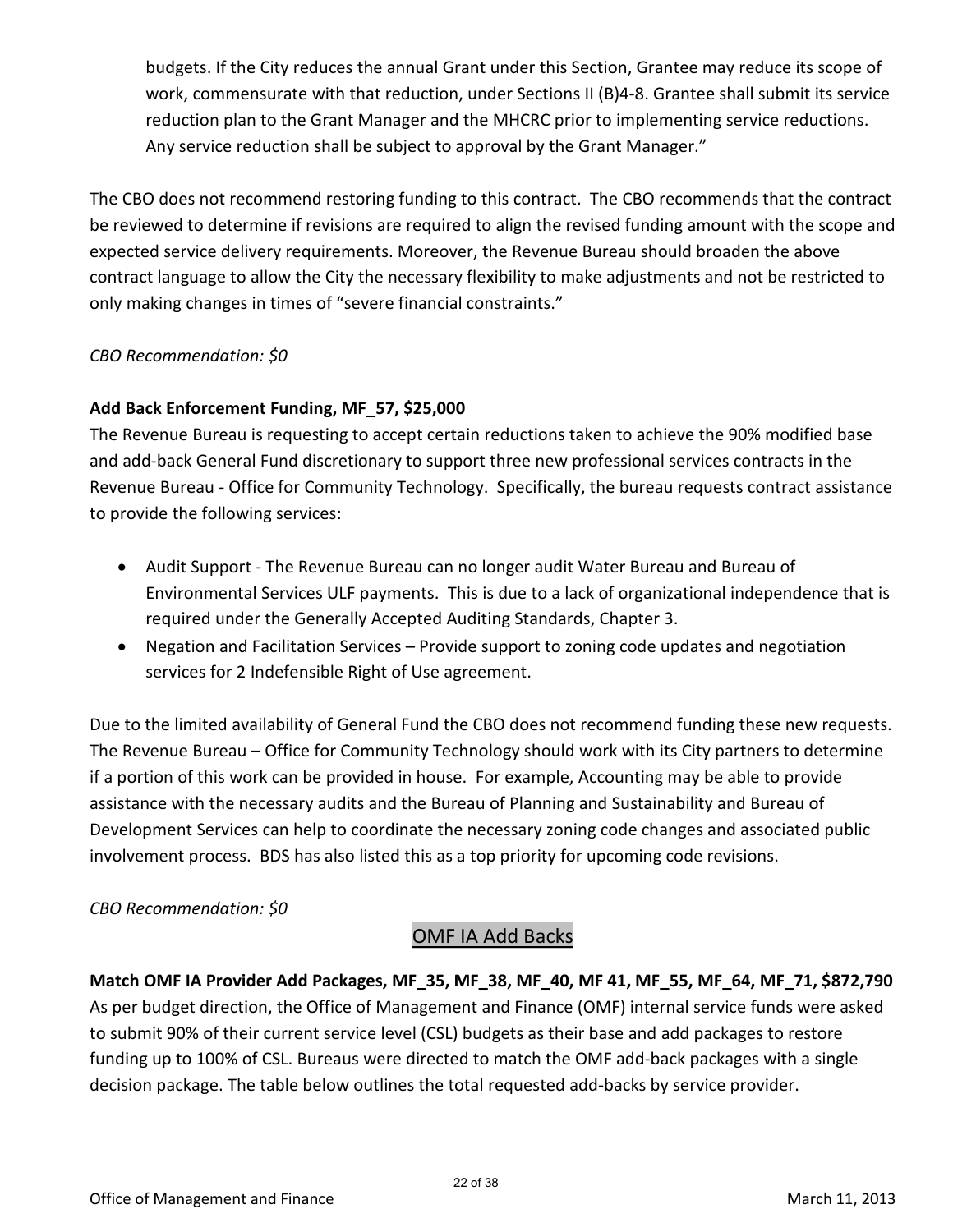| <b>OMF Service</b>         | Bureau<br>Requested |
|----------------------------|---------------------|
|                            | Amount              |
| CityFleet                  | 3,930               |
| <b>Management Services</b> | 11,589              |
| <b>EBS Services</b>        | 132,448             |
| <b>Facilities Services</b> | 269,202             |
| <b>Risk Management</b>     | 35,114              |
| <b>Technology Service</b>  | 420,507             |
| <b>Total Impact</b>        | \$872,790           |

In response to add-backs recommended in the OMF budget analysis, the CBO recommends \$8,664 in General Fund discretionary support to fund these packages and a draw on contingency of \$12,348 to fund these packages. A full discussion of all of the OMF packages may be found in the OMF budget analysis.

CBO Recommendation: See OMF budget review for recommendations

### Internal Service Fund Decisions Package Review

| FY 2013-14 Internal Services Funds          |               |                  |              |                  |              |               |
|---------------------------------------------|---------------|------------------|--------------|------------------|--------------|---------------|
|                                             |               |                  |              |                  |              |               |
|                                             | Requested     | Pass-through     |              |                  | Budget to    |               |
|                                             | <b>Budget</b> | Costs            | Rate Budget  | Adjustments      | Apply Cut    | 10% Reduction |
| Bureau of Internal Business Services (BIBS) |               |                  |              |                  |              |               |
| <b>Facilities Services</b>                  | 51,794,980    | (27, 301, 373)   | 24,493,607   | (7,533,007)      | 16,960,600   | 1,696,060     |
| <b>CityFleet</b>                            | 47,619,866    | (37,006,869)     | 10,612,997   | (1,087,857)      | 9,525,140    | 952,514       |
| Printing & Distribution                     | 7,968,650     | (4,908,508)      | 3,060,142    | (910, 142)       | 2,150,000    | 215,000       |
| Insurance & Claims                          | 36,651,021    | (34,740,769)     | 1,910,252    | (80, 252)        | 1,830,000    | 183,000       |
| <b>Workers Compensation</b>                 | 21,071,387    | (19, 413, 736)   | 1,657,651    | (77, 651)        | 1,580,000    | 158,000       |
| <b>TOTAL BIBS</b>                           | \$165,105,904 | (S123, 371, 255) | \$41,734,649 | $($ \$9,688,909) | \$32,045,740 | \$3,204,574   |
| <b>Technology Services</b>                  | 69,973,603    | (28, 447, 281)   | 41,526,322   | (6,996,322)      | 34,530,000   | 3,453,000     |
|                                             |               |                  |              |                  |              |               |

Pass-through: Capital projects, materials/supplies purchased on behalf of customers, contingency, fund transfers, claim and commercial insurance expenses. Adjustments: PERS debt service, other debt services, additional O&M or IA costs, program revenues, and GFOH.

The above table summarizes the budget information and the computation to arrive at the 10% reduction of OMF Internal Services Funds. OMF backs out pass-through costs and made other adjustments to arrive at a net budget that is about 20% of the total requested budget for BIBS and about 50% of the total requested budget for BTS. They apply the cuts requested by Council to this net budget.

Of the decision packages submitted by the Bureau of Technology and Internal Business Services that impact internal services rates, the packages are classified as follows in terms of their impact to services.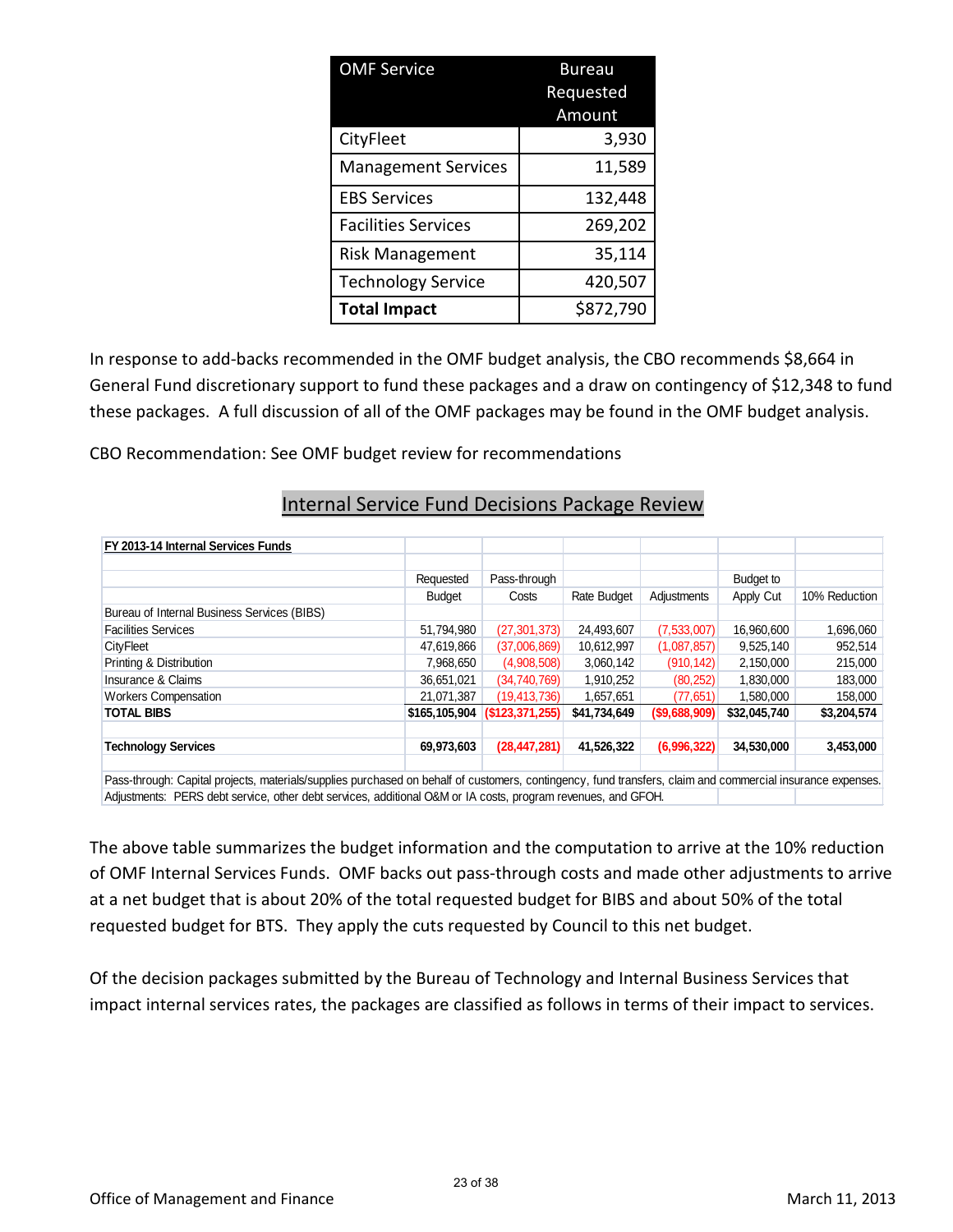| <b>BTS</b>                                                                                                                                                                                                             | FTE.<br>1<br>1<br>1<br>1<br>1<br>1<br>1 | <b>Service</b><br><b>Level Reduction</b><br>\$127,246<br>\$102,726<br>\$128,682<br>\$154,278<br>\$120,976 | <b>Maintenance</b><br>Replacememt<br>Set-Aside | Pass-through |
|------------------------------------------------------------------------------------------------------------------------------------------------------------------------------------------------------------------------|-----------------------------------------|-----------------------------------------------------------------------------------------------------------|------------------------------------------------|--------------|
| MF_01 ISTA IV Storage Area Network Support<br>MF_02 ISTA V Support Systems & Asset Management Analyst<br>MF_03 ISTA IV Project Management<br>MF_07 AA II BTS Billing System Support<br>MF 08 Gartner Research Services |                                         |                                                                                                           |                                                |              |
|                                                                                                                                                                                                                        |                                         |                                                                                                           |                                                |              |
|                                                                                                                                                                                                                        |                                         |                                                                                                           |                                                |              |
|                                                                                                                                                                                                                        |                                         |                                                                                                           |                                                |              |
|                                                                                                                                                                                                                        |                                         |                                                                                                           |                                                |              |
| MF_04 Information Systems Supervisor - Police IT<br>MF_05 ISTA VI Information Security Analyst<br>MF_06 PISA Planning & Development Architect                                                                          |                                         |                                                                                                           |                                                |              |
|                                                                                                                                                                                                                        |                                         |                                                                                                           |                                                |              |
|                                                                                                                                                                                                                        |                                         |                                                                                                           |                                                |              |
|                                                                                                                                                                                                                        |                                         | \$118,986                                                                                                 |                                                |              |
|                                                                                                                                                                                                                        |                                         | \$128,682                                                                                                 |                                                |              |
|                                                                                                                                                                                                                        |                                         | \$40,000                                                                                                  |                                                |              |
| MF_09 Information Systems Supervisor - Mainframe Support                                                                                                                                                               | 1                                       | \$142,212                                                                                                 |                                                |              |
| MF_10 IRNE Major Maintenance                                                                                                                                                                                           |                                         |                                                                                                           | \$332,078                                      |              |
| MF_11 Production Systems Major Maintenance                                                                                                                                                                             |                                         |                                                                                                           | \$112,295                                      |              |
| MF_12 800 MHz Major Maintenance                                                                                                                                                                                        |                                         |                                                                                                           | \$482,084                                      |              |
| MF_13 Electronic Equipment Replacement Collection                                                                                                                                                                      |                                         |                                                                                                           | \$607,226                                      |              |
| MF_14 24x7 Standby Support                                                                                                                                                                                             |                                         | \$287,193                                                                                                 |                                                |              |
| MF_15 Consulting Enterprise Tech Planning & Roadmaps                                                                                                                                                                   |                                         | \$50,000                                                                                                  |                                                |              |
| MF_16 PC/Laptop Replacement Schedule                                                                                                                                                                                   |                                         |                                                                                                           | \$203,336                                      |              |
| MF_17 Cellular Service Usage                                                                                                                                                                                           |                                         |                                                                                                           |                                                | \$315,000    |
| Subtotal                                                                                                                                                                                                               | 8                                       | \$1,400,981                                                                                               | \$1,737,019                                    | \$315,000    |
| <b>CityFleet</b>                                                                                                                                                                                                       |                                         |                                                                                                           |                                                |              |
| MF_22 CityFleet Bureau Vehicle & Equipment Leases                                                                                                                                                                      |                                         |                                                                                                           |                                                | \$228,500    |
| MF_23 CityFleet Bureaus Use Re-issued Vehicles & Equip                                                                                                                                                                 |                                         |                                                                                                           |                                                | \$98,997     |
| MF_24 CityFleet - New Mechanic for Outside Agency Work                                                                                                                                                                 | 1                                       | \$91,000                                                                                                  |                                                |              |
| Subtotal                                                                                                                                                                                                               |                                         | \$91,000                                                                                                  | \$0                                            | \$327,497    |
| <b>Risk Management</b>                                                                                                                                                                                                 |                                         |                                                                                                           |                                                |              |
| MF_25 Risk - Restore Tort Liability Senior Adjuster                                                                                                                                                                    | 1                                       | \$114,243                                                                                                 |                                                |              |
| MF_26 Risk - Restore Loss Prevention Services                                                                                                                                                                          | 1                                       | \$98,057                                                                                                  |                                                |              |
| MF_27 Risk - Senior Admin Specialist                                                                                                                                                                                   | 1                                       | \$81,650                                                                                                  |                                                |              |
| MF_32 Risk - External M&S for Services to Bureaus                                                                                                                                                                      |                                         | \$47,050                                                                                                  |                                                |              |
| Subtotal                                                                                                                                                                                                               | 3                                       | \$341,000                                                                                                 |                                                |              |
| <b>Facilities Services</b>                                                                                                                                                                                             |                                         |                                                                                                           |                                                |              |
| MF 42 Facilities - Restore Custodial Services                                                                                                                                                                          |                                         | \$255,000                                                                                                 |                                                |              |
| MF 43 Facilities - Restore Window Cleaning                                                                                                                                                                             |                                         | \$11,000                                                                                                  |                                                |              |
| MF_45 Facilities - Restore Maintenance Tools & Supplies                                                                                                                                                                |                                         | \$50,000                                                                                                  |                                                |              |
| MF 46 Facilities - Restore CityKids Space                                                                                                                                                                              |                                         | \$190,000                                                                                                 |                                                |              |
| MF_47 Facilities - Restore Utility Savings                                                                                                                                                                             |                                         | \$145,000                                                                                                 |                                                |              |
| MF_48 Facilities - Restore Building Security                                                                                                                                                                           |                                         | \$130,000                                                                                                 |                                                |              |
| MF 50 Facilities - Restore LEED-EB Program Coordinator                                                                                                                                                                 | 1                                       | \$123,122                                                                                                 |                                                |              |
| MF_51 Facilities - Project Manager Position                                                                                                                                                                            | 1                                       | \$56,857                                                                                                  |                                                |              |
| MF_52 BIBS Admin & Facilities - Training & Travel                                                                                                                                                                      |                                         | \$20,000                                                                                                  |                                                |              |
| MF_68 Facilities - Restore Mayor's Security Services (GF)                                                                                                                                                              |                                         |                                                                                                           |                                                | \$7,422      |
| MF_69 Facilities - Restore City Hall Major Maintenance (GF)                                                                                                                                                            |                                         |                                                                                                           |                                                | \$22,415     |
| MF_70 Facilities - Restore Westside Staging Funding (GF)                                                                                                                                                               |                                         |                                                                                                           |                                                | \$18,496     |
| Subtotal                                                                                                                                                                                                               | $\overline{2}$                          | \$980,979                                                                                                 | \$0                                            | \$48,333     |
| TOTAL                                                                                                                                                                                                                  | 13                                      | \$2,813,960                                                                                               | \$1,737,019                                    | \$690,830    |

### Bureau of Technology Services

### **BTS – ISTA IV Storage Area Network Support, MF\_01, \$127,246, 1.00 FTE**

### **BTS – ISTA V Support Systems & Asset Management Analyst, MF\_02, \$102,726, 1.00 FTE**

### **BTS – ISTA IV Project Management, MF\_03, \$128,682, 1.00 FTE**

These above requests will restore three vacant Information System Technology Analyst (ISTA) positions in BTS. The ISTA position in the Storage Area Network (SAN) has been vacant since October 2012. This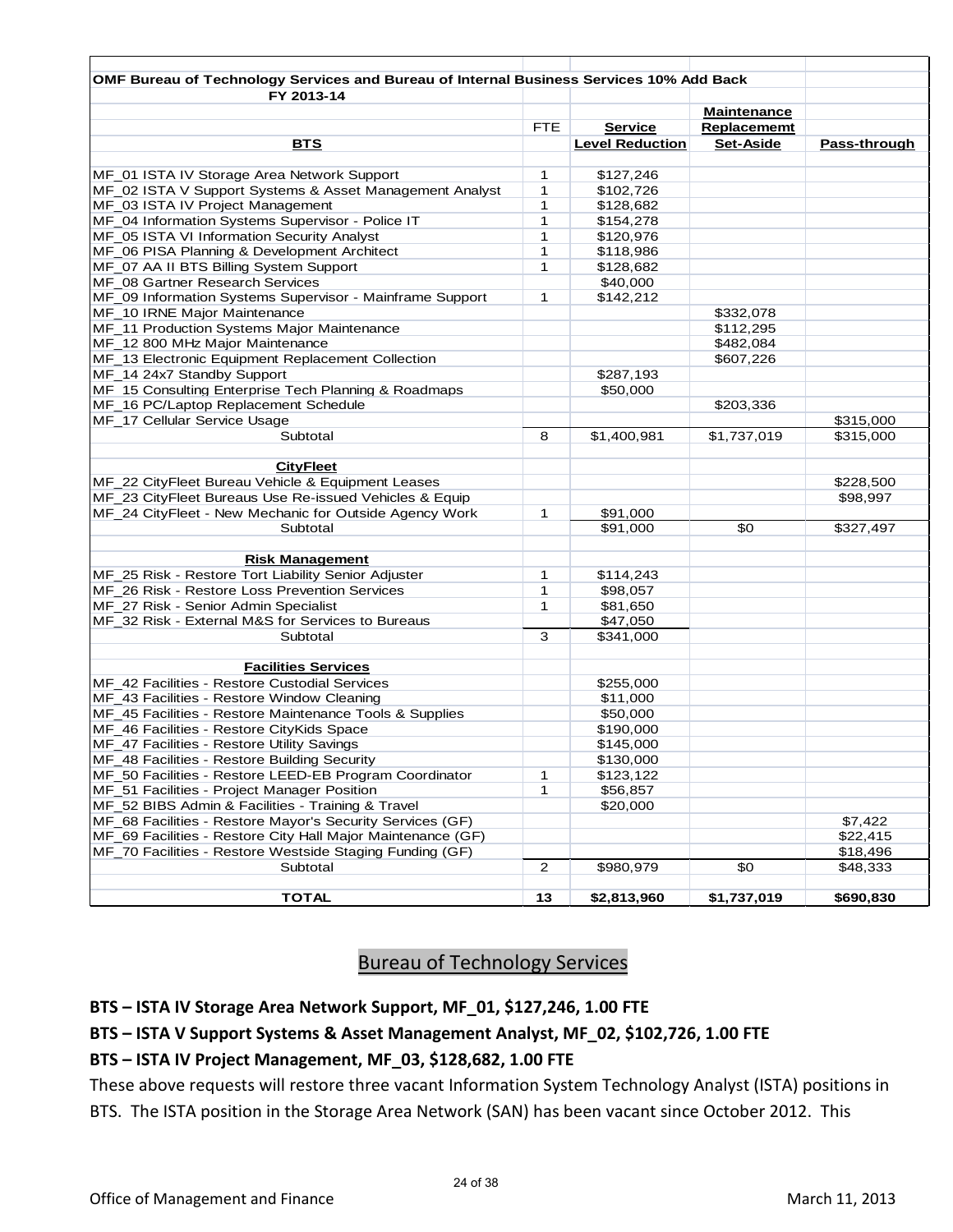position is responsible for the installation, management, monitoring, and support of the City's enterprise data storage hardware and software. Without this position, the remaining SAN team of two employees will continue to provide core services, however the incident response time and capacity to provide enhanced services will be impacted.

The ISTA position in the Support Systems & Asset Management team has been vacant since September 2012. This position ensures the quality of software updates and patches that are deployed to the City systems. With the loss of this position, the remaining members of the Support Systems & Asset Management team can still provide core services, but at a reduced level of services and timeliness.

The vacant ISTA position in the Project Management Office is responsible for managing a range of technology projects, such as the City technology moves (PS, laptop, copiers, printers, phones, and peripherals) for City bureaus. If this position is not restored, the Project Management team would have a significantly reduced capacity to provide professional management services for medium and small technology projects.

CBO does not recommend restoring the above positions in FY 2013-14 because core services for the above functions can still be provided with reduced staff, albeit a reduction in timeliness and level of services.

### *CBO Recommendation: \$0*

### **BTS – Information System Supervisor Police IT, MF\_04, \$154,278, 1.00 FTE**

This request will restore funding for the above position. This is a filled supervisory position responsible for managing and coordinating the work of a team supporting the Police technology infrastructure, including personal computers, laptops, servers, network, and Mobile Data Computers. The Police Bureau has informed CBO that this is an important position for their operations. Due to the projected deficit in the next fiscal year, CBO suggests that Police fund this position within its base budget. CBO does not recommend funding for this package.

### *CBO Recommendation: \$0*

### **BTS – ISTA VI Information Security Analyst, MF\_05, \$120,976, 1.00 FTE**

This decision package will restore one vacant ISTA VI position assigned to the BTS Information Security Team. This team is responsible for ensuring the confidentiality, integrity, physical security controls, and other measures to minimize risk to the City. One of the team's important responsibilities is to ensure the City is Payment Card Industry (PCI) compliant. This compliance has allowed the City to process \$117 million in payment card transactions in FY 2011-12 and \$134 million projected in FY 2012-13. According to the narrative provided with this decision package, the City PCI compliance is at risk if the above position is not restored.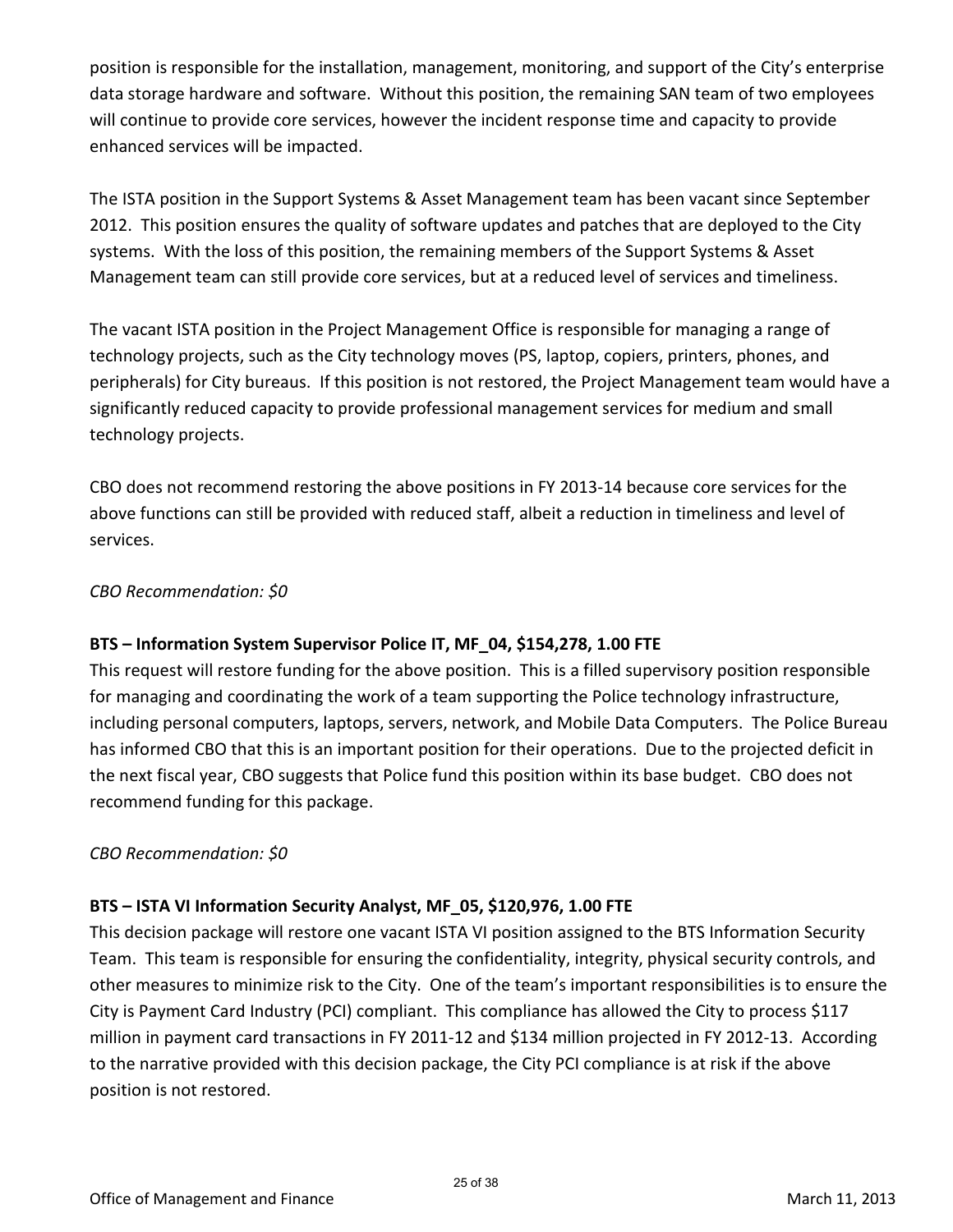Allowing the City to be at risk of being non-compliant with PCI is a very serious matter, because it could compromise a wide range of City operations. This type of function should be funded as part of the bureau core services in accordance with the FY 2013-14 Budget Guidance. CBO does not recommend funding this package and instead urges BTS to fund this position within its core services and make an alternative reduction.

### *CBO Recommendation: \$0*

### **BTS – PISA Planning and Development Architect, MF\_06, \$118,986, 1.00 FTE**

This request will restore one vacant Principal Information Systems Analyst position on the Business Solutions Planning & Development team. This team is responsible for reviewing emerging technology directions and providing technology strategic planning and technical architecture services for BTS and City bureaus. The loss of this position would force the team to operate with reduced resources resulting in time delays and an inability to provide enhanced strategic planning services, such as consultation on development of technology roadmaps and implementation of technology efficiencies. Due to the large projected deficit in FY 2013-14, CBO is unable to recommend funding for this request at this time. CBO further recommends that BTS continues, as much as possible, its efforts to support the strategic planning services, as these will benefit the City in the long run.

### *CBO Recommendation: \$0*

### **BTS – AA II BTS Billing System Support, MF\_07, \$128,682, 1.00 FTE**

This decision package seeks funding to restore one Application Analyst position on the BTS e-government team. This position is responsible for managing the telecommunication and radio billing databases. Billing statements are prepared and sent out to customers, including regional users of the City's Integrated Regional Network Enterprise. Without this position, the above duties will need to be absorbed by the remaining members of the e-government team, rendering the team with significantly fewer resources to address other needs in the City. As explained above, due to the projected deficit in the next fiscal year, this request is not recommended for funding.

### *CBO Recommendation: \$0*

### **BTS – Gartner Services, MF\_08, \$40,000**

This decision package will restore \$40,000 to the External Materials & Services budget in BTS to fund the Gartner research services. This is an information technology research and advisory company operating throughout the world providing consultation services to many public technology agencies. Without this funding, BTS would have to fund this service using resources elsewhere in the bureau or forego the service altogether. CBO does not recommend this request due the projected deficit in the next fiscal year.

### *CBO Recommendation: \$0*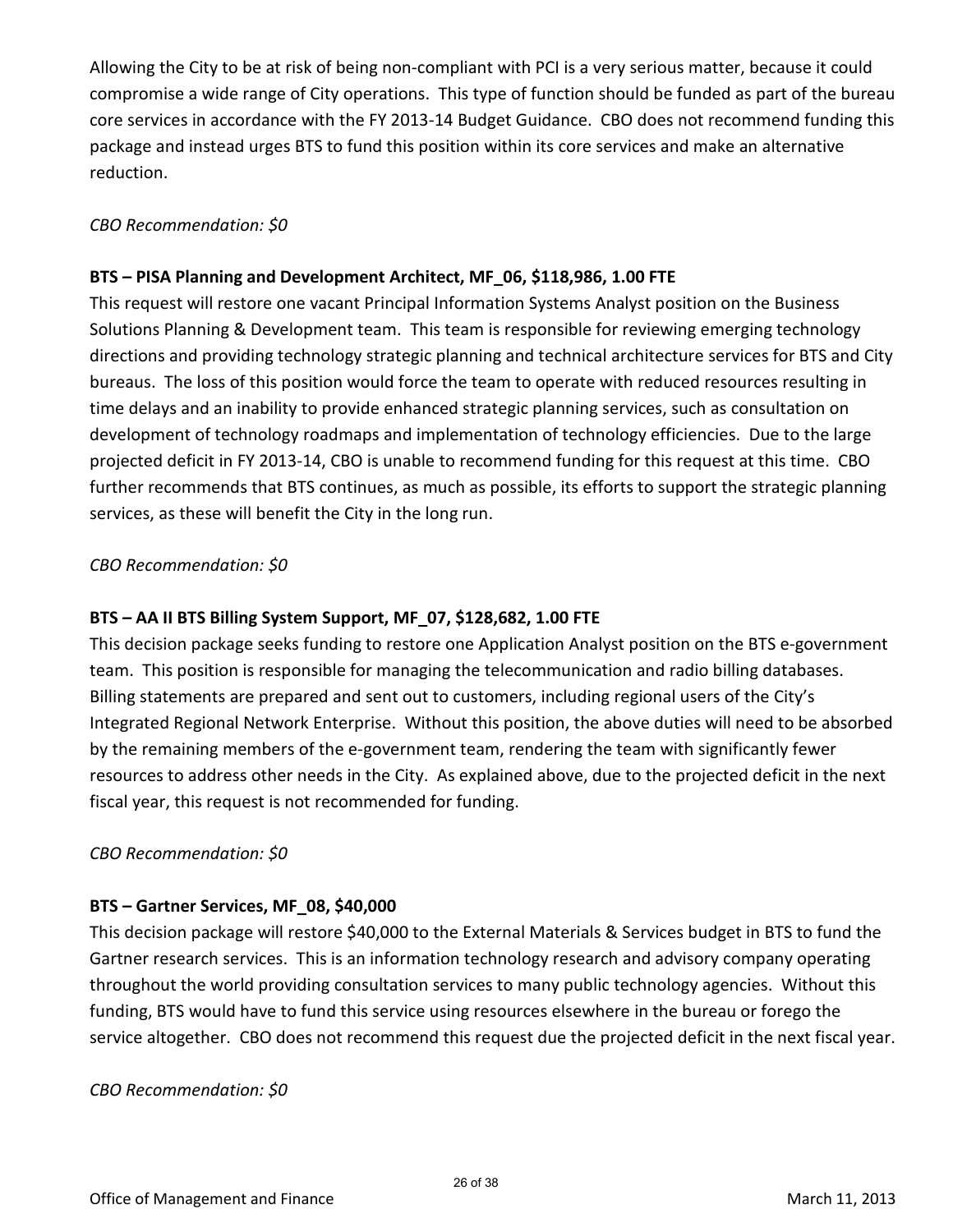### **BTS – Information Systems Supervisor Mainframe Support, MF\_ 09, \$142,212, 1.00 FTE**

This request will restore one Information Systems Supervisor position assigned to the City's primary Data Center. This position supervises a team of professionals responsible for maintaining the City's mainframe, which currently houses the Portland Police Data System and the City's Lien Accounting system. The loss of this position would mean that the responsibility for supervising staff maintaining the mainframe would have to be absorbed by other supervisors in the Support Center, rendering them with less time to address other needs in the City. CBO does not recommend this request due the projected deficit in the next fiscal year.

*CBO Recommendation: \$0* 

### **BTS – IRNE Major Maintenance, MF\_ 10, \$332,078 BTS – Production Systems Major Maintenance, MF\_ 11, \$112,295 BTS – 800 MHz Major Maintenance, MF\_12, \$482,084**

The above three requests seek to restore the major maintenance funding for the Integrated Regional Network Enterprise (IRNE), Production Systems, and 800 MHz radio system. BTS does not carry maintenance reserve balance for any of the above systems.

The City's IRNE telecommunication network carries voice, video, and data communication for the City and its IRNE partners. The requested amount represents the entire funding for major maintenance of this system in FY 2013-14. Major projects that would not be funded if this request is not approved include: IRNE Voice System Technology Refresh, IRNE Network Technology Refresh, and other IRNE related projects.

The Production System is responsible for the operation and maintenance of the data center and provides support for major enterprise applications such as: SAP (City's financial, payroll, and human resources software), Cayenta (water & sewer billing system), TRACS (permitting & fee system), PPDS (Portland Police Data System). The requested amount is the entire funding for maintenance of this system in FY 2013-14. Maintenance projects are essential to keep the system operational and available.

The 800 MHz radio system is used by City and non-City public safety personnel for radio communications. As with the above two systems, the requested amount for this system represents the entire funding for maintenance in FY 2013-14. Funding for maintenance is crucial to complete the necessary projects required to keep the system operational and available.

Based on the above reasons, CBO concludes that these three reduction packages are not sustainable as ongoing reductions. Furthermore, they put the City at high risk that could compromise public safety communications and vital City operations. The CBO recommends that BTS submit alternative reductions so that the Mayor and Council can determine whether to make deeper cuts in BTS administration, overhead, or services, or accept unsustainable major maintenance reductions.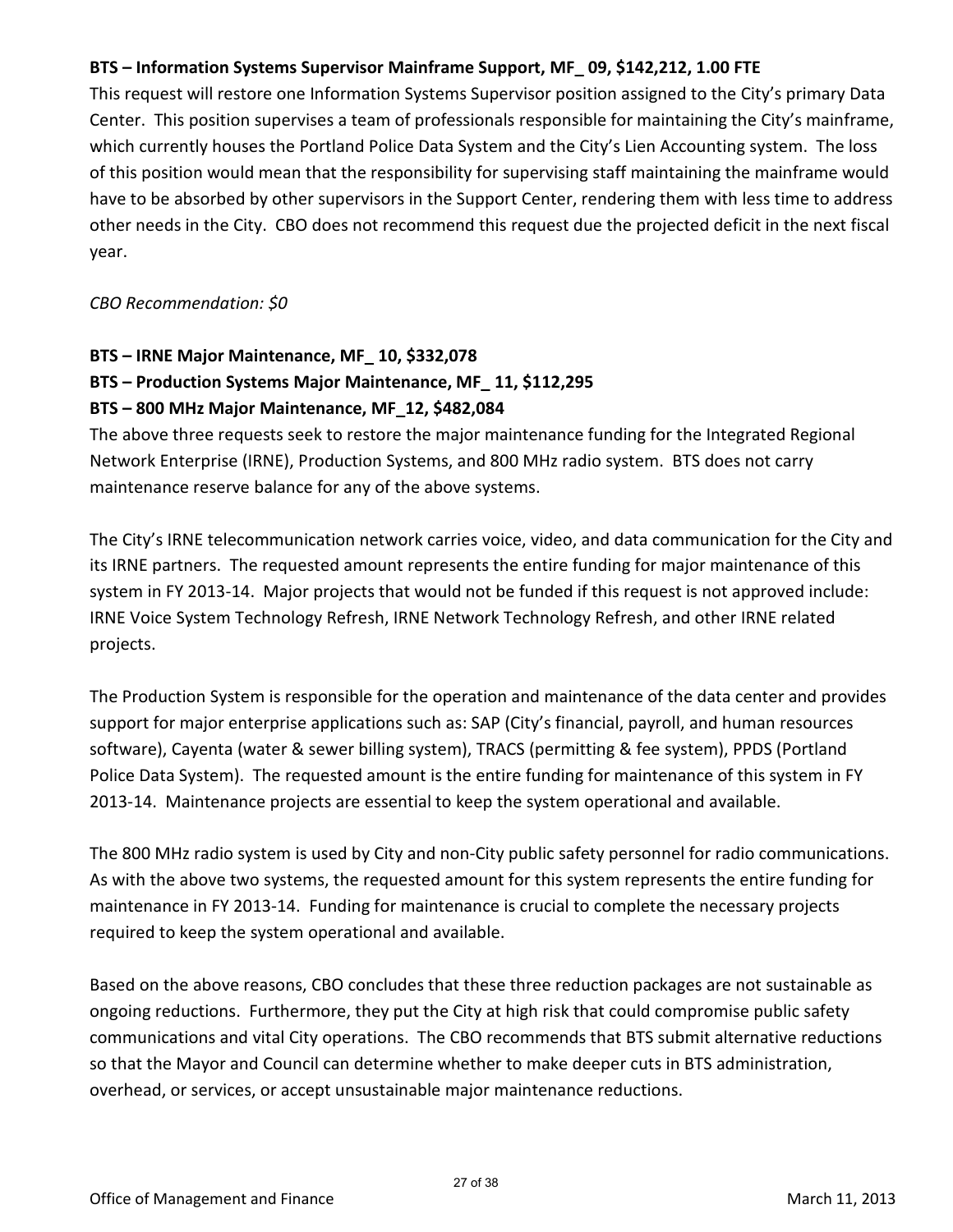### **BTS – Electronic Equipment Replacement Collection, MF\_13, \$332,078**

This package would restore funding for the replacement of electronic equipment such as police sirens, radar guns, video systems, and mobile computers. The requested amount represents the entire amount that would be collected by BTS from City bureaus through interagency charges in FY 2013-14 for the replacement reserve of electronic equipment. As of July 1, 2012 the balance of this replacement reserve is approximately \$3.6 million. CBO does not consider a cut to replacement reserve an ongoing reduction and urges OMF to find cuts in administration, overhead, or service levels instead of putting the City's assets at risk. However, given the balance of the reserve and the large projected deficit for next fiscal year, CBO determines that the above reduction is acceptable for FY 2013-14, although it may drive up future costs.

*CBO Recommendation: \$0* 

### **BTS – 24/7 Standby Support, MF\_14, \$287,193**

This request would restore funding for overtime and call-back pay to maintain the BTS Emergency Support operation on 24/7 status. If funding is not restored, trained technical staff would not be on-call to respond to critical technology failure or major outage. In this scenario, BTS would make a "best effort" attempt to contact employees to respond to the above situations. The proposed "best effort" attempt would take much longer to reach the appropriate staff to resolve emergency situations. In addition to City bureaus, other local agencies such as the Port of Portland, Portland Public Schools, Federal Bureau of Investigation, and other public safety agencies in Multnomah County also rely on the BTS 24/7 Emergency Support. Given the importance of this operation, CBO believes that the funding for this operation should be included in OMF's base budget and further recommends that an alternative decision package be submitted for Council consideration.

### *CBO Recommendation: \$0*

### **BTS – Consulting Enterprise Technology Planning & Roadmaps, MF\_15, \$50,000**

This request will restore \$50,000 to the External Materials & Services (EMS) budget of BTS to fund consulting services to assist the bureau in applying best practices to the development of enterprise technology architecture and technology roadmapping efforts. Without this funding, BTS would need to find resources elsewhere in the bureau to fund this service. CBO does not recommend this request due the projected deficit in the next fiscal year.

### *CBO Recommendation: \$0*

### **BTS – PC/Laptop Replacement Schedule, MF\_16, \$203,336**

This decision package will restore funding to allow the bureau to continue replacing personal computers and laptops at the four year replacement cycle. This practice is widely used by most local and regional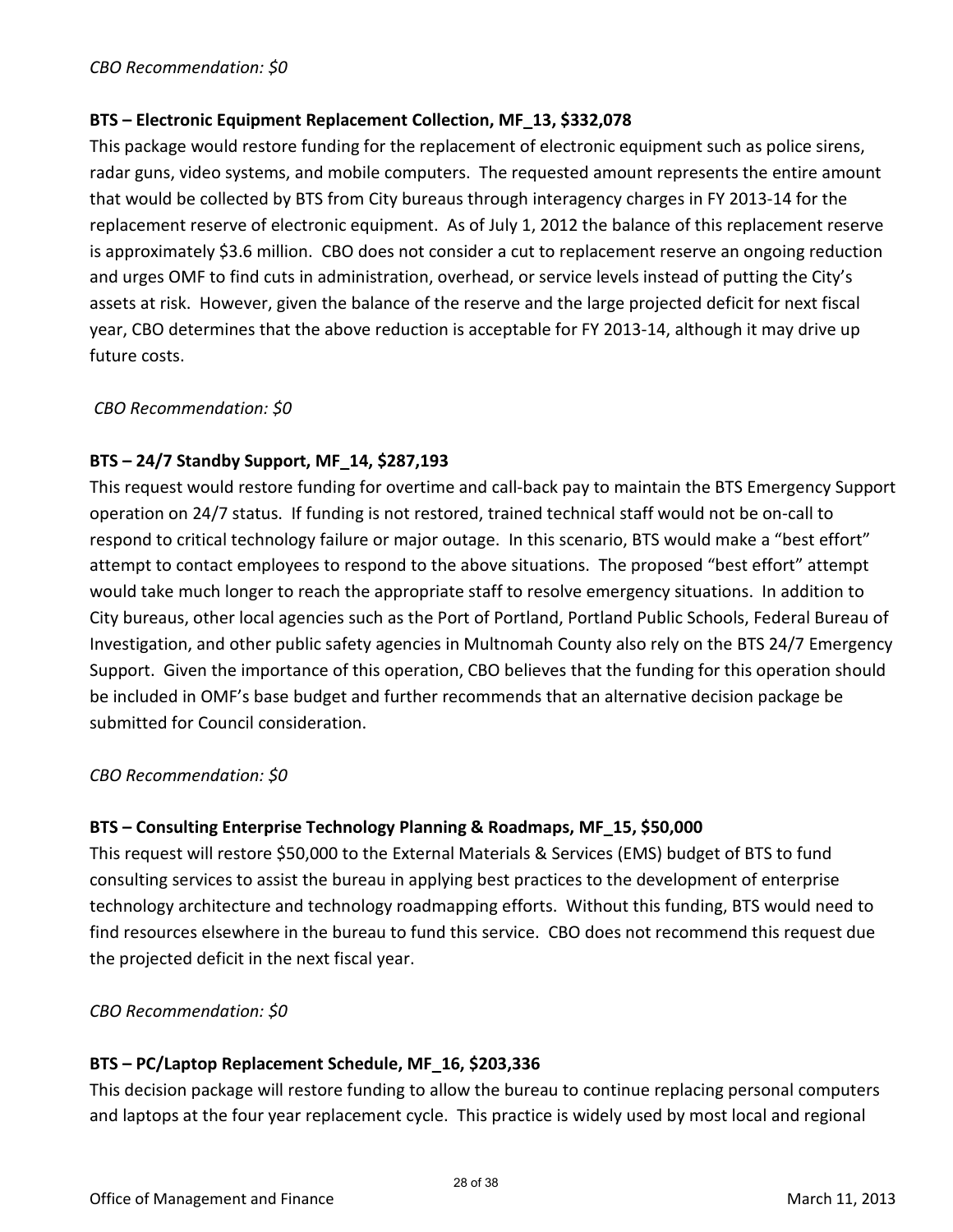governments. Given the downturn in the economy and the urgent need to balance the City budget with fewer resources in the coming fiscal year, CBO recommends that BTS experiment with a five year replacement schedule and monitors the results. If this change ends up costing the City more in repair services or causes a significant drop in productivity, then it should be revisited.

### *CBO Recommendation: \$0*

### **BTS – Cellular Service Usage, MF\_17, \$315,000**

This decision package will restore cellular phone service funding to cover for the estimated increase in spending Citywide in FY 2013-14. If funding is not restored, bureaus would need to reduce cellular phone usage by approximately 20%. CBO has surveyed bureaus in the City on the impact of this decision package and has not received any concerns on this issue. As a result, this decision package is not recommended.

### *CBO Recommendation: \$0*

## Bureau of Internal Business Services (BIBS)

The decision packages below were submitted by CityFleet. If approved, they will be funded by CityFleet interagency charges to City bureaus.

### **CityFleet – Vehicles/Equipment Leases and Re-issued, MF\_22 and MF\_23, \$327,497**

This is a request to add back \$228,500 for emergency vehicles & equipment leases and \$98,997 for bureau use of re-issued vehicles and equipment. After discussion with CityFleet staff, CBO believes that the current system of emergency lease and use of re-issued vehicles can be improved to make greater use of existing motor pool vehicles and new guidelines to assist bureaus in the use of Citywide shared vehicles and equipment. CBO recommends that CityFleet continues to work with affected bureaus to achieve a more efficient solution for the above issues. Additionally, CBO has surveyed City bureaus on the impact of the above cuts and has not received any concerns. The above requests are not recommended.

### *CBO Recommendation: \$0*

### **CityFleet – New Mechanic for Outside Agency Work, MF\_24, \$91,000, 1.00 FTE**

This request will add one Auto Mechanic position to provide inspection services for the For-Hire vehicles. Additionally, the new position will provide services as outlined in the recently executed Intergovernmental Agreements with Multnomah County and Portland Public Schools for fleet services. This position will be funded by new program revenues. CBO recommends this request.

*CBO Recommendation: \$91,000, 1.00 FTE*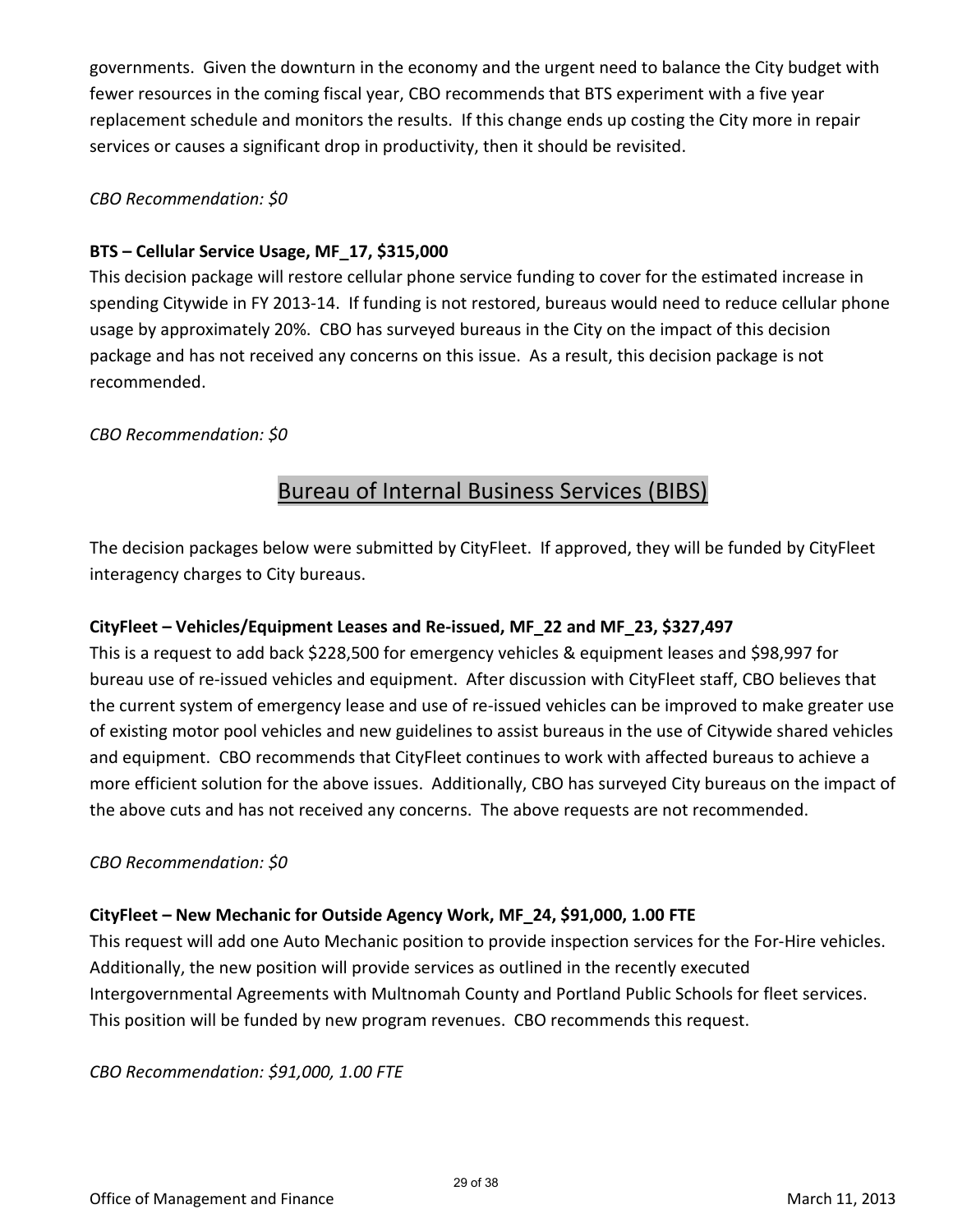The decision packages below are submitted by Risk Management. If approved, they will be funded by Risk Management interagency charges to City bureaus.

### **Risk Management – Restore Two Positions, MF\_25, MF\_26, \$212,300, 2.00 FTE**

The above decision packages seek funding to restore two filled positions listed below:

### 1. Tort Liability Senior Claims Analyst

This is one of three Senior Claims Analyst positions in the City. A typical Risk Management Senior Claims Analyst is responsible for a case load of approximately 200 open claims or suits. These employees conduct investigations, determine responsibility, evaluate liability, and other essential duties leading to the denial or settlement of claims. A loss of this position would result in slower claim investigation and resolution of tort claims. This could lead to more citizen complaints, additional lawsuits, and an increase in claim costs.

### 2. Loss Prevention Senior Risk Specialist

This is one of two Senior Risk Specialist positions in the City. Restoring this position would allow the Loss Prevention team to continue ergonomic assessments, monitor employee driver license status, improve on the job safety and injury prevention, and meet statutory services required to maintain the self-insured status. The Loss Prevention has been successful over the past several years in eliminating claims related to workstation injuries.

Based on the above discussion, CBO believes that the Tort Liability Senior Adjuster and Loss Prevention Senior Risk Specialist positions are critical to the core mission of Risk Management. Additionally, these two positions play a vital role in preventing losses to the City and making sure that the City meets statutory requirements for being self-insured. CBO recommends funding to restore the above decision packages.

### *CBO Recommendation: \$212,300, 2.00 FTE*

### **Risk Management – Restore Senior Administration Assistant, MF\_27, \$81,650, 1.00 FTE**

This decision package will reclassify the current Administrative Supervisor I position to a Senior Administrative Assistant. Currently, the Risk Management Division of 18 professional and technical staff relies on the administrative support of one Office Support Specialist II and one Administrative Supervisor I. The Administration team is responsible for bill paying, personnel matters, time keeping function, and records management required by policies related to Workers ' Compensation and tort liability, along with other administrative duties. Reclassifying this position would also prevent the shift of office manager duties to the Risk Manager that could negatively impact the manager's main responsibility of effectively managing the risk function for the City.

Due to the projected deficit in the next fiscal year and the need to reduce administration and overhead costs to minimize impact to public safety bureaus, CBO does not recommend this decision package.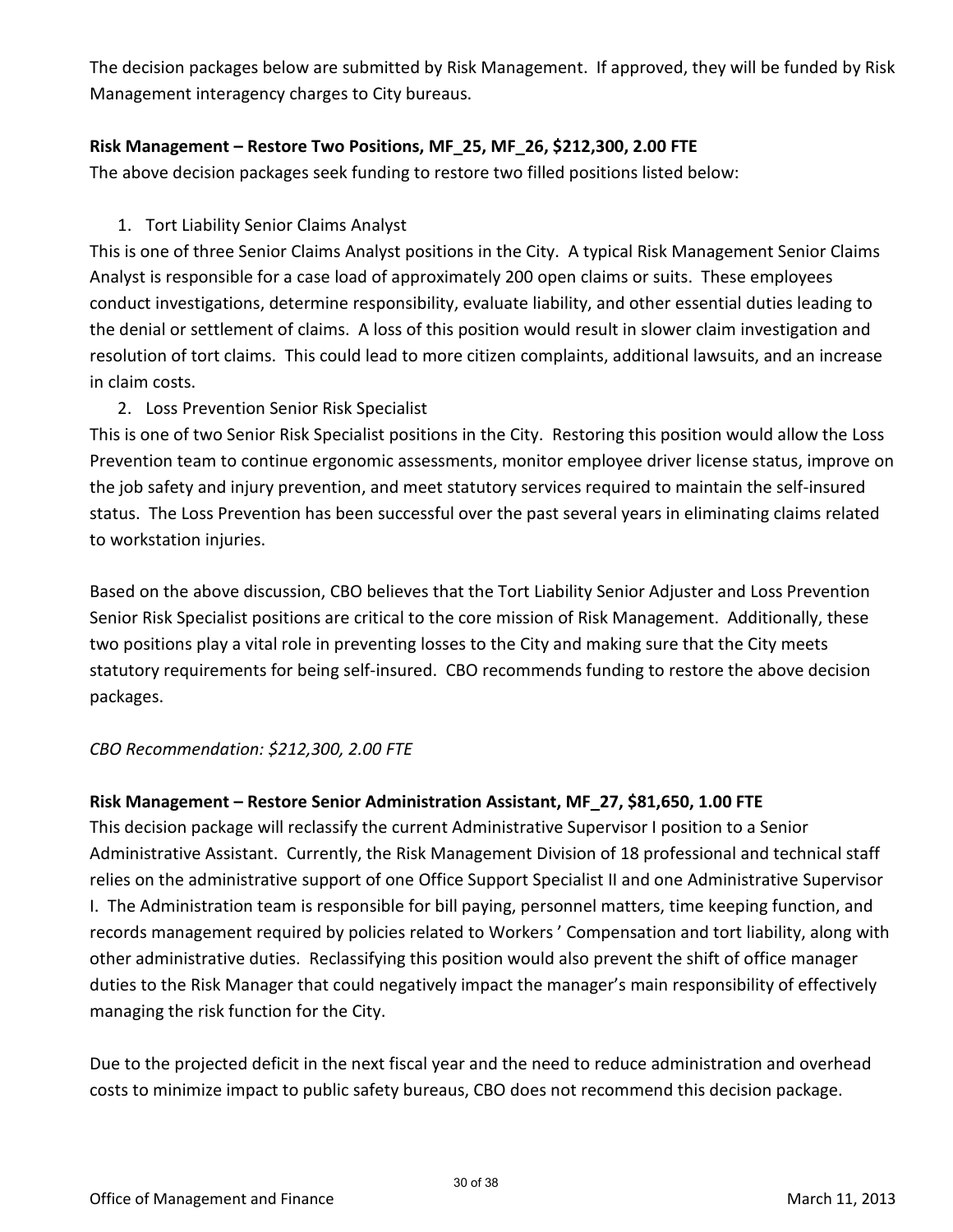### *CBO Recommendation: \$0*

### **Risk Management – Restore External Materials & Services, MF\_32, \$47,050**

This request will restore the above amount to the operating expenses budget for the Risk Management Division. The requested amount will provide funding for emergency temporary services, vehicle and driver monitoring required by BHR rules, flu shots, increased services required by OSHA and other regulatory agencies, support to the Aging Workforce Safety program, professional membership fees, and other operating costs. As explained above, due to the lack of General Fund resources for next fiscal year, CBO does not recommend funding for this package.

### *CBO Recommendation: \$0*

The add packages below are submitted by the Bureau of Procurement Services. If approved, they will be funded by General Fund Discretionary.

### **Procurement – Prime Contractor Development Program, MF\_36, \$148,500**

Council approved Resolution 36944 in July 2012 to accept recommendations for a social equity contracting strategy to increase the participation of women, minority and emerging small businesses in public contracting. In response to this resolution, Procurement Services launched the Prime Contractor Development Program to provide access to contracting opportunities for minorities and women. This program replaces the Sheltered Market Program. Existing ongoing funding for the original Sheltered Market Program has been applied to the new program. The requested amount is for the additional cost to further the small business development recommended as part of the 2009 Disparity Study.

While this effort is consistent with Council direction to adopt a social equity contracting strategy, based on the lack of discretionary resources, CBO does not recommend funding for this request at this time. CBO urges Procurement Services to find efficiencies within its base budget to continue this effort in FY 2013-14, or potentially make alternative reductions.

### *CBO Recommendation: \$0*

### **Procurement – Restore External Materials & Services, MF\_37, \$26,500**

This decision package will restore \$26,500 in General Fund resources to the External Materials & Services budget in Procurement Services. Funding in this line item is used primarily to advertise bid opportunities and outreach events in community publications. If funding is not restored, some of these functions may be transferred to bureaus. While this is an important function, based on the lack of discretionary resources, CBO does not recommend funding for this request at this time.

### *CBO Recommendation: \$0*

### **Procurement – Restore Assistant Procurement Specialist, MF\_39, \$63,500, 1.00 FTE**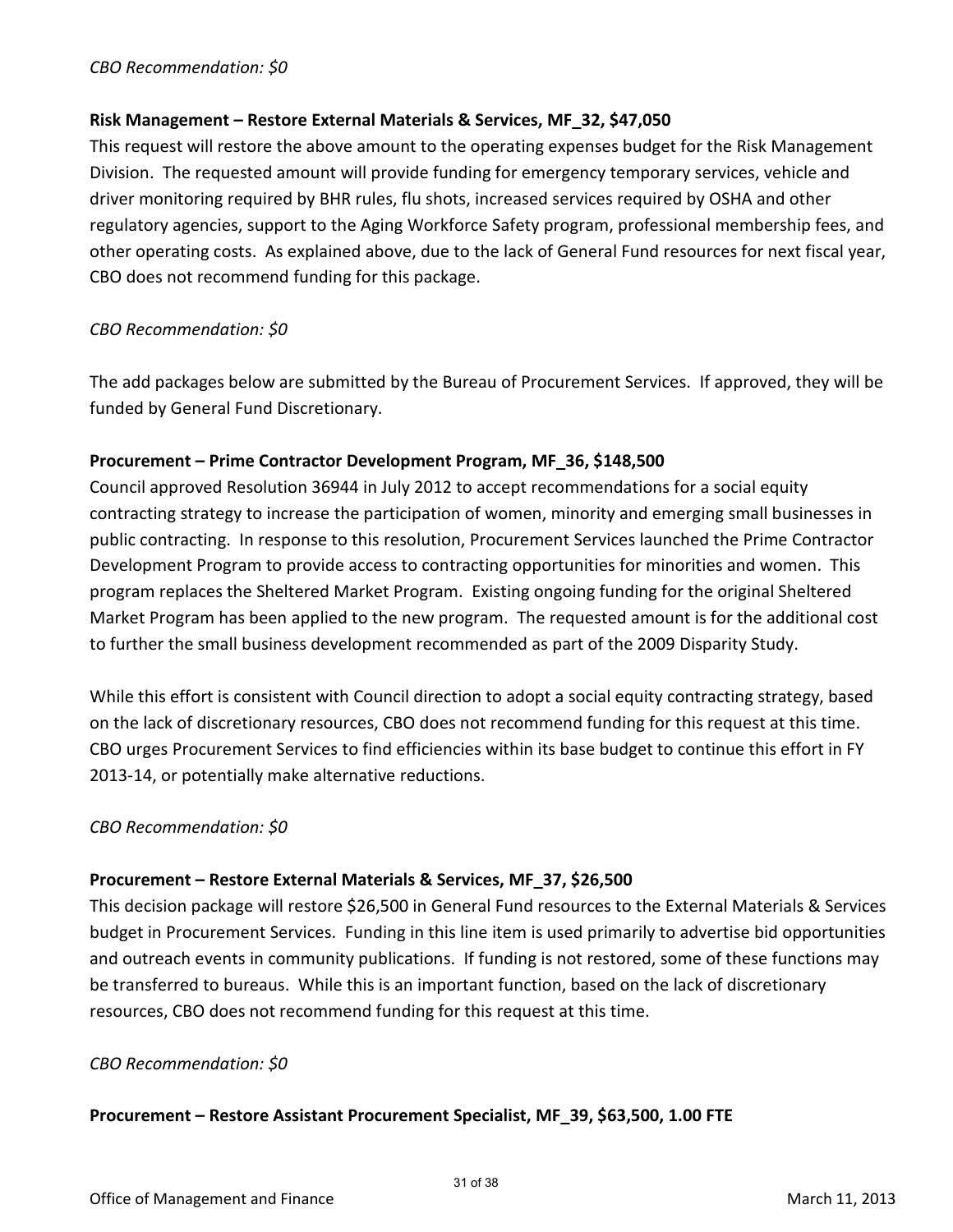This request will restore General Fund resources for a vacant Assistant Procurement Specialist position in the Construction Services Group. This position performs various duties supporting the contacting solicitation and monitoring efforts. The loss of this position may cause a reduced effort to support bureaus in construction contracts and compliance services. CBO recognizes the importance of the above functions in Procurement Services mission; however, based on the lack of discretionary resources, CBO does not recommend funding for this request at this time.

### *CBO Recommendation: \$0*

The following decision packages are submitted by Facilities Services. If approved, they will be funded by additional Facilities Services interagency charges to City bureaus, except as noted below.

### **Facilities – Restore Custodial Services, MF\_42, \$255,000**

### **Facilities – Restore Window Cleaning, MF\_43, \$11,000**

### **Facilities – Restore Maintenance Tools & Supplies, MF\_45, \$50,000**

This above decision packages will restore funding for Facilities Services to continue provide custodial services and window cleaning to City buildings at the current level. Currently, City buildings receive weekly office/staff common space cleaning and daily cleaning for restrooms and lunchrooms. The window cleaning service is currently performed once a year. The third decision package listed above will restore \$50,000 to the Operating Supplies budget in Facilities Services.

Without the additional funding to restore these packages, the custodial service will reduce the office/staff common space cleaning to every two or three weeks instead of weekly and window cleaning will be reduced to once every two years. Facilities Services will also have fewer resources for operating supplies. The CBO believes a reduced custodial and cleaning service as described above, along with a lower operating budget, is acceptable to preserve resources for more critical functions provided by the City. Funding to restore the above decision packages is not recommended.

### *CBO Recommendation: \$0*

### **Facilities – Meeting Room Charges, MF\_44, \$20,000**

This request will restore funding to subsidize non-profit and government agencies using City meeting rooms. Currently, these agencies have not been asked to pay for the use of conference and meeting rooms in the Portland Building and City Hall. It is estimated that the rental revenue is \$20,000 per year. CBO does not recommend subsidizing these costs to the above agencies.

### *CBO Recommendation: \$0*

### **Facilities – Restore CityKids Space, MF\_46, \$190,000**

This decision package will restore funding used to subsidize the CityKids Daycare Center located in the Portland Building. Based on the square footage of the center, the cost is \$190,000, which includes space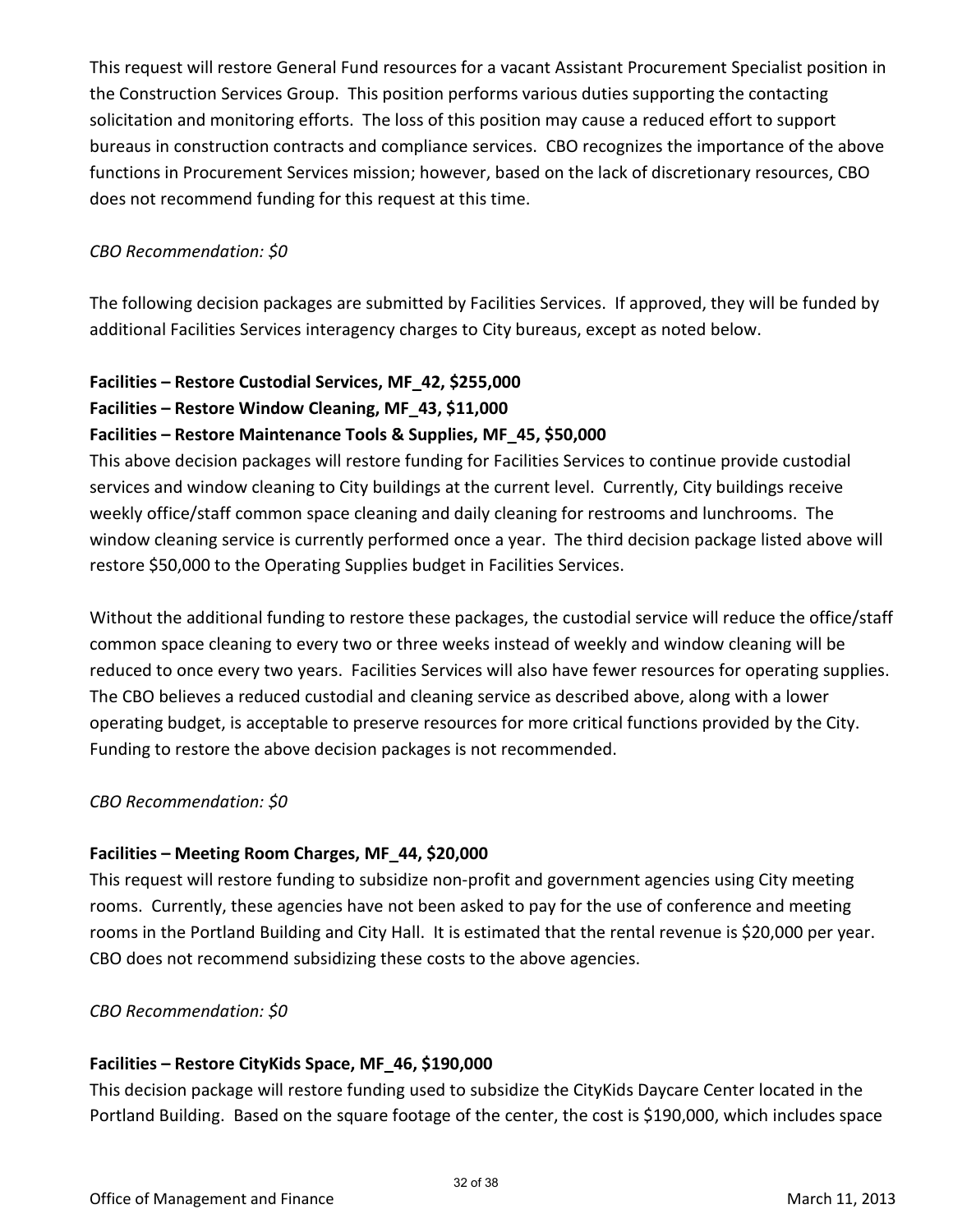rental and other costs associated with the upkeep and improvement of equipment and services for the center. If approved, this amount will be funded through Facilities Services interagency charges to City bureaus as it currently is. Having a daycare center in the Portland Building where several thousand City employees come to work every day is a significant benefit for City employees, but this service is not part of the core services provided by the City and as a result should not be subsidized by City funds. CBO does not recommend this decision package.

### *CBO Recommendation: \$0*

### **Facilities – Restore Utility Savings, MF\_47, \$145,000**

This decision package will restore \$145,000 to the External Materials & Services (EMS) budget for Facilities Services to cover for the additional utility costs when there is an energy spike. According to historical performance, the fund typically under spends its appropriation for EMS. In FY 2011-12, the fund only spent approximately 56% of its EMS appropriation by year end. The previous two fiscal years yielded similar results. This trend is projected to continue in the current fiscal year. Based on the above information, CBO concludes that the fund has sufficient flexibility in its budget to withstand the occasional energy spikes described above. CBO does not recommend funding to restore this decision package.

### *CBO Recommendation: \$0*

### **Facilities – Restore Building Security, MF\_48, \$130,000**

### **Facilities – Restore Mayor Security Services, MF\_68, \$7,422 (General Fund)**

The above requests seek funding to restore the contracted security services at the Portland Building, City Hall, and the Mayor's Office. The security services at the Portland Building and City Hall are funded by Facilities Services interagency charges to City bureaus. The security service for the Mayor's Office is funded by General Fund transfer to Facilities Services. The current contract provides security guards at the entrance of the above places to greet and screen visitors.

If funding is not restored, the security officers will be removed at the turnstiles in the Portland Building and City Hall. The desk officers monitoring fire alarms, elevator calls, and building cameras will still be present at each building. This cut would also impact the Mayor's personal protective detail, resulting in fewer hours available to provide security coverage for the Mayor and his office. Given the General Fund shortfall, CBO recommends that Facilities Service explore new ways to provide security services at a lower cost. Because employee security is important, CBO further recommends that Facilities Services immediately informs Council if there is evidence that this budget reduction causes a security lapse for employees and visitors at the above buildings. CBO does not recommend these decision packages at this time.

### *CBO Recommendation: \$0*

### **Facilities – Restore LEED-EB Program Coordinator, MF\_50, \$123,122, 1.00 FTE**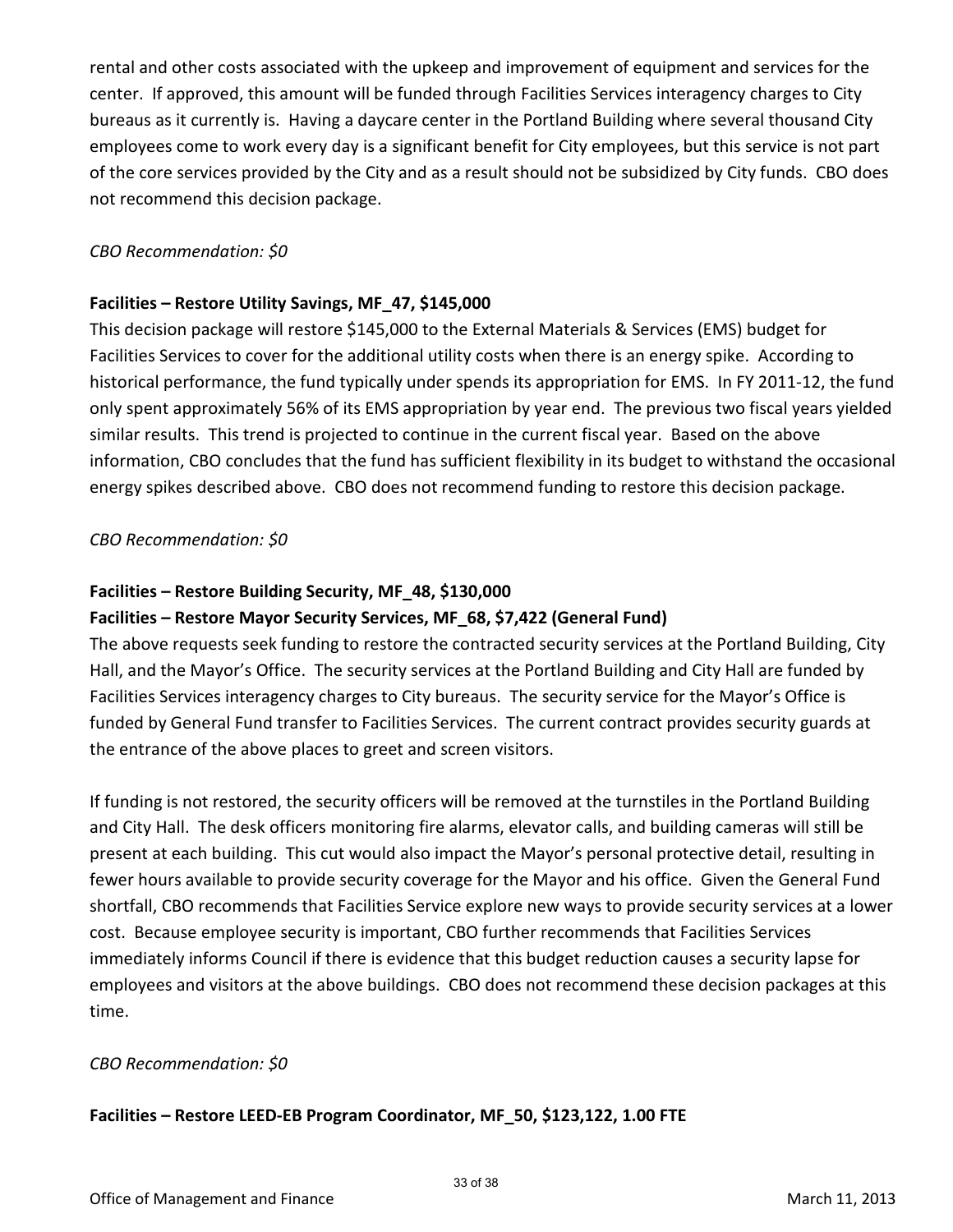This decision package seeks funding to restore the Leadership in Energy and Environmental Design for Existing Building (LEED-EB) Program Coordinator position in Facilities Services. This position is responsible for accommodating City buildings to operate more efficiently with energy saving practices to generate cost savings. Some of the above duties have now been merged to the expanded role of Facilities Services Operations and Maintenance (O&M) program. If not funded, Facilities Services will lose a dedicated position to manage the LEED-EB and other related programs such as the Climate Action Plan to reduce carbon emission. While this is an important program, given the expanded role of the Facilities Services O&M program to absorb some of the energy savings functions above and the projected shortfall in the next fiscal year, CBO does not recommend restoring the above position at this time.

### *CBO Recommendation: \$0*

### **Facilities – Project Manager Position, MF\_51, \$56,857, .58 FTE**

This request will reclass a temporary Project Manager position to permanent. The requested amount is the additional cost needed after funding for the temporary position runs out in next fiscal year. The workload for the Project Management section has steadily increased over the years. The Facilities major maintenance project appropriation has increased from \$5.8 million in FY 2009-10 to \$13.9 million in FY 2012-13. The average annual carryover of un-finished projects due to the lack of staffing in recent years is \$8.8 million. Additionally with a small staff of only four members, it has become difficult to manage the demand for services, especially if there are one or more staff members out on leave. This permanent position will provide a steadier workforce for the section. Because OMF opted to use Contingency, a temporary resource, to fund this decision package, CBO recommends only a one year extension for the above position.

### *CBO Recommendation: \$56,857, .58 FTE*

### **BIBS Admin & Facilities – Training & Travel, MF\_52, \$20,000**

This request will restore \$20,000 to the budget for training and travel for the continued professional development of staff in the Bureau of Internal Business Services Administration and Facilities Services. During the difficult economic time, CBO suggests that OMF funds training and travel expenses for staff within existing resources. Additional funding for this package is not recommended.

### *CBO Recommendation: \$0*

### **Facilities – Restore City Hall Major Maintenance, MF\_69, \$22,415 (General Fund)**

This decision package will restore the 10% budget reduction to the Major Maintenance reserve for City Hall. The maintenance budget for City Hall is funded by General Fund transfer to Facilities Services. The City Hall reserve for major maintenance has a deficit projection of \$131,265 by the end of FY 2013-14. The heating, ventilation, and air conditioning system of the building are in need of replacement and the lack of available reserve will delay the replacement project and cause additional repair costs. Furthermore, this is not an ongoing reduction as this proposed cut would worsen the already projected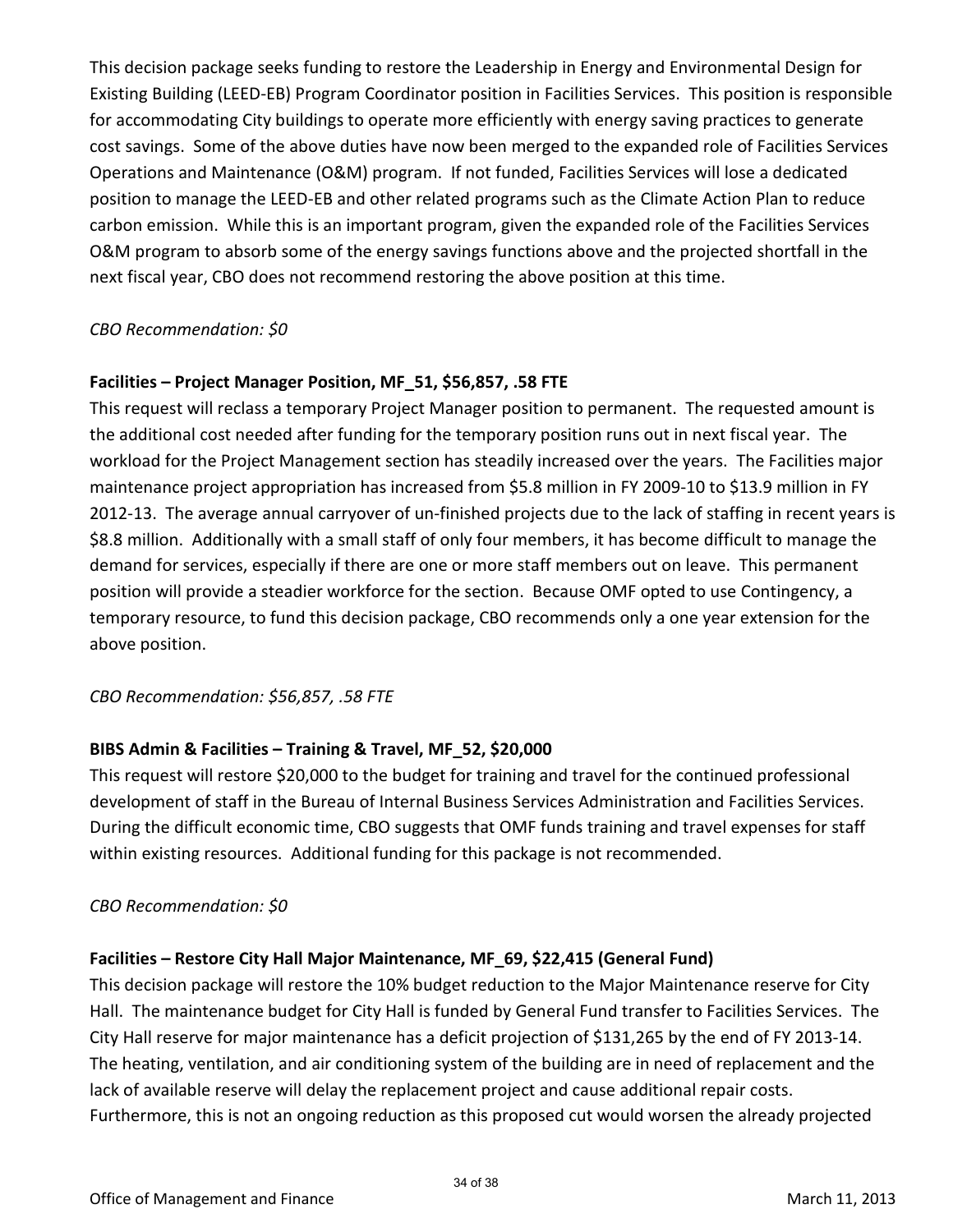deficit mentioned above. However, the requested amount to be restored is too small to make a difference in the larger deficit. As a result, CBO recommends that the maintenance reserve status for this building and other City buildings needs to be revisited in the next fiscal year to determine the proper amount, process, as well as funding strategy to properly protect City assets. CBO does not recommend this decision package.

*CBO Recommendation: \$0* 

### **Facilities – Restore Westside Staging, MF\_70, \$18,496 (General Fund)**

This package will restore \$18,496 to the maintenance reserve for the recently acquired Jerome Sears facility being used as an emergency staging area in the west side. Similar to the discussion above, this is not an ongoing reduction as an appropriate reserve amount for major maintenance must be maintained to properly maintain the building. However, due to the large projected deficit in the General Fund in the next fiscal year, CBO does not recommend additional funding to restore this decision package in FY 2013- 14.

*CBO Recommendation: \$0*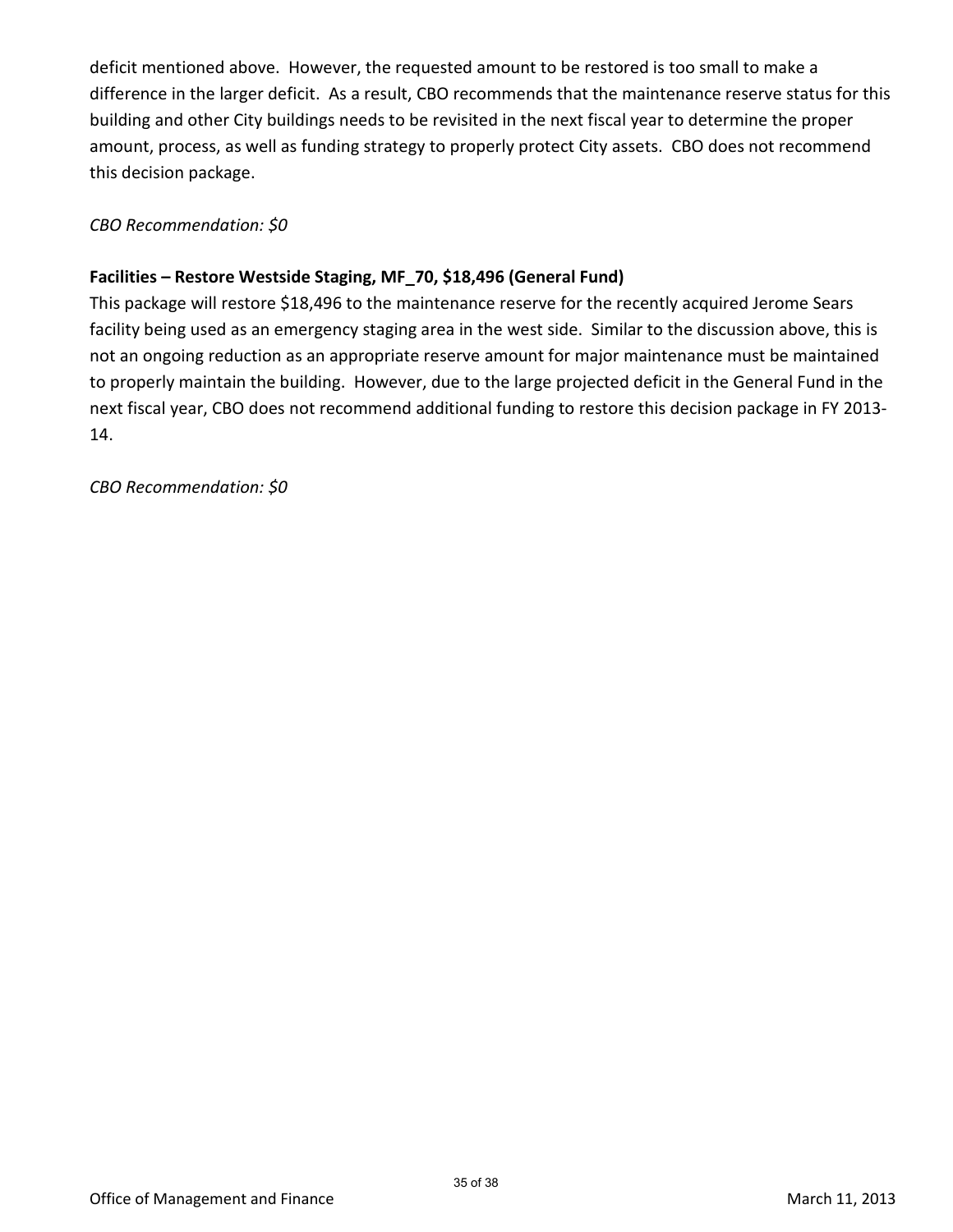### **City of Portland**

Decision Package Recommendations

(Includes Contingency and Ending Balance)

|                                                        |                                  | <b>Bureau Requested</b> |                            |                           |                          |                                 | <b>CBO Analyst Recommendations</b> |                            |                           |                                 |                                 |
|--------------------------------------------------------|----------------------------------|-------------------------|----------------------------|---------------------------|--------------------------|---------------------------------|------------------------------------|----------------------------|---------------------------|---------------------------------|---------------------------------|
|                                                        | <b>Bureau</b><br><b>Priority</b> | <b>FTE</b>              | <b>Gen Fund</b><br>Ongoing | <b>Gen Fund</b><br>1-Time | Other<br><b>Revenues</b> | <b>Total</b><br><b>Expenses</b> | FTE.                               | <b>Gen Fund</b><br>Ongoing | <b>Gen Fund</b><br>1-Time | <b>Other</b><br><b>Revenues</b> | <b>Total</b><br><b>Expenses</b> |
| <b>Office of Management &amp; Finance</b>              |                                  |                         |                            |                           |                          |                                 |                                    |                            |                           |                                 |                                 |
| <b>Bureau Adds</b>                                     |                                  |                         |                            |                           |                          |                                 |                                    |                            |                           |                                 |                                 |
| MF 56 - Revenue Bureau - Restore Tax Collectors        | 01                               | 1.50                    | 122,730                    | 0                         | $\mathbf 0$              | 122,730                         | 1.50                               | 0                          | 0                         | 0                               |                                 |
| MF_28 - EBS Implementation of Labor Contracts in SA    | 02                               | 0.00                    | 0                          | 0                         | 300,000                  | 300,000                         | 0.00                               | 0                          | 0                         | 0                               |                                 |
| MF_14 - 24 X 7 Standby Support                         | 03                               | 0.00                    | 0                          | 0                         | 287,193                  | 287,193                         | 0.00                               | 0                          | 0                         | 0                               |                                 |
| MF_01 - ISTA IV - Storage Area Network Support         | 04                               | 1.00                    | 0                          | 0                         | 127,246                  | 127,246                         | 0.00                               | 0                          | 0                         | 0                               |                                 |
| MF_54 - Revenue - Restore Customer Service Position    | 05                               | 1.00                    | 66,000                     | 0                         | $\mathbf 0$              | 66,000                          | 1.00                               | 0                          | 0                         | 0                               |                                 |
| MF_19 - BHR-Filled Senior Human Resouces Analyst       | 06                               | 1.00                    | 115,506                    | 0                         | 0                        | 115,506                         | 0.00                               | 0                          | $\Omega$                  | 0                               |                                 |
| MF_29 - EBS Impl. & Maint. of Time Capture Proj        | 07                               | 0.00                    | $\mathbf 0$                | 0                         | 445,062                  | 445,062                         | 0.00                               | 0                          | $\Omega$                  | 0                               | ∩                               |
| MF_20 - BHR-Filled OSS II Position                     | 08                               | 1.00                    | 73,548                     | 0                         | $\mathbf 0$              | 73,548                          | 0.00                               | 0                          | 0                         | $\mathbf 0$                     | $\Omega$                        |
| MF_24 - CityFleet - New Mechanic for Outside Agency    | 09                               | 1.00                    | $\mathbf 0$                | 0                         | 91,000                   | 91,000                          | 1.00                               | 0                          | 0                         | 91,000                          | 91,000                          |
| MF_02 - ISTA V - Support Systems & Asset Mngmnt A      | 10                               | 1.00                    | $\mathbf 0$                | 0                         | 102,726                  | 102,726                         | 0.00                               | 0                          | $\Omega$                  | 0                               | $\Omega$                        |
| MF_03 - ISTA IV - Project Management                   | 11                               | 1.00                    | 0                          | 0                         | 128,682                  | 128,682                         | 0.00                               | 0                          | $\Omega$                  | 0                               | $\Omega$                        |
| MF_59 - Accounting - Accounting Policy Manager         | 12                               | 1.00                    | 126,807                    | 0                         | 0                        | 126,807                         | 0.00                               | 0                          | $\Omega$                  | 0                               |                                 |
| MF_33 - BHR-External Materials and Services            | 13                               | 0.00                    | 39,374                     | 0                         | 0                        | 39,374                          | 0.00                               | 0                          | $\Omega$                  | 0                               |                                 |
| MF_06 - PISA Planning and Development Architect        | 14                               | 1.00                    | $\mathbf 0$                | 0                         | 118,986                  | 118,986                         | 0.00                               | 0                          | $\Omega$                  | 0                               |                                 |
| MF_51 - Facilities - Project Manger position           | 15                               | 0.58                    | 0                          | 0                         | $\mathbf 0$              | 0                               | 0.58                               | 0                          | 0                         | 0                               | $\Omega$                        |
| MF_25 - Risk - Restore Tort Liability Senior Adjuster  | 16                               | 1.00                    | 0                          | 0                         | 114,243                  | 114,243                         | 1.00                               | 0                          | 0                         | 114,243                         | 114,243                         |
| MF_04 - Information Systems Supervisor - Police IT     | 17                               | 1.00                    | 0                          | 0                         | 154,278                  | 154,278                         | 0.00                               | 0                          | 0                         | 0                               | $\Omega$                        |
| MF_26 - Risk - Restore Loss Prevention Services        | 18                               | 1.00                    | $\mathbf 0$                | 0                         | 98,057                   | 98,057                          | 1.00                               | 0                          | 0                         | 98,057                          | 98,057                          |
| MF_30 - EBS SAP Business Analyst                       | 19                               | 1.00                    | 0                          | 0                         | 107,938                  | 107,938                         | 0.00                               | 0                          | 0                         | 0                               | $\Omega$                        |
| MF_07 - AA II - BTS Billing System Support             | 20                               | 1.00                    | 0                          | 0                         | 128,682                  | 128,682                         | 0.00                               | 0                          | 0                         | 0                               | $\Omega$                        |
| MF_68 - Facilities - Restore Mayors Security Services  | 21                               | 0.00                    | 7,422                      | 0                         | 0                        | 7,422                           | 0.00                               | 0                          | 0                         | 0                               | ∩                               |
| MF_18 - Bus Ops-Financial & Accounting Services        | 22                               | 0.00                    | 94,630                     | 0                         | 0                        | 94,630                          | 0.00                               | 0                          | $\Omega$                  | 0                               |                                 |
| MF_08 - Gartner Services                               | 23                               | 0.00                    | 0                          | 0                         | 40,000                   | 40,000                          | 0.00                               | 0                          | 0                         | 0                               |                                 |
| MF_05 - ISTA VI - Information Security Analyst         | 24                               | 1.00                    | $\mathbf 0$                | 0                         | 120,976                  | 120,976                         | 0.00                               | 0                          | $\Omega$                  | 0                               |                                 |
| MF_69 - Facilities - Restore City Hall Major Maintenan | 25                               | 0.00                    | 22,415                     | 0                         | 0                        | 22,415                          | 0.00                               | 0                          | 0                         | 0                               |                                 |
| MF_63 - Grants Management - Financial Analyst          | 26                               | 1.00                    | 43,039                     | 0                         | $\mathbf 0$              | 43,039                          | 0.00                               | 0                          | $\Omega$                  | 0                               |                                 |
| MF_21 - BHR-Vacant Senior Human Resources Analy:       | 27                               | 1.00                    | 96,162                     | $\Omega$                  | 0                        | 96,162                          | 0.00                               | 0                          | 0                         | 0                               |                                 |
| MF_09 - Information Systems Supervisor-Mainframe S     | 28                               | 1.00                    | 0                          | 0                         | 142,212                  | 142,212                         | 0.00                               | 0                          | $\Omega$                  | 0                               | $\Omega$                        |
| MF_62 - Debt - Debt Professional Services              | 29                               | 0.00                    | 0                          | $\Omega$                  | 76,353                   | 76,353                          | 0.00                               | $\Omega$                   | $\Omega$                  | 0                               | $\Omega$                        |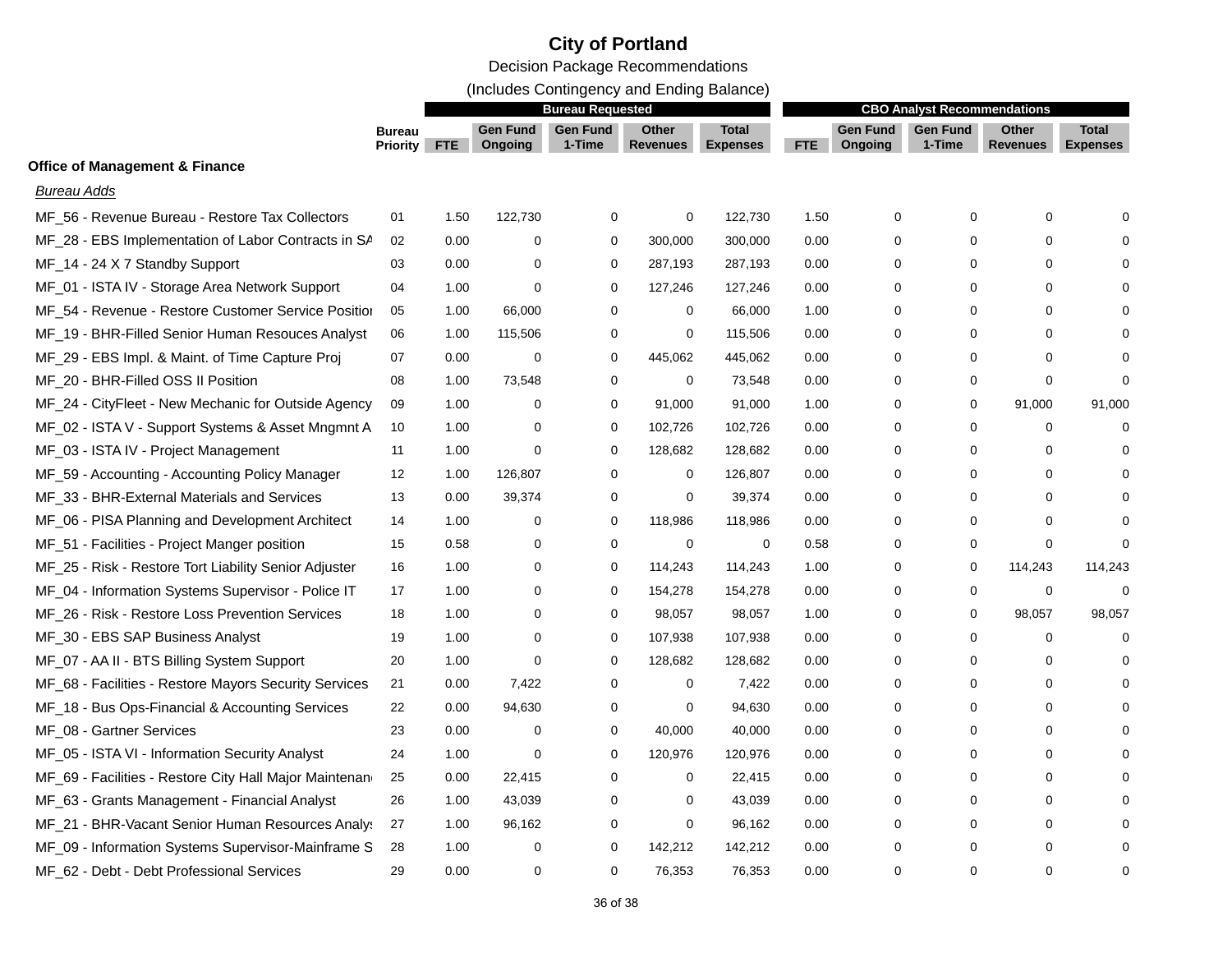### **City of Portland**

Decision Package Recommendations

(Includes Contingency and Ending Balance)

|                                                       |                                  | <b>Bureau Requested</b> |                            |                           |                          |                                 | <b>CBO Analyst Recommendations</b> |                            |                           |                          |                                 |
|-------------------------------------------------------|----------------------------------|-------------------------|----------------------------|---------------------------|--------------------------|---------------------------------|------------------------------------|----------------------------|---------------------------|--------------------------|---------------------------------|
|                                                       | <b>Bureau</b><br><b>Priority</b> | <b>FTE</b>              | <b>Gen Fund</b><br>Ongoing | <b>Gen Fund</b><br>1-Time | Other<br><b>Revenues</b> | <b>Total</b><br><b>Expenses</b> | FTE                                | <b>Gen Fund</b><br>Ongoing | <b>Gen Fund</b><br>1-Time | <b>Other</b><br>Revenues | <b>Total</b><br><b>Expenses</b> |
| <b>Office of Management &amp; Finance</b>             |                                  |                         |                            |                           |                          |                                 |                                    |                            |                           |                          |                                 |
| <b>Bureau Adds</b>                                    |                                  |                         |                            |                           |                          |                                 |                                    |                            |                           |                          |                                 |
| MF 27 - Risk - Senior Admin. Specialist               | 30                               | 1.00                    | $\mathbf 0$                | 0                         | 81,650                   | 81,650                          | 0.00                               | $\mathbf 0$                | $\mathbf 0$               | $\mathbf 0$              |                                 |
| MF_42 - Facilities - Restore Custodial Services       | 31                               | 0.00                    | $\mathbf 0$                | 0                         | 255,000                  | 255,000                         | 0.00                               | $\Omega$                   | $\Omega$                  | 0                        |                                 |
| MF_36 - Procurement - Prime Contractor Developmen     | 32                               | 0.00                    | 148,500                    | 0                         | 0                        | 148,500                         | 0.00                               | 0                          | $\Omega$                  | 0                        |                                 |
| MF_48 - Facilities - Restore Building Security        | 33                               | 0.00                    | 0                          | 0                         | 130,000                  | 130,000                         | 0.00                               | 0                          | $\Omega$                  | 0                        |                                 |
| MF_57 - Revenue - Add Back Enforcement Funding        | 34                               | 0.00                    | 25,000                     | 0                         | 0                        | 25,000                          | 0.00                               | 0                          | 0                         | 0                        |                                 |
| MF_39 - Procurement - Restore Assistant Procuremen    | 35                               | 1.00                    | 63,600                     | 0                         | 0                        | 63,600                          | 0.00                               | 0                          | 0                         | 0                        |                                 |
| MF_16 - PC/Laptop Replacement Schedule                | 36                               | 0.00                    | 0                          | $\Omega$                  | 203,336                  | 203,336                         | 0.00                               | 0                          | 0                         | 0                        |                                 |
| MF_32 - Risk - External M&S for Services to Bureaus   | 37                               | 0.00                    | 0                          | 0                         | 47,050                   | 47,050                          | 0.00                               | 0                          | $\Omega$                  | 0                        |                                 |
| MF_60 - Accounting - Accounting Overtime              | 38                               | 0.00                    | 28,472                     | 0                         | $\mathbf 0$              | 28,472                          | 0.00                               | 0                          | 0                         | 0                        |                                 |
| MF_15 - Consulting: Enterprise Tech Planning & Road   | 39                               | 0.00                    | $\mathbf 0$                | 0                         | 50,000                   | 50,000                          | 0.00                               | 0                          | $\Omega$                  | 0                        |                                 |
| MF_10 - IRNE Major Maintenance                        | 40                               | 0.00                    | 0                          | 0                         | 332,078                  | 332,078                         | 0.00                               | 0                          | $\Omega$                  | 0                        |                                 |
| MF_50 - Facilities - Restore LEED-EB Program Coordi   | 41                               | 1.00                    | 0                          | 0                         | 123,122                  | 123,122                         | 0.00                               | 0                          | $\Omega$                  | 0                        |                                 |
| MF_13 - Electronic Equipment Replacement Collectior   | 42                               | 0.00                    | 0                          | 0                         | 607,226                  | 607,226                         | 0.00                               | 0                          | $\Omega$                  | 0                        |                                 |
| MF_45 - Facilities - Restore Maint Tools & Supplies   | 43                               | 0.00                    | 0                          | $\Omega$                  | 50,000                   | 50,000                          | 0.00                               | 0                          | $\Omega$                  | 0                        |                                 |
| MF_53 - PSSRP - Admin Assistant Add Package           | 44                               | 1.00                    | 76,437                     | 0                         | 0                        | 76,437                          | 0.00                               | 0                          | 0                         | 0                        |                                 |
| MF_37 - Procurement - Restore External M&S            | 45                               | 0.00                    | 26,500                     | 0                         | 0                        | 26,500                          | 0.00                               | 0                          | $\Omega$                  | 0                        |                                 |
| MF_11 - Production Systems Major Maintenance          | 46                               | 0.00                    | 0                          | 0                         | 112,295                  | 112,295                         | 0.00                               | 0                          | 0                         | 0                        |                                 |
| MF_58 - Add Back Portland Community Media Contrad     | 47                               | 0.00                    | 89,760                     | 0                         | $\mathbf 0$              | 89,760                          | 0.00                               | 0                          | 0                         | 0                        |                                 |
| MF_61 - Treasury - Treasury Professional Services     | 48                               | 0.00                    | 0                          | 0                         | 40,000                   | 40,000                          | 0.00                               | 0                          | 0                         | 40,000                   | 40,000                          |
| MF_70 - Facilities - Restore Westside Staging Funding | 49                               | 0.00                    | 18,496                     | 0                         | 0                        | 18,496                          | 0.00                               | 0                          | 0                         | 0                        | $\Omega$                        |
| MF_12 - 800 MHz Major Maintenance                     | 50                               | 0.00                    | 0                          | 0                         | 482,084                  | 482,084                         | 0.00                               | 0                          | $\Omega$                  | 0                        |                                 |
| MF_43 - Facilities - Restore Window Cleaning          | 51                               | 0.00                    | $\Omega$                   | 0                         | 11,000                   | 11,000                          | 0.00                               | 0                          | $\Omega$                  | 0                        |                                 |
| MF_17 - Cellular Service Usage                        | 52                               | 0.00                    | 0                          | 0                         | 315,000                  | 315,000                         | 0.00                               | 0                          | $\Omega$                  | 0                        |                                 |
| MF_23 - CityFleet - Bureaus Use Re-issued Vehicles&   | 53                               | 0.00                    | 0                          | 0                         | 98,997                   | 98,997                          | 0.00                               | 0                          | $\Omega$                  | 0                        |                                 |
| MF_44 - Facilities - Meeting Room Charges             | 54                               | 0.00                    | 0                          | 0                         | 0                        | 0                               | 0.00                               | 0                          | $\Omega$                  | 0                        |                                 |
| MF_46 - Facilities - Restore CityKids Space           | 55                               | 0.00                    | 0                          | 0                         | 190,000                  | 190,000                         | 0.00                               | 0                          | $\Omega$                  | 0                        |                                 |
| MF_52 - BIBS Admin & Facilities - Training/Travel     | 56                               | 0.00                    | 0                          | 0                         | $\mathbf 0$              | 0                               | 0.00                               | 0                          | 0                         | 0                        |                                 |
| MF_47 - Facilities - Restore Utility Savings          | 57                               | 0.00                    | 0                          | 0                         | 145,000                  | 145,000                         | 0.00                               | $\Omega$                   | $\Omega$                  | 0                        |                                 |
| MF_22 - CityFleet - Bureau Vehicle & Equipment Leas   | 58                               | 0.00                    | $\mathbf 0$                | $\Omega$                  | 228,500                  | 228,500                         | 0.00                               | $\Omega$                   | $\Omega$                  | 0                        | $\Omega$                        |